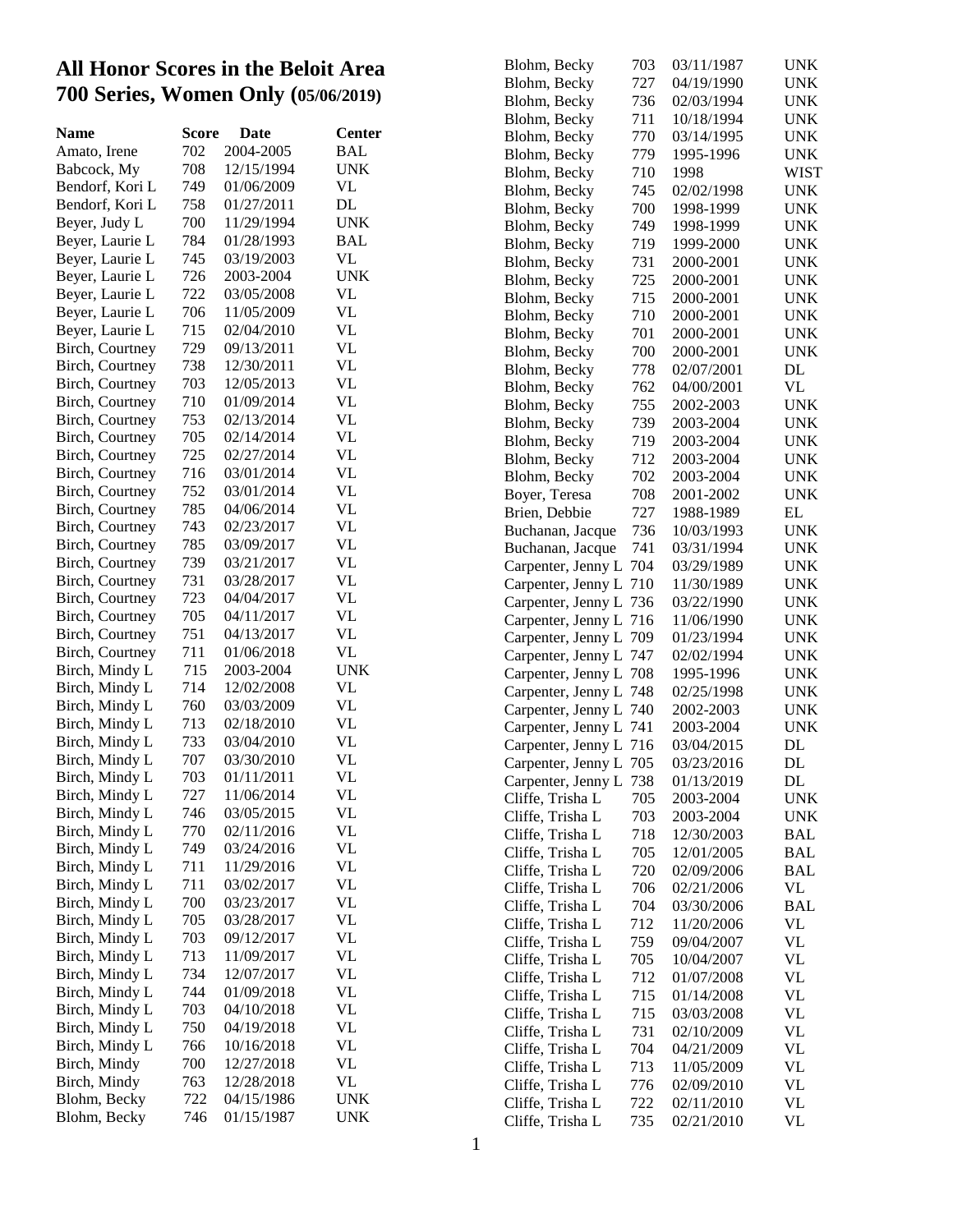| <b>700 Series Continued</b> |     |            |               | Drye, Pamela R                     | 704        | 11/26/2008              | DL                              |
|-----------------------------|-----|------------|---------------|------------------------------------|------------|-------------------------|---------------------------------|
| Cliffe, Trisha L            | 714 | 10/12/2010 | VL            | Drye, Pamela R                     | 735        | 01/21/2009              | DL                              |
| Cliffe, Trisha L            | 736 | 10/21/2010 | <b>VL</b>     | Drye, Pamela R                     | 702        | 03/04/2009              | DL                              |
| Cliffe, Trisha L            | 723 | 02/15/2011 | <b>VL</b>     | Drye, Pamela R                     | 753        | 01/12/2011              | DL                              |
| Cliffe, Trisha L            | 746 | 03/10/2011 | <b>VL</b>     | Drye, Pamela R                     | 713        | 02/26/2017              | $DL-T$                          |
| Cliffe, Trisha L            | 707 | 04/07/2011 | <b>VL</b>     | Dunkel, Kris                       | 729        | 11/22/2016              | DL                              |
| Cliffe, Trisha L            | 714 | 02/16/2012 | <b>VL</b>     | Dunkel, Kris                       | 714        | 11/29/2016              | $\mathbf{DL}$                   |
| Cliffe, Trisha L            | 774 | 03/06/2012 | <b>VL</b>     | Dunkel, Kris                       | 710        | 10/26/2017              | $\mathbf{DL}$                   |
| Cliffe, Trisha L            | 717 | 03/08/2012 | <b>VL</b>     | Dunkel, Kris                       | 101        | 02/28/2019              | $\rm DL$                        |
| Cliffe, Trisha L            | 710 | 10/10/2013 | <b>VL</b>     | Froeber, Ruth                      | 719        | 03/06/1978              | <b>UNK</b>                      |
| Cliffe, Trisha L            | 771 | 11/19/2013 | <b>VL</b>     | Froeber, Ruth                      | 711        | 01/22/1979              | <b>UNK</b>                      |
| Cliffe, Trisha L            | 737 | 11/26/2013 | <b>VL</b>     | Froeber, Ruth                      | 725        | 01/10/1980              | <b>UNK</b>                      |
| Cliffe, Trisha L            | 716 | 03/01/2014 | <b>VL</b>     | Fuentes, Nicole L                  | 714        | 2001-2002               | <b>UNK</b>                      |
| Cliffe, Trisha L            | 732 | 03/01/2014 | <b>VL</b>     | Fuentes, Nicole L                  | 722        | 2002-2003               | <b>UNK</b>                      |
| Cliffe, Trisha L            | 718 | 04/01/2014 | <b>VL</b>     | Fuentes, Nicole L                  | 726        | 2003-2004               | <b>UNK</b>                      |
| Cliffe, Trisha L            | 703 | 04/03/2014 | <b>VL</b>     | Fuentes, Nicole L                  | 717        | 2003-2004               | <b>UNK</b>                      |
| Cliffe, Trisha L            | 716 | 03/03/2015 | <b>VL</b>     | Fuentes, Nicole L                  | 710        | 02/19/2004              | <b>VL</b>                       |
| Cliffe, Trisha L            | 705 | 04/14/2015 | <b>VL</b>     | Fuentes, Nicole L                  | 744        | 09/06/2005              | <b>VL</b>                       |
| Cliffe, Trisha L            | 704 | 12/17/2015 | <b>VL</b>     | Fuentes, Nicole L                  | 714        | 02/21/2006              | <b>VL</b>                       |
| Cliffe, Trisha L            | 706 | 02/16/2016 | <b>VL</b>     | Fuentes, Nicole L                  | 742        | 01/09/2007              | $\ensuremath{\text{VL}}\xspace$ |
| Cliffe, Trisha L            | 773 | 03/29/2016 | VL            | Fuentes, Nicole L                  | 749        | 09/07/2010              | <b>VL</b>                       |
| Cliffe, Trisha L            | 704 | 03/18/2017 | <b>VL</b>     | Fuentes, Nicole L                  | 714        | 01/11/2011              | <b>VL</b>                       |
| Crosby, Tammy               | 727 | 10/07/1993 | <b>UNK</b>    | Fuentes, Nicole L                  | 762        | 02/08/2011              | <b>VL</b>                       |
| Crosby, Tammy               | 702 | 1998-1999  | <b>UNK</b>    | Fuentes, Nicole L                  | 736        | 02/15/2011              | <b>VL</b>                       |
| Dicks, Lisa                 | 718 | 11/27/1994 | <b>UNK</b>    | Fuentes, Nicole L                  | 709        | 02/24/2011              | <b>VL</b>                       |
| Dooley, "Sis"               | 704 | 03/30/1978 | <b>BAL</b>    | Fuentes, Nicole L                  | 761        | 03/31/2011              | <b>VL</b>                       |
| Dooley, "Sis"               | 700 | 12/17/1979 | <b>BAL</b>    | Fuentes, Nicole L                  | 711        | 10/04/2011              | <b>VL</b>                       |
| Drye, Amanda R              | 711 | 11/12/2008 | $\rm DL$      | Fuentes, Nicole L                  | 742        | 11/05/2011              | DL                              |
| Drye, Amanda R              | 727 | 10/28/2009 | DL            | Fuentes, Nicole L                  | 705        | 04/20/2013              | <b>VL</b>                       |
| Drye, Amanda R              | 768 | 02/20/2010 | DL            | Fuentes, Nicole L                  | 707        | 12/29/2013              | DL                              |
| Drye, Amanda R              | 739 | 02/21/2010 | DL            | Fuentes, Nicole L                  | 707        | 12/30/2013              | DL                              |
| Drye, Amanda R              | 744 | 03/05/2010 | DL            | Fuentes, Nicole L                  | 727        | 01/26/2014              | DL                              |
| Drye, Amanda R              | 704 | 03/10/2010 | DL            | Fuentes, Nicole L                  | 711        | 01/15/2015              | <b>VL</b>                       |
| Drye, Amanda R              | 707 | 10/27/2010 | $\mathbf{DL}$ | Fuentes, Nicole L                  | 728        | 03/26/2015              | <b>VL</b>                       |
| Drye, Amanda R              | 703 | 12/30/2010 | DL            | Fuentes, Nicole L                  | 754        | 11/25/2015              | DL                              |
| Drye, Amanda R              | 700 | 01/13/2011 | DL            | Fuentes, Nicole L                  | 719        | 11/26/2015              | DL                              |
| Drye, Amanda R              | 712 | 10/11/2011 | <b>VL</b>     | Fuentes, Nicole L                  | 710        | 01/20/2016              | DL                              |
| Drye, Amanda R              | 761 | 12/21/2011 | DL            | Fuentes, Nicole L                  | 702        | 12/07/2016              | DL                              |
| Drye, Amanda R              | 708 | 01/04/2012 | DL            | Fuentes, Nicole L                  | 709        | 01/25/2017              | DL                              |
| Drye, Amanda R              | 732 | 02/08/2012 | DL            | Fuentes, Nicole L                  | 739        | 01/27/2017              | DL                              |
| Drye, Amanda R              | 780 | 03/05/2016 | <b>VL</b>     | Fuentes, Nicole L                  | 703        | 02/06/2017              | DL                              |
| Drye, Amanda R              | 737 | 03/25/2016 | DL            | Genovese, Melissa 722              |            | 2002-2003               | <b>UNK</b>                      |
| Drye, Amanda R              | 700 | 04/01/2016 | DL            | Goode, Sharon                      | 700        | 03/08/1995              | <b>UNK</b>                      |
| Drye, Amanda R              | 715 | 09/09/2016 | DL            | Goodman, Ann                       | 716        | 12/03/1981              | <b>UNK</b>                      |
| Drye, Amanda R              | 741 | 09/23/2016 | DL            | Gosnell, Jaclin                    | 719        | 12/01/2009              | VL                              |
| Drye, Amanda R              | 772 | 10/14/2016 | DL            | Groell, Laurie                     | 713        | 12/12/1996              | <b>UNK</b>                      |
| Drye, Amanda R              | 726 | 11/11/2016 | DL            | Hahn, Deborah L<br>Hahn, Deborah L | 717<br>730 | 1998-1999               | <b>UNK</b>                      |
| Drye, Amanda R              | 710 | 11/18/2016 | DL            | Hahn, Deborah L                    | 725        | 1999-2000               | <b>UNK</b><br><b>UNK</b>        |
| Drye, Amanda R              | 729 | 01/27/2017 | DL            | Hahn, Deborah L                    | 700        | 1999/2000<br>09/07/2000 | <b>BAL</b>                      |
| Drye, Amanda R              | 727 | 02/10/2017 | DL            | Hahn, Deborah L                    | 722        | 2000-2001               | <b>UNK</b>                      |
| Drye, Amanda R              | 740 | 02/17/2017 | DL            | Hahn, Deborah L                    | 707        | 2000-2001               | <b>UNK</b>                      |
| Drye, Amanda R              | 701 | 02/24/2017 | DL            | Hahn, Deborah L                    | 705        | 2000-2001               | <b>UNK</b>                      |
| Drye, Amanda R              | 739 | 02/26/2017 | DL            | Hahn, Deborah L                    | 748        | 2001-2002               | <b>UNK</b>                      |
| Drye, Amanda R              | 740 | 03/10/2017 | DL            | Hahn, Deborah L                    | 720        | 2001-2002               | <b>UNK</b>                      |
| Drye, Amanda R              | 704 | 10/06/2017 | DL            | Hahn, Deborah L                    | 717        | 2002-2003               | <b>UNK</b>                      |
| Drye, Pamela R              | 709 | 2000-2001  | <b>UNK</b>    | Hahn, Deborah L                    | 734        | 2003-2004               | <b>UNK</b>                      |
| Drye, Pamela R              | 714 | 2002-2003  | <b>UNK</b>    | Hahn, Deborah L                    | 707        | 2004-2005               | <b>UNK</b>                      |
| Drye, Pamela R              | 717 | 03/25/2006 | DL            | Hahn, Deborah L                    | 706        | 10/20/2005              | <b>BAL</b>                      |
| Drye, Pamela R              | 736 | 02/06/2008 | DL            | Hahn, Deborah L                    | 707        | 11/01/2005              | BAL                             |
| Drye, Pamela R              | 724 | 11/19/2008 | DL            |                                    |            |                         |                                 |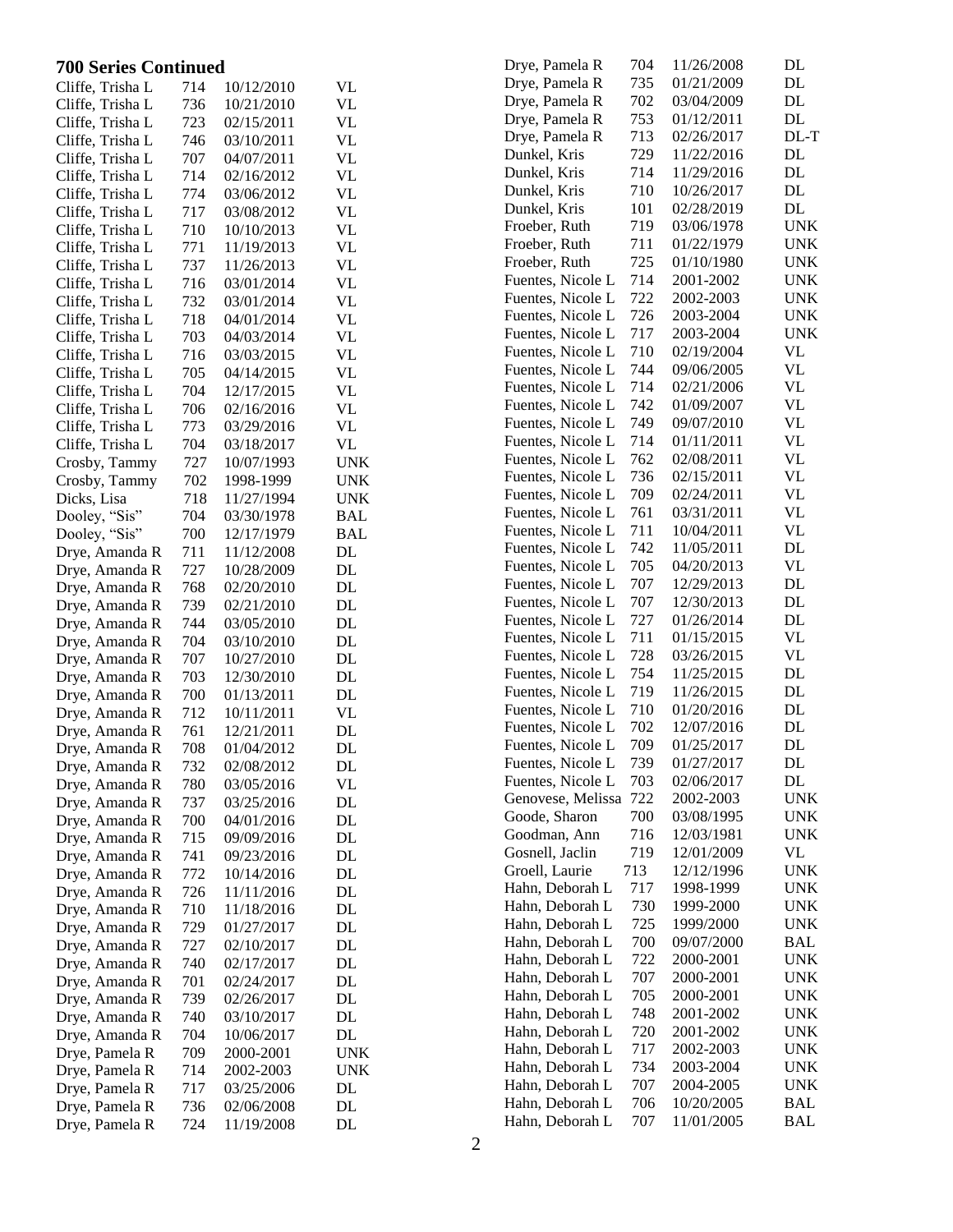### **700 Series Continued**

| <b>700 Series Continued</b>    |            |                          |                                 |       | Hopwood, Kris                          | 711        | 04/10/1993               | <b>UNK</b>             |
|--------------------------------|------------|--------------------------|---------------------------------|-------|----------------------------------------|------------|--------------------------|------------------------|
| Hahn, Deborah L                | 717        | 01/10/2006               | <b>BAL</b>                      |       | Horcher, Leah N                        | 750        | 2012                     | <b>WIAA</b>            |
| Hahn, Deborah L                | 703        | 01/24/2006               | <b>BAL</b>                      |       | Huffman, Barb                          | 705        | 10/14/1993               | <b>UNK</b>             |
| Hahn, Deborah L                | 763        | 02/19/2006               | <b>BAL</b>                      |       | Jackson, Erma                          | 735        | 2000-2001                | <b>UNK</b>             |
| Hahn, Deborah L                | 775        | 10/10/2006               | <b>BAL</b>                      |       | Johnson, Haley C                       | 718        | 2004-2005                | <b>UNK</b>             |
| Hahn, Deborah L                | 728        | 01/23/2007               | <b>BAL</b>                      |       | Johnson, Haley C                       | 704        | 2004-2005                | <b>UNK</b>             |
| Hahn, Deborah L                | 702        | 08/30/2007               | <b>BAL</b>                      |       | Johnson, Haley C                       | 799        | 04/05/2005               | <b>BAL</b>             |
| Hahn, Deborah L                | 726        | 09/04/2007               | <b>BAL</b>                      |       | Johnson, Haley C                       | 717        | 04/19/2007               | VL                     |
| Hahn, Deborah L                | 720        | 09/18/2007               | <b>BAL</b>                      |       | Johnson, Haley C                       | 746        | 04/08/2008               | VL                     |
| Hahn, Deborah L                | 708        | 12/26/2007               | DL                              |       | Johnson, Haley C                       | 702        | 01/22/2011               | <b>VL</b>              |
| Hahn, Deborah L                | 726        | 01/31/2008               | <b>BAL</b>                      |       | Johnson, Haley C                       | 791        | 03/02/2011               | DL                     |
| Hahn, Deborah L                | 707        | 03/27/2008               | <b>BAL</b>                      |       | Johnson, Haley C                       | 793        | 03/31/2011               | DL                     |
| Hahn, Deborah L                | 718        | 01/29/2009               | <b>BAL</b>                      |       | Johnson, Haley C                       | 720        | 04/06/2011               | DL                     |
| Hahn, Deborah L                | 796        | 01/23/2010               | DL                              |       | Johnson, Haley C                       | 715        | 04/07/2011               | DL                     |
| Hahn, Deborah L                | 724        | 01/25/2011               | DL                              |       | Johnson, Haley C                       | 716        | 10/31/2011               | DL                     |
| Hahn, Deborah L                | 716        | 02/07/2012               | DL                              |       | Johnson, Haley C                       | 736        | 10/31/2012               | DL                     |
| Hahn, Deborah L                | 749        | 11/27/2012               | DL                              |       | Johnson, Haley C                       | 703        | 10/02/2013               | DL                     |
| Hahn, Deborah L                | 732        | 03/24/2013               | <b>WIST</b>                     |       | Johnston, Meagan                       | 708        | 02/28/2015               | <b>VL</b>              |
| Hahn, Deborah L                | 703        | 02/22/2014               | <b>VL</b>                       |       | Jones, Kathy                           | 709        | 2004-2005                | <b>UNK</b>             |
| Hahn, Deborah L                | 740        | 02/25/2014               | DL                              |       | Kalibus, Christie                      | 711        | 03/05/2003               | <b>BAL</b>             |
| Hahn, Deborah L                | 726        | 02/03/2015               | DL                              |       | Kampmeier, Kelly                       | 722        | 2000-2001                | <b>UNK</b>             |
| Hahn, Deborah L                | 708        | 10/15/2015               | DL                              |       | Kampmeier, Kelly                       | 747        | 12/14/2006               | <b>VL</b>              |
| Hahn, Deborah L                | 745        | 01/21/2016               | DL                              |       | Kampmeier, Kelly                       | 716        | 02/15/2007               | <b>VL</b>              |
| Hahn, Deborah L                | 726        | 12/20/2016               | DL                              |       | Kampmeier, Kelly                       | 701        | 10/18/2007               | <b>VL</b>              |
| Hahn, Deborah L                | 752        | 01/10/2017               | DL                              |       | Kampmeier, Kelly                       | 708        | 11/01/2007               | <b>VL</b>              |
| Hahn, Deborah L                | 701        | 03/07/2017               | DL                              |       | Kampmeier, Kelly                       | 717        | 03/27/2008               | <b>VL</b>              |
| Hahn, Deborah L                | 769        | 03/09/2017               | DL                              | Hahn, | Kampmeier, Kelly                       | 714        | 04/17/2008               | <b>VL</b>              |
| Deborah L                      | 720        | 03/28/2017               | DL                              |       | Kempf, Brenda S                        | 711        | 02/16/2015               | DL                     |
| Hahn, Deborah L                | 722        | 02/13/2018               | DL                              |       | Kerby, Amanda R                        | 723        | 02/16/2018               | DL                     |
| Hahn, Deborah L                | 748        | 03/22/2018               | DL                              |       | Kerby, Amanda R                        | 733        | 03/16/2018               | DL                     |
| Hahn, Deborah L                | 714        | 02/12/2019               | DL                              |       | Kerby, Amanda R                        | 751        | 09/13/2018               | <b>VL</b>              |
| Hahn, Deborah L                | 701        | 02/19/2019               | DL                              |       | Kerby, Amanda R                        | 728        | 09/27/2018               | <b>VL</b>              |
| Hahn, Deborah L                | 706        | 03/14/2019               | DL                              |       | Kerby, Amanda R                        | 743        | 10/04/2018               | <b>VL</b>              |
| Hall, Kris                     | 717        | 09/09/2014               | VL                              |       | Kerby, Amanda R                        | 741        | 11/08/2018               | <b>VL</b>              |
| Hall, Kris                     | 714        | 10/28/2014               | <b>VL</b>                       |       | Kerby, Amanda R                        | 758        | 12/06/2018               | <b>VL</b>              |
| Hall, Kris                     | 723        | 12/02/2014               | VL                              |       | Kerby, Amanda R                        | 720        | 12/20/2018               | <b>VL</b>              |
| Hall, Kris                     | 709        | 12/16/2014               | <b>VL</b>                       |       | Kerby, Amanda R                        | 709        | 01/31/2019               | <b>VL</b>              |
| Hall, Kris                     | 705        | 01/20/2015               | <b>VL</b>                       |       | Kinder, Jennifer                       | 743        | 11/16/2018               | <b>VL</b>              |
| Hall, Kris                     | 746        | 03/24/2015               | VL                              |       | Kinder, Jennifer                       | 727        | 11/27/2018               | <b>VL</b>              |
| Hall, Kris                     | 706        | 04/14/2015               | VL                              |       | Kinder, Jennifer                       | 737        | 01/22/2019               | <b>VL</b>              |
| Hall, Kris                     | 719        | 10/13/2015               | <b>VL</b>                       |       | Kinder, Jennifer                       | 722        | 01/29/2019               | <b>VL</b>              |
| Hall, Kris                     | 728        | 02/16/2015               | VL                              |       | Kinder, Jennifer                       | 739        | 03/26/2019               | <b>VL</b>              |
| Hall, Kris                     | 713        | 04/19/2015               | VL                              |       | Klein, Kathy                           | 713        | 01/16/1982               | <b>UNK</b>             |
| Hamilton, Jan                  | 708        | 02/00/1996               | <b>UNK</b>                      |       | Klein, Kathy                           | 735        | 02/04/1988               | <b>UNK</b>             |
| Hamilton, Jan                  | 705        | 1998-1999                | <b>UNK</b>                      |       | Langone, Jennifer                      | 709        | 02/06/2010               | <b>BAL</b>             |
| Hanson, Pam                    | 723        | 03/15/1990               | <b>UNK</b>                      |       | Langone, Jennifer                      | 750        | 11/07/2013               | <b>VL</b>              |
| Hanson, Pam                    | 705        | 04/05/1990               | <b>UNK</b>                      |       | Langone, Jennifer                      | 718        | 12/27/2013               | <b>VL</b>              |
| Hanson, Pam                    | 752        | 03/08/1994               | <b>UNK</b>                      |       | Langone, Jennifer<br>Langone, Jennifer | 721<br>710 | 03/27/2014<br>03/19/2014 | <b>VL</b><br><b>VL</b> |
| Hebert, Robin                  | 707        | 02/20/1991               | <b>UNK</b>                      |       | LaPorte, Catherine                     | 707        | 02/22/2013               | <b>VL</b>              |
| Hedrington, Court              | 717        | 01/14/2010               | <b>VL</b>                       |       | Lesagonicz, Jes                        | 766        | 11/25/2010               | $\mathbf{DL}$          |
| Hedrington, Court              | 703        | 03/16/2010               | VL                              |       | Lesagonicz, Jes                        | 711        | 12/28/2010               | DL                     |
| Hedrington, Court              | 736        | 10/14/2010               | DL                              |       | Lesagonicz, Jes                        | 738        | 12/30/2010               | DL                     |
| Hedrington, Court              | 705        | 11/11/2010               | $\mathbf{DL}$                   |       | Lesagonicz, Jes                        | 711        | 05/16/2011               | DL#                    |
| Hedrington, Court 748          |            | 12/16/2010               | DL                              |       | Lesagonicz, Jes                        | 747        | 07/18/2011               | DL#                    |
| Hedrington, Court              | 781        | 01/11/2011               | $\ensuremath{\text{VL}}\xspace$ |       | Lesagonicz, Jes                        | 703        | 09/14/2011               | DL                     |
| Hedrington, Court              | 761        | 03/29/2011               | $\mathbf{DL}$                   |       | Lesagonicz, Jes                        | 728        | 10/26/2011               | DL                     |
| Hendrickson, A                 | 704        | 1995-1996                | <b>UNK</b>                      |       | Lesagonicz, Jes                        | 736        | 11/16/2011               | DL                     |
| Hoppe, Christy                 | 714<br>701 | 02/09/2019<br>04/14/1992 | <b>VL</b>                       |       | Lesagonicz, Jes                        | 717        | 12/07/2011               | DL                     |
| Hopwood, Kris<br>Hopwood, Kris | 715        | 04/05/1993               | <b>UNK</b><br><b>UNK</b>        |       | LeVelle, Cheryl                        | 714        | 09/13/1981               | RR                     |
|                                |            |                          |                                 |       |                                        |            |                          |                        |

WIAA  $UNK$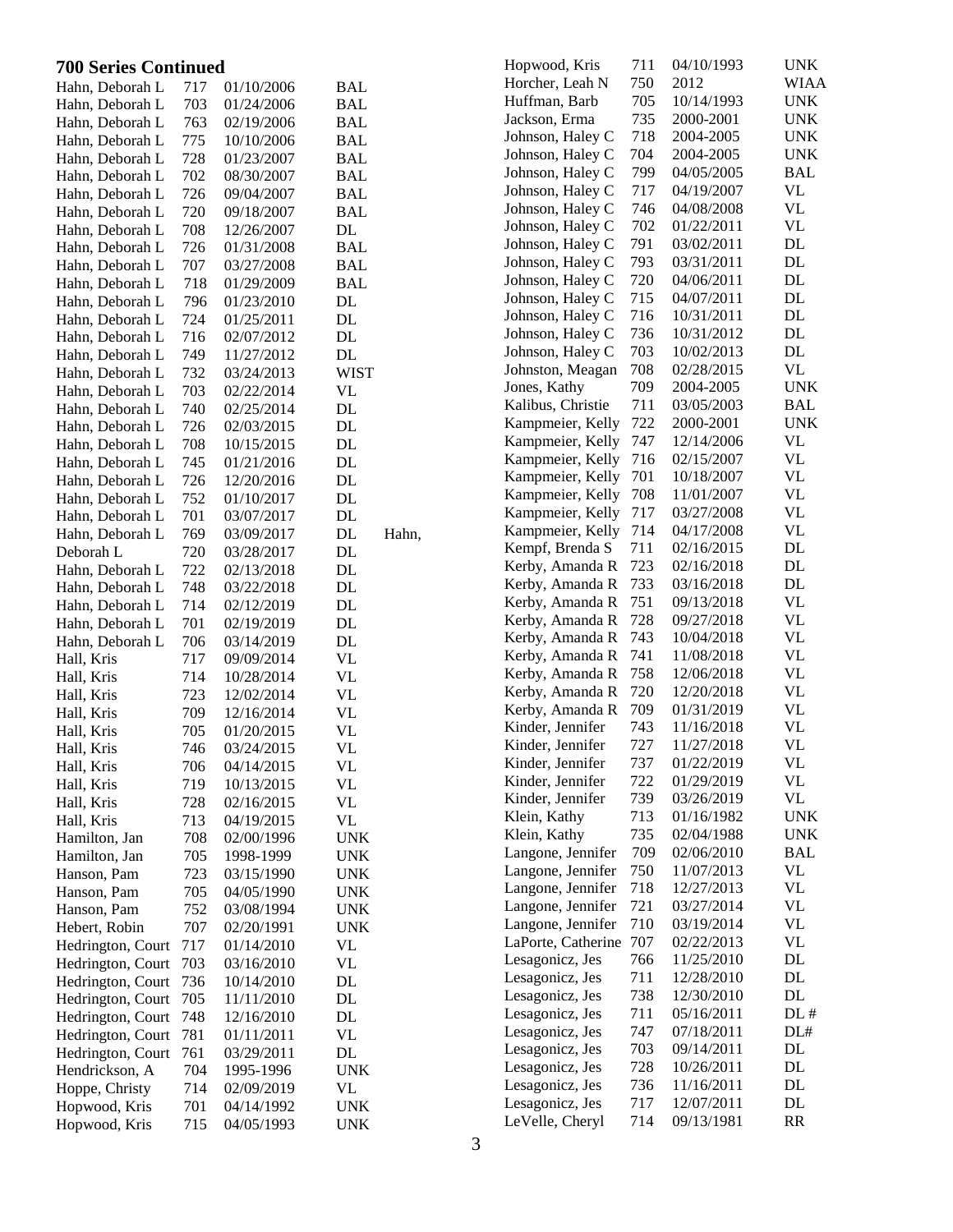| <b>700 Series Continued</b> |      |            |                             | 703<br>01/13/1994<br><b>BAL</b><br>Meyer, Patti                              |
|-----------------------------|------|------------|-----------------------------|------------------------------------------------------------------------------|
| Lokken, Christie            | 700  | 11/20/2014 | VL                          | Meyer, Patti<br>720<br>02/08/1996<br><b>BAL</b>                              |
| Marshall, Margie            | 723  | 04/04/2007 | VL                          | 710<br><b>BAL</b><br>Meyer, Patti<br>03/12/1998                              |
| Maxted, Paula J             | 714  | 10/18/1989 | <b>UNK</b>                  | 700<br>Meyer, Patti<br>1998-1999<br><b>UNK</b>                               |
| Maxted, Paula J             | 707  | 11/10/1994 | <b>UNK</b>                  | 703<br><b>BAL</b><br>Moake, Denise<br>01/07/1984                             |
| Maxted, Paula J             | 713  | 1995-1996  | <b>UNK</b>                  | 715<br>VL<br>Moake, Denise<br>03/18/1984                                     |
| Maxted, Paula J             | 704  | 1999-2000  | <b>UNK</b>                  | 717<br><b>BAL</b><br>04/19/1979<br>Moen, Sue A                               |
| Maxted, Paula J             | 750  | 2000-2001  | <b>UNK</b>                  | 700<br>$\mathbf{DL}$<br>Moen, Sue A<br>00/00/2003                            |
| Maxted, Paula J             | 740  | 2000-2001  | <b>UNK</b>                  | $\mathbf{DL}$<br>700<br>Mullranin, Tamra<br>04/09/2014                       |
| Maxted, Paula J             | 719  | 2000-2001  | <b>UNK</b>                  | 709<br>$\mathbf{DL}$<br>Mullranin, Tamra<br>09/24/2014                       |
| Maxted, Paula J             | 757  | 2001-2002  | <b>UNK</b>                  | 704<br>DL<br>02/18/2017<br>Mullranin, Tamra                                  |
| Maxted, Paula J             | 744  | 2001-2002  | <b>UNK</b>                  | 712<br>VL<br>Nelson, Anna K<br>01/23/2016                                    |
| Maxted, Paula J             | 735  | 2001-2002  | <b>UNK</b>                  | 711<br><b>BAL</b><br>North, Cheryl<br>09/22/2005                             |
| Maxted, Paula J             | 714  | 2001-2002  | <b>UNK</b>                  | 749<br>Patch, Millie<br>01/05/1995<br><b>UNK</b>                             |
| Maxted, Paula J             | 745  | 2002-2003  | <b>UNK</b>                  | 748<br>2002-2003<br><b>UNK</b><br>Petitt, Kristie                            |
| Maxted, Paula J             | 750  | 2003-2004  | <b>UNK</b>                  | 729<br>2002-2003<br><b>UNK</b><br>Petersen, Tammy                            |
| Maxted, Paula J             | 724  | 2003-2004  | <b>UNK</b>                  | 705<br>03/16/2011<br>DL<br>Petersen, Tammy                                   |
| Maxted, Paula J             | 705  | 2003-2004  | <b>UNK</b>                  | $\mathbf{DL}$<br>759<br>Petersen, Tammy<br>04/01/2015                        |
| Maxted, Paula J             | 729  | 2004-2005  | <b>UNK</b>                  | <b>UNK</b><br>Pietkauskis, Sherry 709<br>11/10/1994                          |
| Maxted, Paula J             | 704  | 09/13/2005 | <b>BAL</b>                  | Pietkauskis, Sherry 730<br>01/00/1996<br><b>UNK</b>                          |
| Maxted, Paula J             | 748  | 11/17/2005 | <b>BAL</b>                  | Pietkauskis, Sherry 703<br><b>UNK</b><br>09/19/1996                          |
| Maxted, Paula J             | 714  | 12/22/2005 | <b>BAL</b>                  | Pietkauskis, Sherry 733<br>10/02/1997<br><b>UNK</b>                          |
| Maxted, Paula J             | 702  | 02/21/2006 | <b>BAL</b>                  | Pietkauskis, Sherry 703<br>06/16/2008<br>DL#                                 |
| Maxted, Paula J             | 712  | 09/21/2006 | <b>BAL</b>                  | 713<br>Pipitone, Sue<br><b>UNK</b><br>04/08/1993                             |
| Maxted, Paula J             | 742  | 11/07/2006 | <b>BAL</b>                  | $\mathbf{DL}$<br>Pollentier, Brittany 706<br>12/29/2007                      |
| Maxted, Paula J             | 786  | 02/08/2007 | <b>BAL</b>                  | $\mathbf{DL}$<br>Pollentier, Brittany 719<br>12/30/2007                      |
| Maxted, Paula J             | 753  | 10/09/2007 | <b>BAL</b>                  | VL<br>Punzel, Haley<br>706<br>12/28/2018                                     |
| Maxted, Paula J             | 745  | 10/16/2007 | <b>BAL</b>                  | Ramsey, Deborah L 720<br>03/25/1992<br><b>UNK</b>                            |
| Maxted, Paula J             | 736  | 10/18/2007 | <b>BAL</b>                  | Ramsey, Deborah L 702<br>10/07/1992<br><b>UNK</b>                            |
| Maxted, Paula J             | 756  | 01/15/2008 | <b>BAL</b>                  | Ramsey, Deborah L 703<br><b>UNK</b><br>02/04/1993                            |
| Maxted, Paula J             | 766  | 02/16/2008 | VL                          | Ramsey, Deborah L 707<br>10/28/1993<br><b>UNK</b>                            |
| Maxted, Paula J             | 769  | 03/27/2008 | <b>BAL</b>                  | <b>UNK</b><br>Ramsey, Deborah L 736<br>02/03/1994                            |
| Maxted, Paula J             | 710  | 12/04/2008 | <b>BAL</b>                  | <b>UNK</b><br>Ramsey, Deborah L 726<br>09/08/1994                            |
| Maxted, Paula J             | 700  | 02/20/2010 | DL                          | Ramsey, Deborah L 714<br><b>UNK</b><br>09/11/1997                            |
| Maxted, Paula J             | 704  | 10/25/2011 | RL                          | Ramsey, Deborah L 708<br><b>UNK</b><br>11/19/1997                            |
| Maxted, Paula J             | 719  | 02/09/2012 | RL                          | <b>VL</b><br>709<br>Roeber, Andrea<br>12/29/2018                             |
| Maxted, Paula J             | 710  | 11/01/2012 | RL                          | $\ensuremath{\text{VL}}\xspace$<br>Roeber, Andrea<br>702<br>12/30/2018       |
| Maxted, Paula J             | 751  | 01/03/2013 | RL                          | DL#<br>Roeber, Crystal<br>726<br>06/18/2012                                  |
| Maxted, Paula J             | 700  | 02/04/2014 | <b>VL</b>                   | Rusch, Donna<br>706<br><b>BAL</b><br>04/28/1977                              |
| Maxted, Paula J             | 707  | 02/23/2013 | DL                          | Rydberg, Kathi E<br>711<br>10/12/2005<br>VL                                  |
| Maxted, Paula J             | 769  | 02/24/2013 | DL                          | <b>VL</b><br>Rydberg, Kathi E<br>745<br>02/01/2007                           |
| Maxted, Paula J             | 711  | 05/02/2013 | RL                          | $\ensuremath{\text{VL}}\xspace$<br>Rydberg, Kathi E<br>708<br>10/09/2008     |
| Maxted, Paula J             | 714  | 11/07/2013 | DL                          | $\ensuremath{\text{VL}}\xspace$<br>Rydberg, Kathi E<br>706<br>12/16/2013     |
| Maxted, Paula J             | 741  | 03/03/2014 | <b>VL</b>                   | Samuelson, Alice<br><b>UNK</b><br>716<br>02/14/1979                          |
| Maxted, Paula J             | 705  | 03/27/2014 | VL                          | <b>BAL</b><br>Schele, Kathy<br>704<br>03/02/1994                             |
| Maxted, Paula J             | 706  | 09/11/2014 | DL                          | $\rm DL$<br>Seach, Haley C<br>701<br>09/13/2017                              |
| Maxted, Paula J             | 707  | 02/15/2015 | DL                          | Smith, Patti<br>700<br>09/29/2005<br><b>BAL</b>                              |
| Maxted, Paula J             | 718  | 10/15/2015 | DL                          | 717<br><b>BAL</b><br>Smith, Patti<br>03/02/2006                              |
| Maxted, Paula J             | 728  | 10/29/2015 | DL                          | 738<br>$\ensuremath{\text{VL}}\xspace$<br>Smith, Trudy<br>02/28/1995         |
| Maxted, Paula J             | 726  | 01/07/2016 | DL                          | VL<br>Smith, Trudy<br>746<br>03/14/1995<br>Smith, Trudy<br>737<br><b>BAL</b> |
| Maxted, Paula J             | 713  | 12/22/2016 | DL                          | 11/16/1995<br>VL<br>Smith, Trudy<br>760                                      |
| Maxted, Paula J             | 747  | 01/05/2017 | DL                          | 11/26/1995<br><b>BAL</b><br>Smith, Trudy<br>700                              |
| Maxted, Paula J             | 726  | 11/26/2017 | DL                          | 01/17/1996<br>703<br><b>BAL</b><br>Smith, Trudy                              |
| Maxted, Paula J             | 7729 | 12/14/2017 | DL                          | 01/18/1996<br>702<br><b>BAL</b><br>03/28/1996                                |
| Meiborg, Ruth A             | 701  | 12/02/2010 | <b>VL</b>                   | Smith, Trudy<br>707<br><b>BAL</b><br>Smith, Trudy<br>04/04/1996              |
| Meyer, Patti                | 714  | 02/18/1987 | <b>BAL</b>                  | <b>BAL</b><br>Smith, Trudy<br>709<br>09/03/1996                              |
| Meyer, Patti                | 700  | 02/28/1989 | <b>BAL</b>                  | $\ensuremath{\text{VL}}\xspace$<br>Smith, Trudy<br>708<br>06/24/1999         |
| Meyer, Patti                | 718  | 03/01/1989 | <b>BAL</b>                  | Stewart, Bobbi J<br>VL<br>736<br>04/09/2010                                  |
| Meyer, Patti                | 705  | 03/08/1989 | $\ensuremath{\mathsf{BAL}}$ | $\ensuremath{\text{VL}}\xspace$<br>Tabbert, Mary K<br>726<br>01/11/2007      |
| Meyer, Patti                | 717  | 04/19/1990 | <b>UNK</b>                  |                                                                              |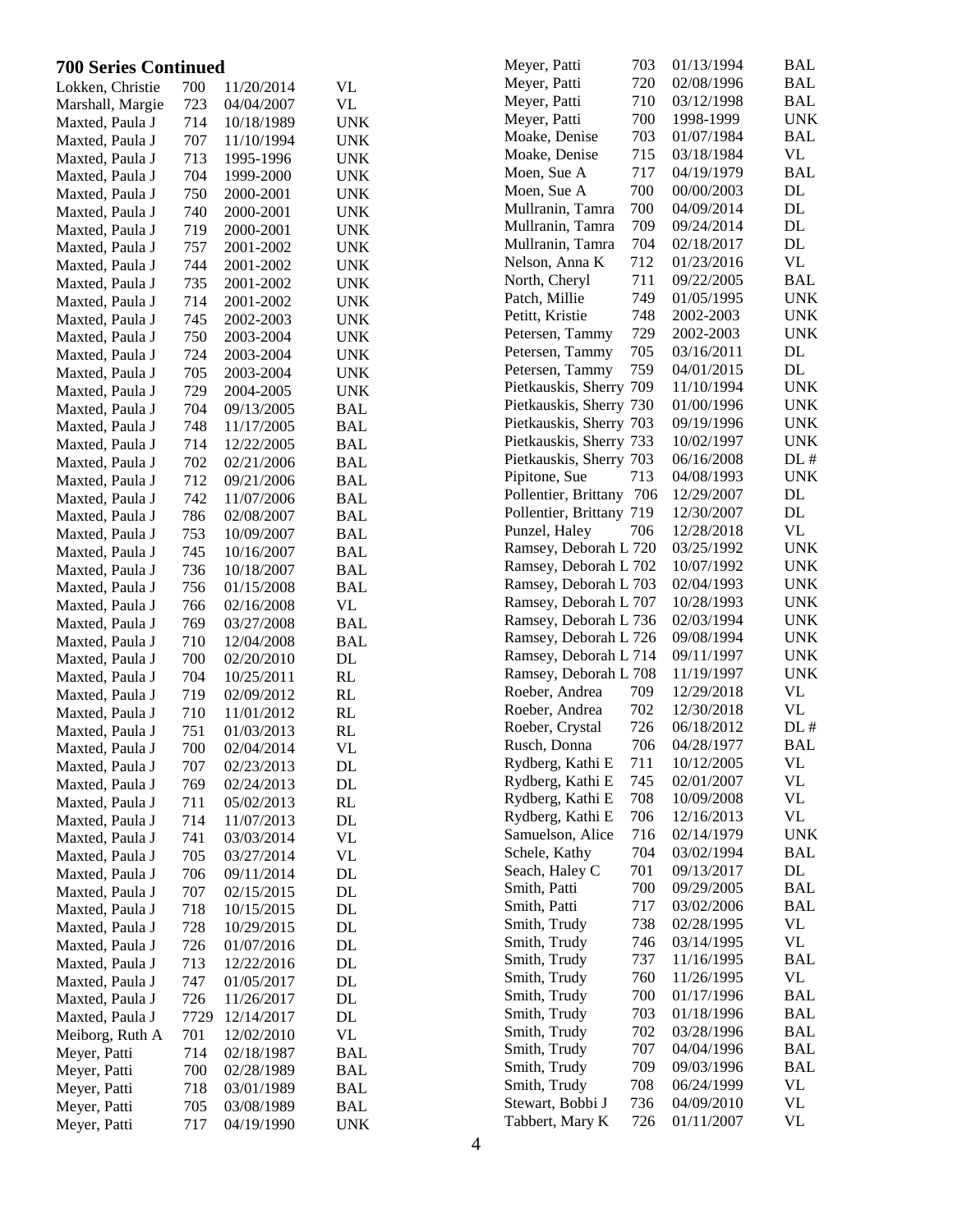| <b>700 Series Continued</b>        |            |                          |                        | Williams, Amy C                  | 730        | 03/27/2018               | <b>VL</b>       |
|------------------------------------|------------|--------------------------|------------------------|----------------------------------|------------|--------------------------|-----------------|
| Tabbert, Mary K                    | 711        | 04/21/2011               | DL                     | Williams, Amy C                  | 796        | 04/10/2018               | <b>VL</b>       |
| Tabbert, Mary K                    | 706        | 02/11/2015               | $\mathbf{DL}$          | Williams, Amy C                  | 755        | 04/17/2018               | <b>VL</b>       |
| Thiering, Tammy                    | 726        | 09/27/1990               | <b>UNK</b>             | Williams, Amy C                  | 759        | 10/23/2018               | <b>VL</b>       |
| Thiering, Tammy                    | 729        | 12/15/1994               | <b>UNK</b>             | Williams, Amy C                  | 759        | 10/30/2018               | <b>VL</b>       |
| Thomas, Pamela J                   | 704        | 01/25/2007               | <b>VL</b>              | Williams, Amy C                  | 739        | 11/06/2018               | <b>VL</b>       |
| Townsend, Paige                    | 754        | 12/09/2005               | <b>VL</b>              | Williams, Amy C                  | 748        | 12/27/2018               | <b>VL</b>       |
| Voight, Marcia                     | 712        | 02/25/1988               | <b>UNK</b>             | Williams, Amy C                  | 733        | 12/30/2018               | <b>VL</b>       |
| Vonesh, Jenny                      | 750        | 07/19/2004               | VL#                    | Williams, Amy C                  | 732        | 02/19/2019               | <b>VL</b>       |
| Vonesh, Jenny                      | 705        | 11/25/2016               | DL                     | Williams, Amy C                  | 726        | 0226/2019                | <b>VL</b>       |
| Wadel, Amy L                       | 703        | 10/07/2013               | <b>VL</b>              | Williams, Amy C                  | 727        | 03/26/2019               | <b>VL</b>       |
| Wadel, Amy L                       | 704        | 02/16/2016               | <b>VL</b>              | Williams, Sue                    | 726        | 02/26/2019               | <b>VL</b>       |
| Wadel, Amy L                       | 703        | 02/26/2016               | DL                     | Wohlfert, Jaclin                 | 714        | 2002-2003                | <b>UNK</b>      |
| Wadel, Amy L                       | 704        | 01/09/2017               | <b>VL</b>              | Wohlfert, Jaclin                 | 705        | 2004-2005                | <b>UNK</b>      |
| Wadel, Amy                         | 728        | 01/05/2019               | DL                     | Wohlfert, Jaclin                 | 707        | 01/12/2006               | <b>BAL</b>      |
| Ward, Gloria J                     | 722        | 02/23/2007               | DL                     | Wohlfert, Jaclin                 | 774        | 02/02/2006               | <b>BAL</b>      |
| Wardle, Pauline                    | 735        | 02/13/1994               | <b>UNK</b>             | Wohlfert, Jaclin                 | 701        | 02/09/2006               | <b>BAL</b>      |
| Wardle, Pauline                    | 713        | 2000-2001                | <b>UNK</b>             | Wohlfert, Jaclin                 | 729        | 03/02/2006               | <b>BAL</b>      |
| West, Lee Ann                      | 725        | 2002-2003                | <b>UNK</b>             | Wohlfert, Jaclin                 | 735        | 03/30/2006               | <b>BAL</b>      |
| Wichelt, Denise                    | 713        | 2000-2001                | <b>UNK</b>             | Wohlfert, Jaclin                 | 751        | 02/15/2007               | <b>VL</b>       |
| Williams, Amy C                    | 714        | 2004-2005                | <b>UNK</b>             | Wohlfert, Jaclin                 | 711        | 02/00/2007               | $\rm DL$        |
| Williams, Amy C                    | 718        | 11/08/2011               | VL                     | Wohlfert, Jaclin                 | 729        | 03/27/2008               | <b>VL</b>       |
| Williams, Amy C                    | 709        | 03/20/2012               | <b>VL</b>              | Wohlfert, Jaclin                 | 783        | 08/28/2008               | $\rm DL$        |
| Williams, Amy C                    | 714        | 2004-2005                | <b>UNK</b>             | Wojciechowski, W 713             |            | 09/25/1994               | <b>UNK</b>      |
| Williams, Amy C                    | 719        | 10/09/2012               | <b>VL</b>              | Wolff, Jennifer L                | 703        | 02/19/2008               | <b>VL</b>       |
| Williams, Amy C                    | 752        | 03/19/2013               | <b>VL</b>              | Wolff, Jennifer L                | 766        | 03/11/2008               | <b>VL</b>       |
| Williams, Amy C                    | 739        | 04/09/2013               | <b>VL</b>              | Wolff, Jennifer L                | 735        | 11/06/2008               | $\rm DL$        |
| Williams, Amy C                    | 723        | 01/16/2015               | <b>VL</b>              | Wolff, Jennifer L                | 710        | 11/25/2008               | <b>VL</b>       |
| Williams, Amy C                    | 707        | 03/10/2015               | <b>VL</b>              | Wolff, Jennifer L                | 709        | 12/30/2008               | <b>VL</b>       |
| Williams, Amy C                    | 709        | 2015                     | <b>WIST</b>            | Wolff, Jennifer L                | 758        | 02/08/2009               | DL              |
| Williams, Amy C                    | 714        | 09/08/2015               | <b>VL</b>              | Wolff, Jennifer L                | 712        | 09/15/2009               | <b>VL</b>       |
| Williams, Amy C                    | 736        | 11/10/2015               | <b>VL</b>              | Wolff, Jennifer L                | 717        | 12/05/2009               | <b>VL</b>       |
| Williams, Amy C                    | 703        | 12/01/2015               | <b>VL</b>              | Wolff, Jennifer L                | 703        | 01/23/2010               | DL              |
| Williams, Amy C                    | 706        | 12/08/2015               | <b>VL</b>              | Wolff, Jennifer L                | 709        | 11/18/2012               | DL              |
| Williams, Amy C                    | 731        | 01/05/2016               | <b>VL</b>              | Wolff, Jennifer L                | 730        | 01/20/2013               | DL              |
| Williams, Amy C                    | 717        | 02/02/2016               | <b>VL</b>              | Wolff, Jennifer L                | 711        | 02/27/2013               | DL              |
| Williams, Amy C                    | 714        | 02/23/2016               | <b>VL</b>              | Wolff, Jennifer L                | 709        | 03/20/2013               | DL              |
| Williams, Amy C                    | 712        | 03/06/2016               | <b>VL</b>              | Wolff, Jennifer L                | 708        | 02/19/2014               | DL              |
| Williams, Amy C                    | 719        | 03/11/2016               | <b>VL</b>              | Wonders, Jenny                   | 734        | 10/02/2018               | <b>VL</b>       |
| Williams, Amy C                    | 758        | 03/25/2016               | <b>VL</b>              | Wonders, Jenny                   | 740        | 12/27/2018               | VL              |
| Williams, Amy C                    | 763        | 04/19/2016               | <b>VL</b>              | Wonders, Jenny                   | 714        | 01/12/2019               | DL<br><b>VL</b> |
| Williams, Amy C                    | 743        | 04/22/2016               | <b>VL</b>              | Wonders, Jenny                   | 717<br>730 | 01/16/2019<br>01/17/2019 | <b>VL</b>       |
| Williams, Amy C                    | 713        | 01/24/2017               | <b>VL</b>              | Wonders, Jenny<br>Wonders, Jenny | 791        | 03/12/2019               | <b>VL</b>       |
| Williams, Amy C                    | 752        | 02/07/2017               | <b>VL</b>              | Wonders, Jenny                   | 758        | 03/13/2019               | DL              |
| Williams, Amy C                    | 708        | 02/10/2017               | VL                     | Wonders, Jenny                   | 759        | 03/19/2019               | VL              |
| Williams, Amy C                    | 725        | 02/11/2017               | <b>VL</b>              | Wonders, Jenny                   | 706        | 03/20/2019               | DL              |
| Williams, Amy C                    | 742        | 03/07/2017               | <b>VL</b>              | Wonders, Jenny                   | 753        | 04/13/2019               | $\rm DL$        |
| Williams, Amy C                    | 706        | 03/14/2017               | <b>VL</b>              | Wuthrich, Trudy                  | 713        | 09/28/1988               | <b>BAL</b>      |
| Williams, Amy C                    | 700        | 03/24/2017               | <b>VL</b>              | Wuthrich, Trudy                  | 767        | 03/28/1990               | <b>BAL</b>      |
| Williams, Amy C                    | 729        | 03/28/2017               | <b>VL</b>              | Wuthrich, Trudy                  | 703        | 10/10/1990               | <b>BAL</b>      |
| Williams, Amy C                    | 750        | 04/11/2017               | <b>VL</b>              | Wuthrich, Trudy                  | 726        | 12/05/1990               | <b>BAL</b>      |
| Williams, Amy C                    | 730        | 09/19/2017               | <b>VL</b>              | Wuthrich, Trudy                  | 715        | 05/25/1993               | <b>BAL</b>      |
| Williams, Amy C                    | 720        | 12/19/2017               | <b>VL</b>              | Zweifel, Brittany J              | 729        | 11/27/2008               | $\mathbf{DL}$   |
| Williams, Amy C<br>Williams, Amy C | 706<br>710 | 01/23/2018<br>01/30/2018 | <b>VL</b><br><b>VL</b> | Zweifel, Brittany J 700          |            | 09/30/2010               | DL              |
| Williams, Amy C                    | 759        | 02/06/2018               | <b>VL</b>              | Zweifel, Brittany J 710          |            | 11/04/2010               | DL              |
| Williams, Amy C                    | 733        | 02/17/2018               | VL                     | Zweifel, Brittany J 703          |            | 04/21/2011               | DL              |
| Williams, Amy C                    | 712        | 02/20/2018               | <b>VL</b>              | Zweifel, Brittany J 700          |            | 11/20/2011               | DL              |
| Williams, Amy C                    | 714        | 02/27/2018               | <b>VL</b>              | Zweifel, Brittany J 724          |            | 11/13/2013               | DL              |
| Williams, Amy C                    | 700        | 03/20/2018               | <b>VL</b>              | Zweifel, Brittany J 705          |            | 11/15/2014               | DL              |
|                                    |            |                          |                        |                                  |            |                          |                 |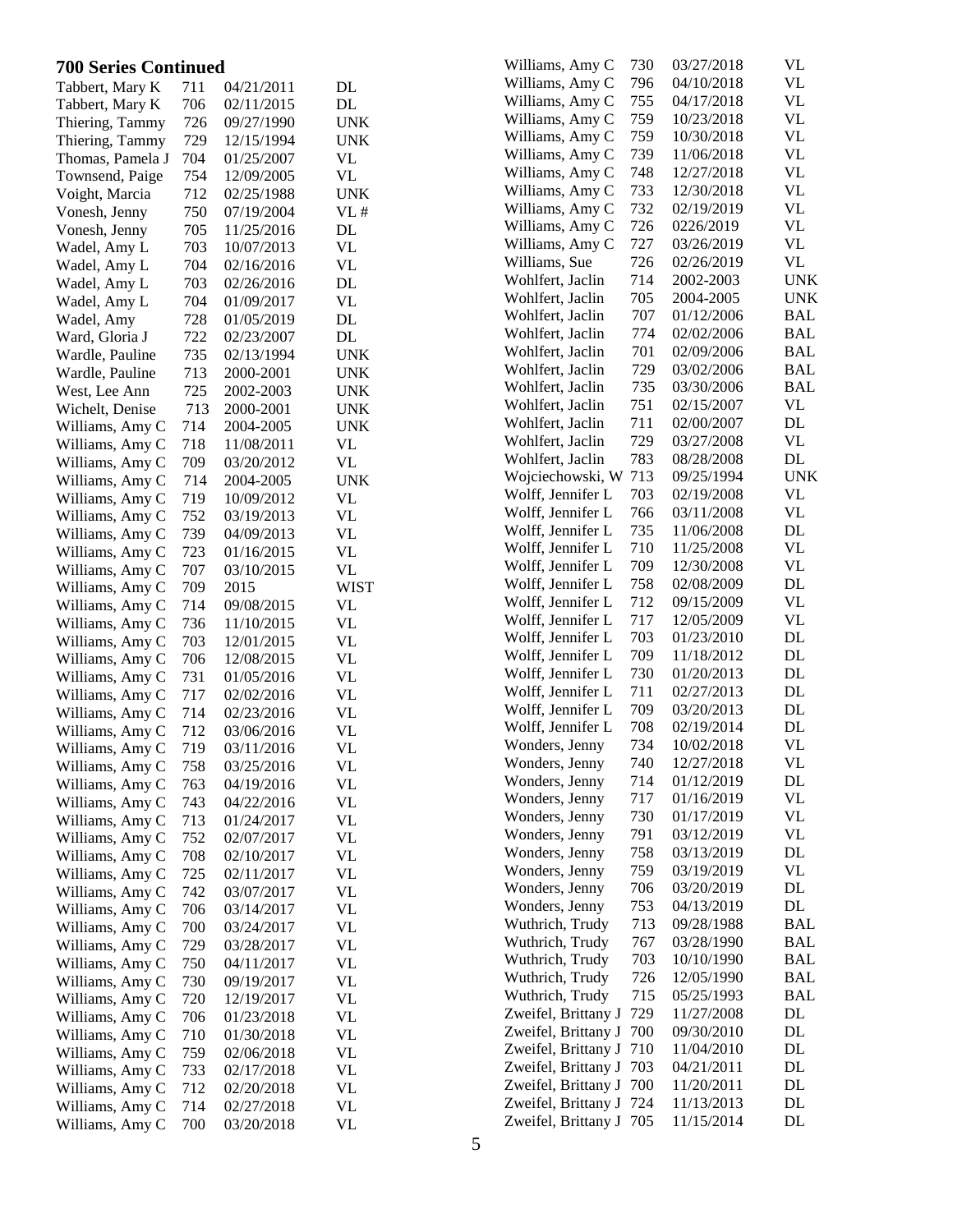### **700 Series Continued**

| Zweifel, Brittany J 720          |              | 12/12/2014  | DL                              | <b>800 Series Continued</b>        |            |                          |                 |
|----------------------------------|--------------|-------------|---------------------------------|------------------------------------|------------|--------------------------|-----------------|
| Zweifel, Brittany J 710          |              | 04/13/2018  | DL                              |                                    |            |                          |                 |
| Zweifel, Brittany J713           |              | 09/29/2017  | DL                              | Dole, Mike                         | 826        | 03/18/2017               | VL              |
| Zweifel, Brittany J 741          |              | 11/12/2016  | DL                              | Dransfield, David                  | 820        | 03/25/1991               | <b>BA</b>       |
| Zweifel, Brittany J 713          |              | 09/29/2017  | DL                              | Drye, Amanda R                     | 800        | 02/20/2010               | DL              |
| Zweifel, Brittany J 741          |              | 11/12/2016  | DL                              | Drye, Amanda R                     | 803        | 02/03/2017               | DL              |
| Zweifel, Brittany J 713          |              | 09/29/2017  | DL                              | Drye, Gary L                       | 824        | 01/18/1987               | <b>BA</b>       |
| 800 Series, Men, Women and Youth |              |             |                                 | Drye, Gary L                       | 808        | 11/10/2007               | DL              |
| <b>Name</b>                      | <b>Score</b> | <b>Date</b> | <b>Center</b>                   | Drye, Gary L                       | 824        | 03/28/2012               | <b>DL</b>       |
| Akers, Calvin                    | 802          | 03/29/2019  | DL                              | Drye, Gary L                       | 800        | 11/22/2012               | DL              |
| Allen, David J                   | 802          | 05/21/1996  | <b>BAL</b>                      | Drye, Gary L                       | 804        | 12/11/2017               | DL              |
| Angileri, Brian J                | 802          | 06/04/2012  | DL#                             | Drye, Jeremy D                     | 801        | 11/15/2004               | <b>VL</b>       |
| Angileri, Brian J                | 801          | 01/22/2013  | VL                              | Drye, Jeremy D                     | 812        | 06/09/2008               | DL              |
| Angileri, Brian J                | 834          | 04/04/2014  | $\ensuremath{\text{VL}}\xspace$ | Drye, Jeremy D                     | 805        | 01/31/2010               | <b>DL</b>       |
| Angileri, James A                | 803          | 10/14/1993  | RR                              | Drye, Jeremy D                     | 818        | 12/11/2010               | DL              |
| Balluff, Doug                    | 801          | 12/11/2002  | <b>VL</b>                       | Drye, Jeremy D                     | 823        | 01/25/2015               | DL              |
| Becorest, Jeff M                 | 804          | 02/11/2014  | $\ensuremath{\text{VL}}\xspace$ | Drye, Jeremy D                     | 801        | 02/19/2017               | DL              |
| Beard, Edward                    | 822          | 02/19/2011  | <b>VL</b>                       | Dunham, Mike T                     | 801        | 03/04/2010               | DL              |
| Beyer, Scott R                   | 825          | 12/14/1994  | <b>BAL</b>                      | Dunham, Mike T                     | 816        | 10/07/2010               | DL              |
| Birch, Dean A                    | 813          | 10/24/2000  | <b>VL</b>                       | Dunham, Mike T                     | 802        | 03/19/2014               | DL              |
| Birch, Mindy L                   | 825          | 11/15/2018  | <b>VL</b>                       | Gearhart, Ken D                    | 824        | 10/25/2000               | <b>BA</b>       |
| Birch, Steve W                   | 821          | 03/18/2008  | <b>VL</b>                       | George Jr, Kenneth W               | 845        | 01/06/1994               | <b>RR</b>       |
| Birch, Steve W                   | 814          | 04/01/2008  | $\ensuremath{\text{VL}}$        | George Jr, Kenneth W               | 814        | 03/03/1994               | <b>RR</b>       |
| Birch, Steve W                   | 808          | 12/30/2008  | <b>VL</b>                       | George Jr, Kenneth W               | 809        | 02/13/2019               | DL              |
| Birch, Steve W                   | 817          | 01/28/2018  | <b>VL</b>                       | George Jr, Kenneth W               | 806        | 02/16/1995               | <b>RR</b>       |
| Brickson, Timothy J              | 806          | 01/28/2007  | DL                              | Gill Jr, Edward                    | 805        | 01/27/2000               | <b>VL</b>       |
| Brickson, Timothy J              | 846          | 03/08/2013  | <b>WIST</b>                     | Glass, Mike C                      | 823        | 12/12/1994               | <b>RR</b>       |
| Brickson, Timothy J              | 801          | 11/27/2013  | DL                              | Gorrell, Daniel F                  | 837        | 10/27/1994               | <b>RR</b>       |
| Brickson, Timothy J              | 814          | 10/01/2014  | $\rm DL$                        | Grable, Jack                       | 834        | 12/21/1999               | VL              |
| Brickson, Timothy J              | 819          | 01/31/2016  | <b>VL</b>                       | Griesman, Larry C                  | 827        | 02/23/2003               | WI              |
| Brickson, Timothy J              | 804          | 02/20/2019  | $\rm DL$                        | Griffin, Ryan J                    | 820        | 06/22/2000               | <b>VL</b>       |
| Brien Sr, James A                | 821          | 02/20/1987  | EL                              | Griffin, Ryan J                    | 804        | 11/01/2001               | <b>VL</b>       |
| Brien Sr, James A                | 816          | 11/25/1993  | RR                              | Griffin, Ryan J                    | 821        | 02/26/2004               | <b>VL</b>       |
| Brose, Duncan                    | 806          | 12/30/2015  | $\rm DL$                        | Griffin, Ryan J                    | 824        | 04/10/2007               | <b>VL</b>       |
| Brown, Lawrence S                | 837          | 01/27/2000  | $\rm DL$                        | Griffin, Ryan J                    | 806        | 01/27/2008               | <b>VL</b>       |
| Bucholtz, Dan B                  | 806          | 03/26/2005  | $\rm DL$                        | Griffin, Ryan J                    | 832        | 09/30/2008               | VL              |
| Bucholtz, Dan B                  | 800          | 11/16/2005  | $\rm DL$                        | Griffin, Ryan J                    | 837<br>802 | 03/12/2013<br>01/24/2014 | <b>VL</b>       |
| Bucholtz, Dan B                  | 803          | 01/16/2008  | DL                              | Griffin, Ryan J                    |            |                          | <b>VL</b><br>VL |
| Bucholtz, Dan B                  | 838          | 11/20/2010  | DL                              | Griffin, Ryan J                    | 827        | 03/07/2014               |                 |
| Bucholtz, Dan B                  | 813          | 01/05/2011  | DL                              | Griffin, Ryan J                    | 800        | 10/07/2014               | VL              |
| Bucholtz, Dan B                  | 814          | 11/22/2011  | $\mathbf{DL}$                   | Griffin, Ryan J<br>Griffin, Ryan J | 804<br>864 | 03/18/2017<br>03/16/2019 | VL<br><b>VL</b> |
| Bucholtz, Dan B                  | 812          | 05/14/2012  | DL#                             | Grignon Jr, Raymond                | 803        | 10/10/2000               | <b>BA</b>       |
| Bucholtz, Dan B                  | 801          | 10/04/2017  | DL                              | Grignon Jr, Raymond                | 800        | 09/30/2010               | DL              |
| Bucholtz, Dan B                  | 803          | 04/03/2019  | $\rm DL$                        | Grignon Jr, Raymond                | 800        | 12/09/2010               | DL              |
| Chips, Tim J                     | 837          | 02/07/1995  | <b>VL</b>                       | Grignon Jr, Raymond                | 825        | 12/10/2010               | DL              |
| Chips, Tim J                     | 804          | 12/13/2005  | <b>VL</b>                       | Grignon Jr, Raymond                | 802        | 12/11/2010               | DL              |
| Cliffe Jr, David M               | 813          | 09/19/2017  | <b>VL</b>                       | Grignon Jr, Raymond                | 816        | 12/08/2011               | DL              |
| Cliffe Sr, David A               | 804          | 03/16/2004  | <b>VL</b>                       | Grignon Jr, Raymond                | 803        | 07/16/2012               | DL              |
| Cliffe, Trisha L                 | 803          | 02/11/2006  | $DL**$                          | Grignon Jr, Raymond                | 815        | 10/24/2013               | DL              |
| Cliffe, Trisha L                 | 811          | 09/29/2011  | <b>VL</b>                       | Grignon Jr, Raymond                | 812        | 12/08/2014               | DL              |
| Cliffe, William J                | 800          | 02/28/1997  | <b>BAL</b>                      | Grignon Jr, Raymond                | 805        | 03/02/2015               | DL              |
| Clifton, Kevin                   | 800          | 04/15/2005  | <b>BAL</b>                      | Hanson, Scott A                    | 811        | 07/22/2002               | VL              |
| Croak, Christopher               | 815          | 12/29/2001  | $\ensuremath{\text{VL}}\xspace$ | Henthorn, Jason R                  | 830        | 03/12/2014               | <b>VL</b>       |
| Deadmond, Chris                  | 801          | 02/05/1995  | <b>BAL</b>                      | Herwig, Mark E                     | 800        | 02/23/2009               | DL              |
| Deadmond, Chris                  | 800          | 04/03/1998  | <b>BAL</b>                      | Herwig, Mark E                     | 812        | 03/07/2016               | DL              |
| Demond, Gary                     | 825          | 02/17/1994  | EL                              | Hesker, Larry                      | 803        | 11/17/1994               | <b>RR</b>       |
| Denoto, Michael J                | 804          | 10/12/1993  | <b>VL</b>                       |                                    |            |                          |                 |
| Denoto, Michael J                | 824          | 10/28/1993  | <b>BAL</b>                      | Hockmuth, Greg                     | 816        | 11/26/2015               | DL              |

### **800 Series Continued**

| Dole, Mike           | 826 | 03/18/2017 | VL         |
|----------------------|-----|------------|------------|
| Dransfield, David    | 820 | 03/25/1991 | <b>BAL</b> |
| Drye, Amanda R       | 800 | 02/20/2010 | DL         |
| Drye, Amanda R       | 803 | 02/03/2017 | DL         |
| Drye, Gary L         | 824 | 01/18/1987 | <b>BAL</b> |
| Drye, Gary L         | 808 | 11/10/2007 | DL         |
| Drye, Gary L         | 824 | 03/28/2012 | DL         |
| Drye, Gary L         |     | 11/22/2012 | DL         |
|                      | 800 | 12/11/2017 | DL         |
| Drye, Gary L         | 804 |            |            |
| Drye, Jeremy D       | 801 | 11/15/2004 | <b>VL</b>  |
| Drye, Jeremy D       | 812 | 06/09/2008 | DL#        |
| Drye, Jeremy D       | 805 | 01/31/2010 | DL         |
| Drye, Jeremy D       | 818 | 12/11/2010 | DL         |
| Drye, Jeremy D       | 823 | 01/25/2015 | DL         |
| Drye, Jeremy D       | 801 | 02/19/2017 | DL         |
| Dunham, Mike T       | 801 | 03/04/2010 | DL         |
| Dunham, Mike T       | 816 | 10/07/2010 | DL         |
| Dunham, Mike T       | 802 | 03/19/2014 | DL         |
| Gearhart, Ken D      | 824 | 10/25/2000 | <b>BAL</b> |
| George Jr, Kenneth W | 845 | 01/06/1994 | <b>RR</b>  |
| George Jr, Kenneth W | 814 | 03/03/1994 | <b>RR</b>  |
| George Jr, Kenneth W | 809 | 02/13/2019 | DL         |
| George Jr, Kenneth W | 806 | 02/16/1995 | <b>RR</b>  |
| Gill Jr, Edward      | 805 | 01/27/2000 | VL         |
| Glass, Mike C        | 823 | 12/12/1994 | <b>RR</b>  |
| Gorrell, Daniel F    | 837 | 10/27/1994 | <b>RR</b>  |
| Grable, Jack         | 834 | 12/21/1999 | VL         |
| Griesman, Larry C    | 827 | 02/23/2003 | WIST       |
| Griffin, Ryan J      | 820 | 06/22/2000 | VL         |
| Griffin, Ryan J      | 804 | 11/01/2001 | VL         |
| Griffin, Ryan J      | 821 | 02/26/2004 | VL         |
| Griffin, Ryan J      | 824 | 04/10/2007 | <b>VL</b>  |
| Griffin, Ryan J      | 806 | 01/27/2008 | <b>VL</b>  |
| Griffin, Ryan J      | 832 | 09/30/2008 | VL         |
| Griffin, Ryan J      | 837 | 03/12/2013 | VL         |
| Griffin, Ryan J      | 802 | 01/24/2014 | VL         |
| Griffin, Ryan J      | 827 | 03/07/2014 | VL         |
| Griffin, Ryan J      | 800 | 10/07/2014 | VL         |
| Griffin, Ryan J      | 804 | 03/18/2017 | VL         |
| Griffin, Ryan J      | 864 | 03/16/2019 | VL         |
| Grignon Jr, Raymond  | 803 | 10/10/2000 | <b>BAL</b> |
| Grignon Jr, Raymond  | 800 | 09/30/2010 | DL         |
| Grignon Jr, Raymond  | 800 | 12/09/2010 | DL         |
|                      |     |            | DL         |
| Grignon Jr, Raymond  | 825 | 12/10/2010 |            |
| Grignon Jr, Raymond  | 802 | 12/11/2010 | DL         |
| Grignon Jr, Raymond  | 816 | 12/08/2011 | DL         |
| Grignon Jr, Raymond  | 803 | 07/16/2012 | DL#        |
| Grignon Jr, Raymond  | 815 | 10/24/2013 | DL         |
| Grignon Jr, Raymond  | 812 | 12/08/2014 | DL         |
| Grignon Jr, Raymond  | 805 | 03/02/2015 | DL         |
| Hanson, Scott A      | 811 | 07/22/2002 | VL#        |
| Henthorn, Jason R    | 830 | 03/12/2014 | VL         |
| Herwig, Mark E       | 800 | 02/23/2009 | DL         |
| Herwig, Mark E       | 812 | 03/07/2016 | DL         |
| Hesker, Larry        | 803 | 11/17/1994 | <b>RR</b>  |
| Hockmuth, Greg       | 816 | 11/26/2015 | DL         |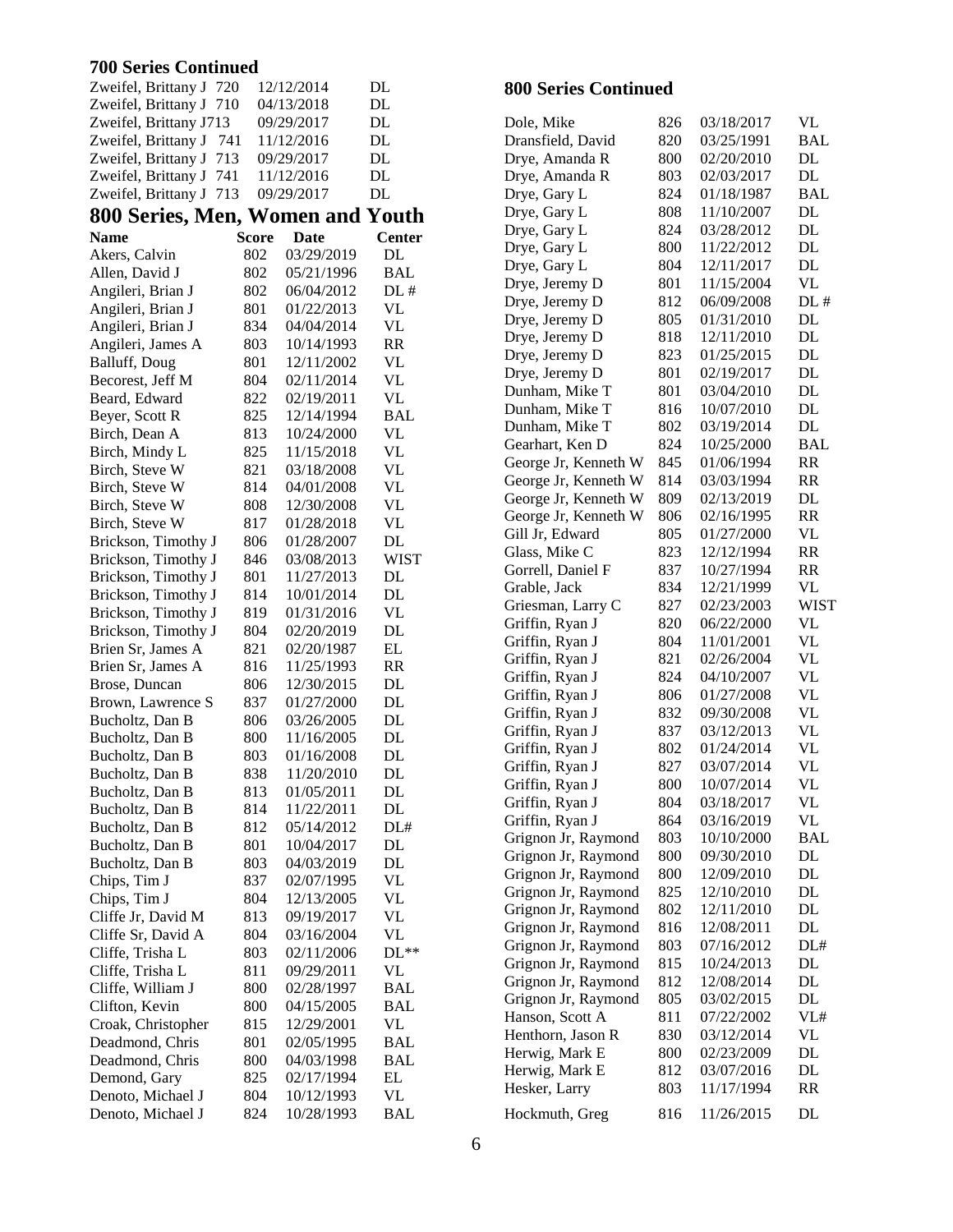| <b>800 Series Continued</b> |     |            |                                 | Hoppe II, Jeff A      | 825 | 02/20/2015 | DL                              |
|-----------------------------|-----|------------|---------------------------------|-----------------------|-----|------------|---------------------------------|
| Horgan, Jack E              | 813 | 09/25/2008 | DL                              | Moore, Jr Larry D     | 801 | 10/16/2013 | DL                              |
| Horgan, Jack E              | 803 | 12/06/2012 | $\rm DL$                        | Moore, Jr Larry D     | 826 | 02/26/2014 | $\mathbf{DL}$                   |
| Horgan, Jack E              | 825 | 04/13/2014 | <b>WIST</b>                     | Moore, Jr Larry D     | 821 | 03/26/2014 | $\mathbf{DL}$                   |
| Hulburt, Michael B          | 802 | 01/09/1995 | <b>BAL</b>                      | Moore, Jr Larry D     | 810 | 04/16/2014 | DL                              |
| Jensen, Andrew              | 804 | 02/06/2019 | DL                              | Moore, William D      | 847 | 02/17/2001 | <b>VL</b>                       |
| Johnson, Dan M              | 802 | 02/18/2003 | $\ensuremath{\text{VL}}\xspace$ | Moore, William D      | 814 | 04/11/2007 | $\rm DL$                        |
| Jones, Dawson               | 810 | 09/24/2016 | <b>VL</b>                       | Murphy Jr, Mike       | 823 | 12/29/2016 | <b>VL</b>                       |
| Kalas, Joseph W             | 812 | 02/22/1995 | <b>BAL</b>                      | Murphy Jr, Mike       | 811 | 02/16/2018 | <b>VL</b>                       |
| Kalas, Joseph W             | 823 | 10/31/2002 | DL                              | Muth, Dennis L        | 817 | 11/16/2004 | <b>VL</b>                       |
| Kalas, Joseph W             | 802 | 12/27/2007 | DL                              | Muth, Dennis L        | 815 | 04/16/2013 | <b>VL</b>                       |
| Kamppi, Brian R             | 815 | 04/05/2000 | DL                              | Muth, Dennis L        | 830 | 04/02/2019 | $\ensuremath{\text{VL}}$        |
| Kamppi, Brian R             | 808 | 11/02/2000 | $\rm DL$                        | Myers, Jr, Gail       | 825 | 11/11/2014 | $\ensuremath{\text{VL}}$        |
| Kamppi, Brian R             | 802 | 03/05/2001 | $\rm DL$                        | Myers, Jr, Gail       | 805 | 03/24/2015 | <b>VL</b>                       |
| Kamppi, Brian R             | 825 | 03/02/2011 | $\rm DL$                        | Myers, Jr, Gail       | 805 | 12/30/2017 | DL                              |
| Kamppi, Brian R             | 804 | 09/27/2011 | <b>VL</b>                       | North, Butch          | 808 | 03/11/1987 | <b>BAL</b>                      |
| Kamppi, Brian R             | 827 | 02/27/2013 | $\rm DL$                        | Nemetz, Mike J        | 805 | 01/20/2007 | DL                              |
| Kamppi, Brian R             | 834 | 03/06/2013 | $\rm DL$                        | Pastore, Vinnie       | 804 | 04/18/2019 | VL                              |
| Kamppi, Brian R             | 802 | 03/20/2013 | $\rm DL$                        | Paul Jr, Charles A    | 804 | 03/23/2010 | VL                              |
| Kamppi Jr, Robert           | 810 | 12/22/1994 | RR                              | Peters, Steve M       | 805 | 04/21/1994 | RR                              |
| Kamppi Jr, Robert           | 803 | 01/07/1998 | DL                              | Phillips Jr, Bobby    | 802 | 01/21/2012 | VL                              |
| Kane, Wade E                | 846 | 10/04/2007 | DL                              | Phillips Sr, Robert A | 823 | 02/13/2014 | <b>VL</b>                       |
| Karashinski, Jeff L         | 805 | 10/16/2007 | <b>BAL</b>                      | Phillips Sr, Robert A | 801 | 03/05/2014 | $\rm DL$                        |
| Kerby, Zachary R            | 816 | 02/15/2017 | <b>VL</b>                       | Phillips Sr, Robert A | 803 | 04/16/2014 | $\rm DL$                        |
| Kerby, Zachary R            | 815 | 01/24/2018 | $\ensuremath{\text{VL}}\xspace$ | Phillips, Zachary     | 801 | 10/29/2015 | $\ensuremath{\text{VL}}\xspace$ |
| Kimpel, Herb F              | 826 | 12/27/2004 | $\mathbf{DL}$                   | Phillips, Zachary     | 833 | 11/05/2016 | <b>VL</b>                       |
| Kimpel, Herb F              | 814 | 06/20/2011 | DL#                             | Pietkauskis, Bill     | 817 | 10/24/2001 | VL                              |
| Kimpel, Herb F              | 805 | 10/27/2011 | $\rm DL$                        | Pollentier, David A   | 806 | 08/01/2005 | VL#                             |
| Kinder, Jenny               | 817 | 02/07/2019 | $\ensuremath{\text{VL}}\xspace$ | Pollentier, David A   | 812 | 07/23/2007 | VL#                             |
| Kjell, Todd M               | 805 | 10/12/2011 | $\rm DL$                        | Pollentier, David A   | 831 | 09/13/2013 | DL                              |
| Kjell, Todd M               | 806 | 03/31/2015 | <b>VL</b>                       | Pollentier, Seth A    | 822 | 02/11/2015 | DL                              |
| Kjell, Todd M               | 813 | 04/13/2016 | DL                              | Prosio Jr, Eugene A   | 824 | 04/16/2010 | <b>VL</b>                       |
| Kjell, Todd M               | 804 | 01/08/2019 | VL                              | Puckett, William L    | 804 | 04/23/1993 | VL                              |
| Kohl, Curtis E              | 803 | 10/02/2003 | DL                              | Punzel, Kevin J       | 811 | 07/18/2005 | VL#                             |
| Krause Jr, Ralph D          | 814 | 01/30/2014 | <b>VL</b>                       | Punzel, Kevin J       | 802 | 09/21/2006 | $\rm DL$                        |
| Krause Jr, Ralph D          | 812 | 03/31/2016 | $\ensuremath{\text{VL}}\xspace$ | Punzel, Kevin J       | 812 | 11/08/2007 | $\rm DL$                        |
| Krause Jr, Ralph D          | 858 | 02/28/2019 | $\ensuremath{\text{VL}}\xspace$ | Punzel, Kevin J       | 805 | 11/15/2007 | $\rm DL$                        |
| Kroll, Boyd J               | 800 | 12/13/2000 | <b>BAL</b>                      | Punzel, Kevin J       | 820 | 05/21/2012 | DL#                             |
| Kroll, Boyd J               | 815 | 02/08/2004 | <b>VL</b>                       | Rallo Sr, Mike P      | 805 | 11/17/1998 | <b>VL</b>                       |
| Kroll, Boyd J               | 815 | 10/25/2005 | <b>VL</b>                       | Rallo Sr, Mike P      | 803 | 11/26/2013 | VL                              |
| Kroll, Boyd J               | 823 | 01/19/2006 | $\mathbf{BL}$                   | Ramirez, Joseph A     | 811 | 10/21/1988 | <b>BAL</b>                      |
| Kroll, Boyd J               | 812 | 06/05/2006 | $\ensuremath{\mathsf{VLH}}$     | Ronde, Dan A          | 801 | 03/27/1992 | <b>BAL</b>                      |
| Kroll, Boyd J               | 812 | 07/23/2007 | $\ensuremath{\mathsf{VLH}}$     | Ronde, Dan A          | 800 | 11/14/2004 | DL                              |
| LeVelle, Wayne E            | 805 | 12/30/1990 | RR                              | Ronde, Dan A          | 824 | 12/24/2004 | <b>BAL</b>                      |
| LeVelle, Wayne E            | 804 | 10/26/1994 | VL                              | Rowlett, Tom A        | 802 | 02/04/2010 | VL                              |
| LeVelle, Wayne E            | 800 | 02/07/1995 | <b>VL</b>                       | Rudolph Jr, David G   | 821 | 02/21/2013 | $\ensuremath{\text{VL}}$        |
| Markin Jr, Tim E            | 802 | 02/18/2012 | $\mathbf{DL}$                   | Rutledge, John R      | 804 | 06/22/1989 | RR                              |
| Martindale, Jeffery A       | 804 | 01/31/2013 | $\rm DL$                        | Schaffer, Chris A     | 804 | 10/31/2017 | <b>VL</b>                       |
| Marsden, Al                 | 826 | 02/12/1981 | <b>RR</b>                       | Schlote, Jeff S       | 832 | 01/25/2004 | $\mathbf{DL}$                   |
| Mathews, John W             | 804 | 10/30/2008 | DL                              | Schnack, Anthony P    | 804 | 02/16/2011 | <b>VL</b>                       |
| Meek, Stu E                 | 800 | 12/21/2004 | <b>VL</b>                       | Schober Jr, Lyle      | 824 | 04/21/2011 | DL                              |
| Meek, Stu E                 | 803 | 02/12/2006 | DL                              | Schober Jr, Lyle      | 816 | 09/07/2016 | DL                              |
| Mooney, Brandon             | 831 | 03/20/2018 | $\ensuremath{\text{VL}}\xspace$ | Schober Jr, Lyle      | 809 | 03/28/2018 | DL                              |
| Moore Jr, Larry D           | 818 | 10/20/1999 | $\ensuremath{\text{VL}}$        | Schultz, Mark E       | 804 | 03/14/1996 | RR                              |
| Moore Jr, Larry D           | 804 | 11/22/2006 | DL                              | Severson, Jerry, II   | 803 | 01/06/2000 | BAL                             |
| Moore Jr, Larry D           | 806 | 02/13/2008 | DL                              | Spencer, Dan          | 804 | 11/27/2018 | VL                              |
| Moore Jr, Larry D           | 816 | 10/29/2008 | DL                              | Stubbendick, James    | 802 | 10/24/2002 | DL                              |
| Moore Jr, Larry D           | 826 | 10/30/2008 | <b>VL</b>                       | Tabbert, Steven L     | 815 | 01/13/1994 | RR                              |
| Moore Jr, Larry D           | 854 | 09/02/2010 | DL                              | Tabbert, Steven L     | 809 | 11/23/2006 | DL                              |
| Moore, Jr Larry D           | 805 | 11/18/2010 | DL                              | Tabbert, Steven L     | 804 | 03/06/2008 | DL                              |
|                             |     |            |                                 |                       |     |            |                                 |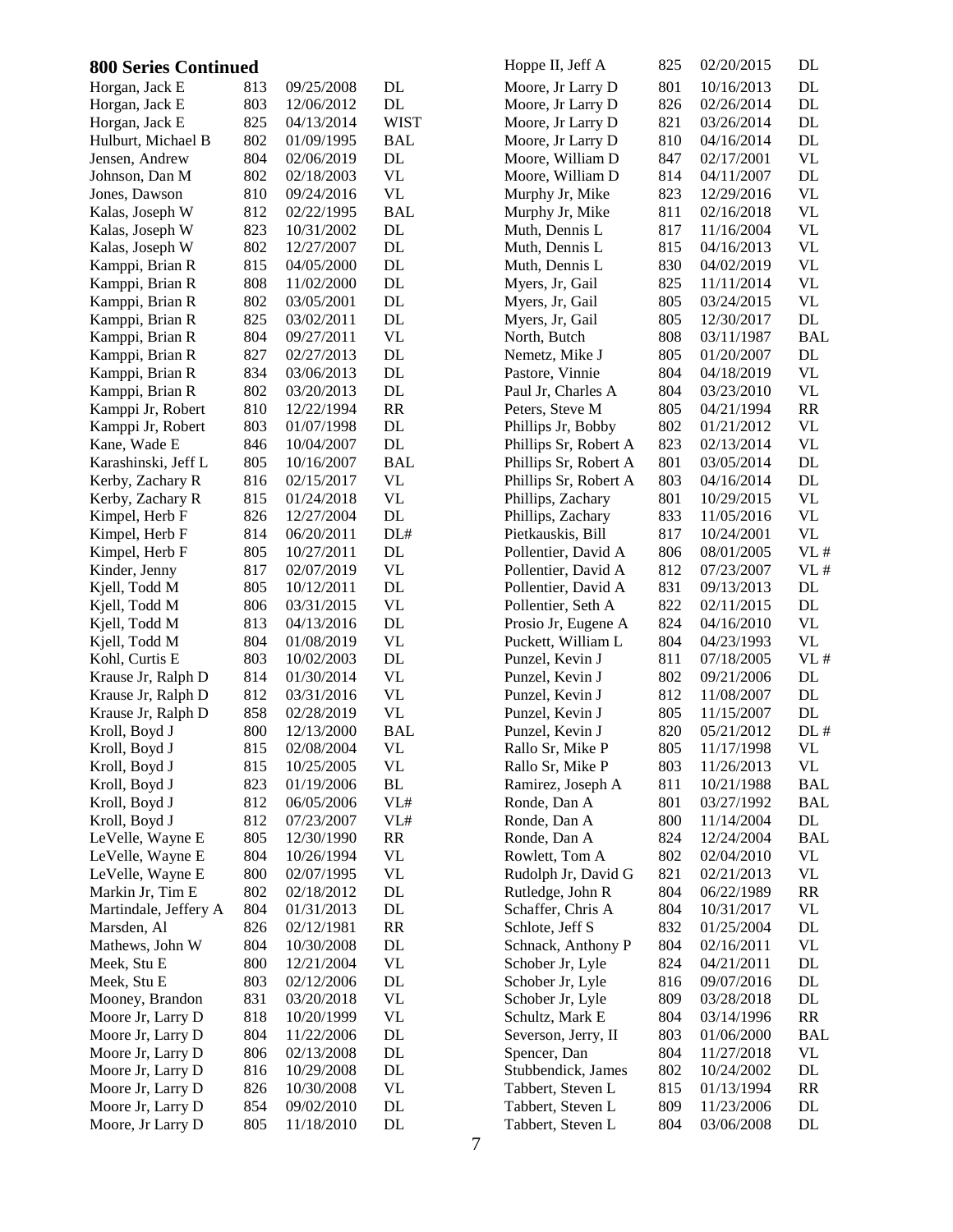### **800 Series Continued**

| Tabbert, Steven L     | 808 | 03/13/2008 | DL         |
|-----------------------|-----|------------|------------|
| Tabbert, Steven L     | 806 | 02/17/2011 | DL         |
| Tabbert, Steven L     | 803 | 01/02/2013 | DL         |
| Tabbert, Steven L     | 804 | 11/09/2013 | DL         |
| Tabbert, Steven L     | 816 | 11/10/2013 | DL         |
| Tabbert, Steven L     | 827 | 08/27/2014 | DL         |
| Tabbert, Steven L     | 802 | 01/21/2015 | DL         |
| Tabbert, Steven L     | 843 | 03/29/2017 | DL         |
| Townsend Jr, Mike     | 806 | 03/04/1999 | DL         |
| Ullrich, Joe          | 815 | 12/29/2018 | VL         |
| Vance, Michael D      | 801 | 11/07/2006 | VL         |
|                       | 807 |            |            |
| Vance, Michael D      |     | 02/19/2012 | VL         |
| Wakeley, Paul R       | 807 | 12/27/2014 | VL         |
| Ward, Joshua J        | 809 | 04/09/2009 | DL         |
| Ward, Joshua J        | 807 | 12/16/2010 | DL         |
| Ward, Joshua J        | 805 | 02/03/2011 | DL         |
| Ward, Joshua J        | 815 | 11/27/2012 | VL         |
| Ward, Joshua J        | 810 | 02/21/2013 | DL         |
| Ward, Joshua J        | 802 | 03/19/2013 | VL         |
| Ward, Joshua J        | 805 | 02/27/2014 | DL         |
| Ward, Joshua J        | 803 | 02/04/2015 | DL         |
| Ward, Joshua J        | 801 | 11/14/2015 | DL         |
| Ward, Joshua J        | 809 | 11/13/2016 | DL         |
| Warner, Jim B         | 811 | 10/20/2000 | <b>BAL</b> |
| Warner, Jim B         | 802 | 03/02/2001 | <b>BAL</b> |
| Watson, Russ          | 801 | 02/09/1996 | BAL        |
| Watters, Michael W    | 800 | 03/15/2001 | DL         |
| Wendtland, Harry      | 802 | 04/10/1991 | <b>BAL</b> |
| Wierschke Jr, Gilbert | 824 | 03/11/1996 | <b>BAL</b> |
| Willard, Rick R       | 803 | 02/22/1995 | <b>BAL</b> |
| Williams, Trevor W    | 855 | 04/16/2009 | DL         |
| Williams, Trevor W    | 800 | 04/13/2010 | <b>VL</b>  |
| Williams, Trevor W    | 813 | 12/11/2012 | <b>VL</b>  |
|                       |     | 11/22/2015 | DL         |
| Williams, Trevor W    | 812 |            |            |
| Wofford, Bobby L      | 812 | 12/15/1995 | <b>BAL</b> |
| Wojciechowski, Jim    | 804 | 10/08/2011 | DL         |
| Woody, Jeremy M       | 817 | 04/26/1995 | VL         |
| Woody, Jeremy M       | 815 | 01/24/1996 | VL         |
| Woody, Jeremy M       | 817 | 12/23/2004 | DL         |
| Woody, Jeremy M       | 808 | 06/30/2008 | VL         |
| Woody, Jeremy M       | 808 | 04/06/2010 | VL         |
| Woody, Jeremy M       | 816 | 04/20/2010 | VL         |
| Woody, Jeremy M       | 805 | 10/04/2011 | VL         |
| Woody, Jeremy M       | 813 | 03/21/2013 | VL         |
| Woody, Jeremy M       | 856 | 03/03/2015 | VL         |
| Woody, Jeremy M       | 812 | 03/03/2016 | VL         |
| Woody, Jeremy M       | 813 | 03/22/2016 | VL         |
| Woody, Jeremy M       | 804 | 04/28/2016 | VL         |
| Woody, Jeremy M       | 812 | 12/29/2017 | VL         |
| Zarnstorff, Rich G    | 832 | 02/09/2001 | <b>BAL</b> |
| Zarnstorff, Rich G    | 802 | 12/08/2001 | <b>BAL</b> |
| Zarnstorff, Rich G    | 812 | 03/16/2002 | <b>BAL</b> |
| Zarnstorff, Rich G    | 822 | 03/27/2004 | BAL        |
| Zarnstorff, Rich G    | 827 | 04/01/2004 | DL         |
| Zarnstorff, Rich G    | 877 | 10/28/2004 | $DL*$      |
| Zarnstorff, Rich G    | 801 | 02/04/2005 | BAL        |
|                       |     |            |            |
| Zarnstorff, Rich G    | 833 | 02/22/2005 | VL         |
| Zarnstorff, Rich G    | 800 | 03/11/2006 | BAL        |
| Zarnstorff, Rich G    | 815 | 03/22/2008 | BAL        |

| Zarnstorff, Rich G | 806 | 11/18/2009 | DL. |
|--------------------|-----|------------|-----|
| Zarnstorff, Rich G | 803 | 10/13/2011 | DL. |
| Zarnstorff, Rich G | 815 | 09/27/2012 | DL. |
| Zummo, Jr Joseph A | 811 | 02/24/2015 | VL. |

## **300 Games, Men, Women and Youth**

| Name                 | Date       | <b>Center</b> |
|----------------------|------------|---------------|
| Adams, Kelly W       | 02/16/1994 | VL            |
| Addams, Douglas      | 04/11/2001 | VL            |
| Akerberg, Jr Larry L | 11/12/2016 | DL            |
| Akers, Calvin        | 03/29/2019 | DL            |
| Albertie, Fred       | 12/03/1980 | BAL           |
| Albertie, Fred       | 12/17/1980 | BAL           |
| Albertie, Matthew    | 02/05/1990 | <b>BAL</b>    |
| Alexander, Danny J   | 06/14/1992 | <b>BAL</b>    |
| Alexander, Danny J   | 03/01/1995 | R & R         |
| Alexander, Danny J   | 04/09/2008 | DL            |
| Alexander II, Joe    | 10/29/1983 | <b>BAL</b>    |
| Alf, Richard J       | 12/02/1993 | DL            |
| Allen, David J       | 06/20/1986 | <b>BAL</b>    |
| Ames, Ted            | 10/01/2015 | VL            |
| Anderson, Chad E     | 11/30/1990 | BAL           |
| Anderson, Chad E     | 11/08/1996 | <b>BAL</b>    |
| Anderson, Chad E     | 12/05/2009 | DL            |
| Anderson, David C    | 02/16/1995 | <b>BAL</b>    |
| Anderson, Kyle G     | 10/14/2014 | VL            |
| Anderson, Kyle G     | 11/21/2015 | DL            |
| Anderson, Kyle G     | 02/16/2016 | VL            |
| Anderson, Kyle G     | 03/29/2016 | VL            |
| Anderson, Michael G  | 03/31/1995 | <b>BAL</b>    |
| Angileri, Brian J    | 01/22/2013 | VL            |
| Angileri, Brian J    | 02/12/2013 | VL            |
| Angileri, Brian J    | 09/26/2013 | DL            |
| Angileri, Brian J    | 02/13/2014 | DL            |
| Angileri, Brian J    | 03/20/2014 | DL            |
| Angileri, Brian J    | 04/04/2014 | VL            |
| Angileri, Brian J    | 12/06/2016 | VL            |
| Angileri, James A    | 04/17/1991 | <b>BAL</b>    |
| Angileri, James A    | 03/14/1995 | VL            |
| Angileri, James A    | 12/11/2002 | <b>BAL</b>    |
| Angileri, Scott W    | 12/06/1990 | <b>RR</b>     |
| Angileri, Scott W    | 03/15/1994 | VL            |
| Angileri, Scott W    | 10/06/2006 | BAL           |
| Angileri, Scott W    | 04/14/2007 | <b>WIST</b>   |
| Angileri, Scott W    | 04/20/2007 | BAL           |
| Angileri, Scott W    | 12/30/2007 | DL            |
| Angileri, Scott W    | 03/21/2008 | <b>BAL</b>    |
| Angileri, Scott W    | 02/05/2009 | DL            |
| Angileri, Scott W    | 11/22/2011 | DL            |
| Archambault, Todd    | 10/15/2004 | DL            |
| Bartram, Daniel C    | 01/25/1999 | <b>BAL</b>    |
| Beard, Edward        | 02/21/1987 | <b>VL</b>     |
| Beard, Edward        | 01/18/1998 | VL            |
| Beard, Edward        | 09/18/1999 | VL            |
| Beard, Edward        | 02/19/2011 | VL            |
| Beardsley, Taylor    | 04/05/2008 | VL            |
| Beaumont, Kris C     | 01/13/2012 | DL            |
| Beaumont, Kris C     | 09/10/2014 | DL            |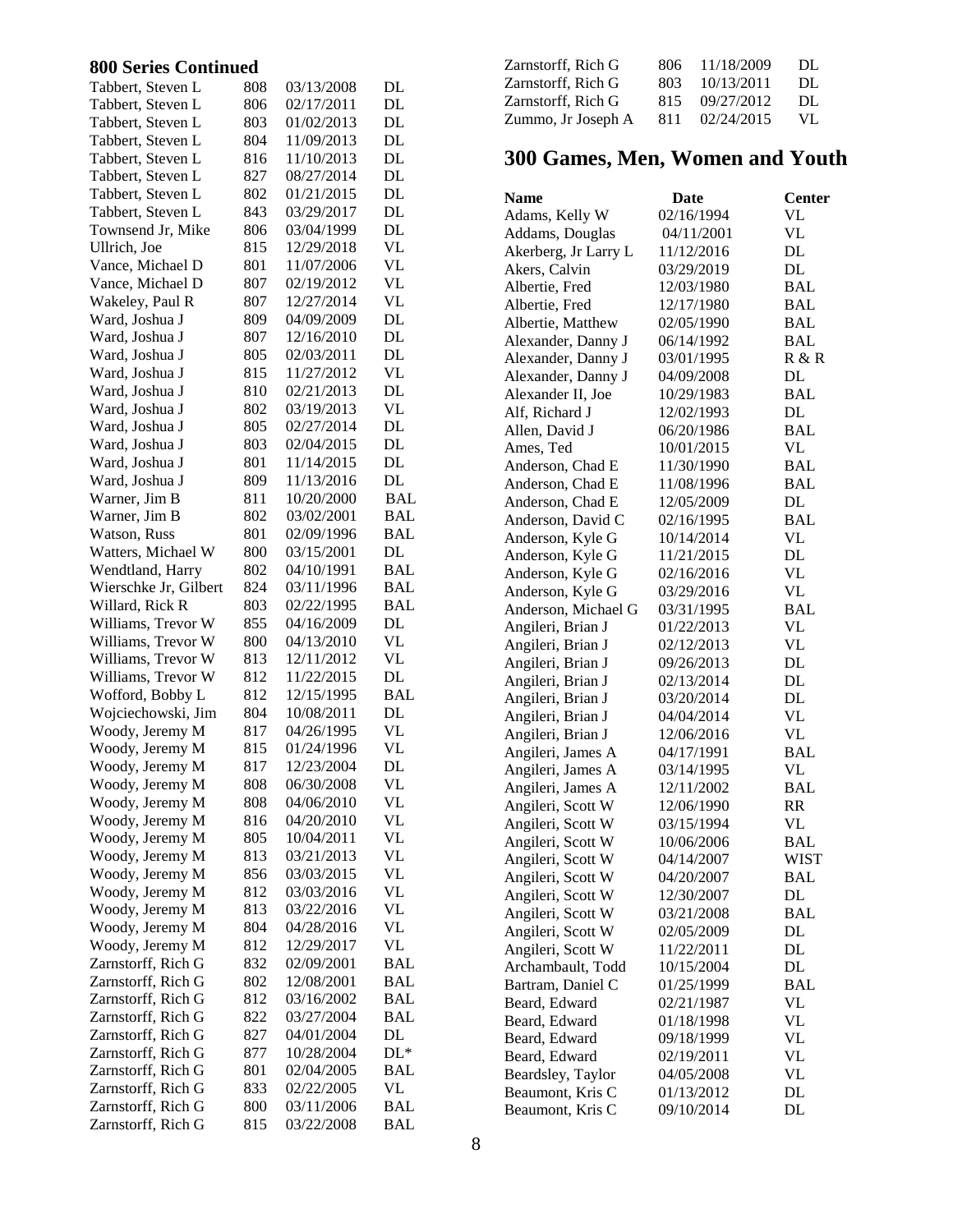| <b>300 Games Continued</b> |            |                                 | Buchanan, Clayton D   | 06/15/1995 | <b>BAL</b>    |
|----------------------------|------------|---------------------------------|-----------------------|------------|---------------|
| Beaumont, Kris C           | 10/24/2015 | DL                              | Buchko, William F     | 12/17/1996 | BAL           |
| Becorest, Jeff M           | 09/07/2010 | $\ensuremath{\text{VL}}\xspace$ | Bucholtz, Dan B       | 12/30/1997 | DL            |
| Becorest, Jeff M           | 03/12/2013 | <b>VL</b>                       | Bucholtz, Dan B       | 08/05/2002 | DL            |
| Becorest, Jeff M           | 02/11/2014 | <b>VL</b>                       | Bucholtz, Dan B       | 02/13/2005 | <b>BAL</b>    |
| Bendorf, Stephin           | 04/20/2013 | $\ensuremath{\text{VL}}\xspace$ | Bucholtz, Dan B       | 01/27/2007 | DL            |
| Benson Jr, Greg A          | 03/20/2007 | <b>VL</b>                       | Bucholtz, Dan B       | 02/17/2007 | <b>VL</b>     |
| Beran, Andrew W            | 06/08/2009 | $DL$ #                          | Bucholtz, Dan B       | 09/27/2007 | DL            |
| Beran, Andrew W            | 06/10/2013 | DL#                             | Bucholtz, Dan B       | 03/22/2008 | DL            |
| Berendes, Rory L           | 03/15/1990 | <b>VL</b>                       | Bucholtz, Dan B       | 08/28/2008 | DL            |
| Berendes, Rory L           | 09/22/2000 | <b>BAL</b>                      | Bucholtz, Dan B       | 09/13/2008 | $\mathbf{DL}$ |
| Beyer, Scott R             | 02/08/1994 | <b>BAL</b>                      | Bucholtz, Dan B       | 09/13/2008 | DL            |
| Beyer, Scott R             | 12/14/1994 | <b>BAL</b>                      | Bucholtz, Dan B       | 02/19/2009 | DL            |
| Beyer, Scott R             | 03/16/1997 | <b>VL</b>                       | Bucholtz, Dan B       | 03/16/2009 | DL            |
| Beyer, Scott R             | 12/18/2003 | DL                              | Bucholtz, Dan B       | 04/18/2009 | DL            |
| Beyer, Scott R             | 12/04/2008 | DL                              | Bucholtz, Dan B       | 11/16/2011 | DL            |
| Beyer, Scott R             | 12/11/2008 | DL                              | Bucholtz, Dan B       | 11/17/2012 | DL            |
| Billings, Tim L            | 01/14/1994 | <b>BAL</b>                      | Bucholtz, Dan B       | 01/27/2016 | DL            |
| Bingham, John H            | 04/20/2001 | <b>VL</b>                       | Burkholder, Paul      | 06/26/2006 | VL#           |
| Birch, Courtney            | 02/21/2017 | <b>VL</b>                       | Burkholder, Paul      | 07/17/2006 | VL#           |
| Birch, Dean                | 01/21/1992 | <b>VL</b>                       | Buss, Aaron D         | 03/05/2000 | <b>BAL</b>    |
| Birch, Dean                | 10/12/1999 | $\ensuremath{\text{VL}}\xspace$ | Butler, Korey E       | 01/11/1998 | <b>VL</b>     |
| Birch, Mindy L             | 03/30/2002 | <b>VL</b>                       | Butler, Korey E       | 07/23/1998 | <b>VL</b>     |
| Birch, Mindy L             | 03/05/2015 | <b>VL</b>                       | Butler, Korey E       | 03/05/2002 | VL            |
| Birch, Steven W            | 11/27/2007 | <b>VL</b>                       | Butler, Korey E       | 12/01/2015 | VL            |
| Birch, Steven W            | 01/07/2010 | <b>VL</b>                       | Butler, Korey E       | 04/04/2017 | VL            |
| Birch, Steven W            | 02/02/2010 | $\ensuremath{\text{VL}}\xspace$ | Butler, Korey E       | 10/23/2018 | VL            |
| Birch, Steven W            | 01/29/2011 | <b>VL</b>                       | Butler, Korey E       | 02/19/2019 | VL            |
| Birch, Steven W            | 12/05/2013 | <b>VL</b>                       | Carpenter, Donald E   | 11/17/1998 | $\rm DL$      |
| Birch, Steven W            | 04/01/2014 | <b>VL</b>                       | Carson, John L        | 03/04/2004 | DL            |
| Blohm, Randy               | 02/06/1996 | $\ensuremath{\text{VL}}\xspace$ | Cass Sr, James D      | 03/24/1997 | <b>BAL</b>    |
| Bloom, David R             | 02/13/2007 | <b>VL</b>                       | Castillo, Sean        | 03/25/1992 | <b>VL</b>     |
| Blum, Ronald I             | 03/05/2010 | $\rm DL$                        | Chamberlain, Clarence | 01/23/2001 | <b>VL</b>     |
| Booth, John H              | 12/15/1994 | RR                              | Champeny, Steve C     | 02/13/1996 | <b>BAL</b>    |
| Booth, John H              | 04/06/1996 | RR                              | Champeny, Steve C     | 02/21/2014 | DL            |
| Booth, John H              | 11/01/1999 | DL                              | Chips, Bob            | 03/17/2002 | VL            |
| Bosetti, Don               | 11/20/1987 | <b>BAL</b>                      | Chips, Bob            | 09/20/2012 | <b>VL</b>     |
| Bown, Andrew T             | 10/28/1994 | RR                              | Chips, Bob            | 01/27/2015 | <b>VL</b>     |
| Bown, Andrew T             | 12/18/1998 | <b>BAL</b>                      | Chips, Tim J          | 02/07/1995 | <b>VL</b>     |
| Bown, Andrew T             | 02/07/2009 | DL                              | Chips, Tim J          | 03/23/1999 | <b>VL</b>     |
| Brewster, Randy            | 03/30/2016 | DL                              | Chips, Tim J          | 12/04/2007 | <b>VL</b>     |
| Brewster, Randy            | 11/28/2018 | <b>VL</b>                       | Chips, Tim J          | 09/25/2012 | VL            |
| Brickson, Sr, Tim J        | 09/22/2011 | DL                              | Cliffe, Brandon J     | 04/28/2008 | <b>BAL</b>    |
| Brickson, Sr, Tim J        | 10/19/2011 | $\rm DL$                        | Cliffe, Brett D       | 10/25/2012 | RL            |
| Brickson, Sr, Tim J        | 01/27/2013 | DL                              | Cliffe Jr, David M    | 11/23/2013 | <b>IHSA</b>   |
| Brickson, Sr, Tim J        | 03/08/2013 | <b>WIST</b>                     | Cliffe Jr, David M    | 03/28/2017 | VL            |
| Brickson, Sr, Tim J        | 10/01/2014 | DL                              | Cliffe Jr, David M    | 02/20/2018 | <b>VL</b>     |
| Brickson, Sr, Tim J        | 01/06/2016 | DL                              | Cliffe Jr, David M    | 12/28/2018 | <b>VL</b>     |
| Brickson, Sr, Tim J        | 12/12/2018 | DL                              | Cliffe Jr, David M    | 12/28/2018 | VL            |
| Brien Sr, James A          | 12/23/2008 | <b>VL</b>                       | Cliffe Sr, David A    | 10/02/1986 | <b>VL</b>     |
| Brien Sr, James A          | 01/22/1998 | $\rm DL$                        | Cliffe Sr, David A    | 10/26/1993 | VL            |
| Brien Sr, James A          | 01/22/2008 | <b>VL</b>                       | Cliffe Sr, David A    | 12/22/1999 | VL            |
| Brien Sr, James A          | 03/16/2010 | <b>VL</b>                       | Cliffe Sr, David A    | 02/20/2001 | VL            |
| Brien Sr, James A          | 04/05/2011 | <b>VL</b>                       | Cliffe, Trisha L      | 02/11/2006 | DL            |
| Brockwell, Joel            | 04/06/1984 | <b>BAL</b>                      | Cliffe, Trisha L      | 12/27/2007 | DL            |
| Brose, Duncan E            | 08/01/2011 | $\text{DL}\#$                   | Cliffe, William J     | 10/13/1993 | <b>BAL</b>    |
| Brotkowski, Jeffery A      | 03/06/1995 | <b>BAL</b>                      | Cliffe, William J     | 03/14/2000 | <b>BAL</b>    |
| Brotkowski, Rick A         | 02/15/2004 | <b>VL</b>                       | Cliffe, William J     | 01/06/1999 | <b>BAL</b>    |
| Brotkowski, Rick A         | 09/21/2006 | $\rm DL$                        | Cliffe, William J     | 10/02/2003 | <b>BAL</b>    |
| Brown, Lawrence            | 04/23/1998 | DL                              | Cliffe, William J     | 11/11/2004 | <b>BAL</b>    |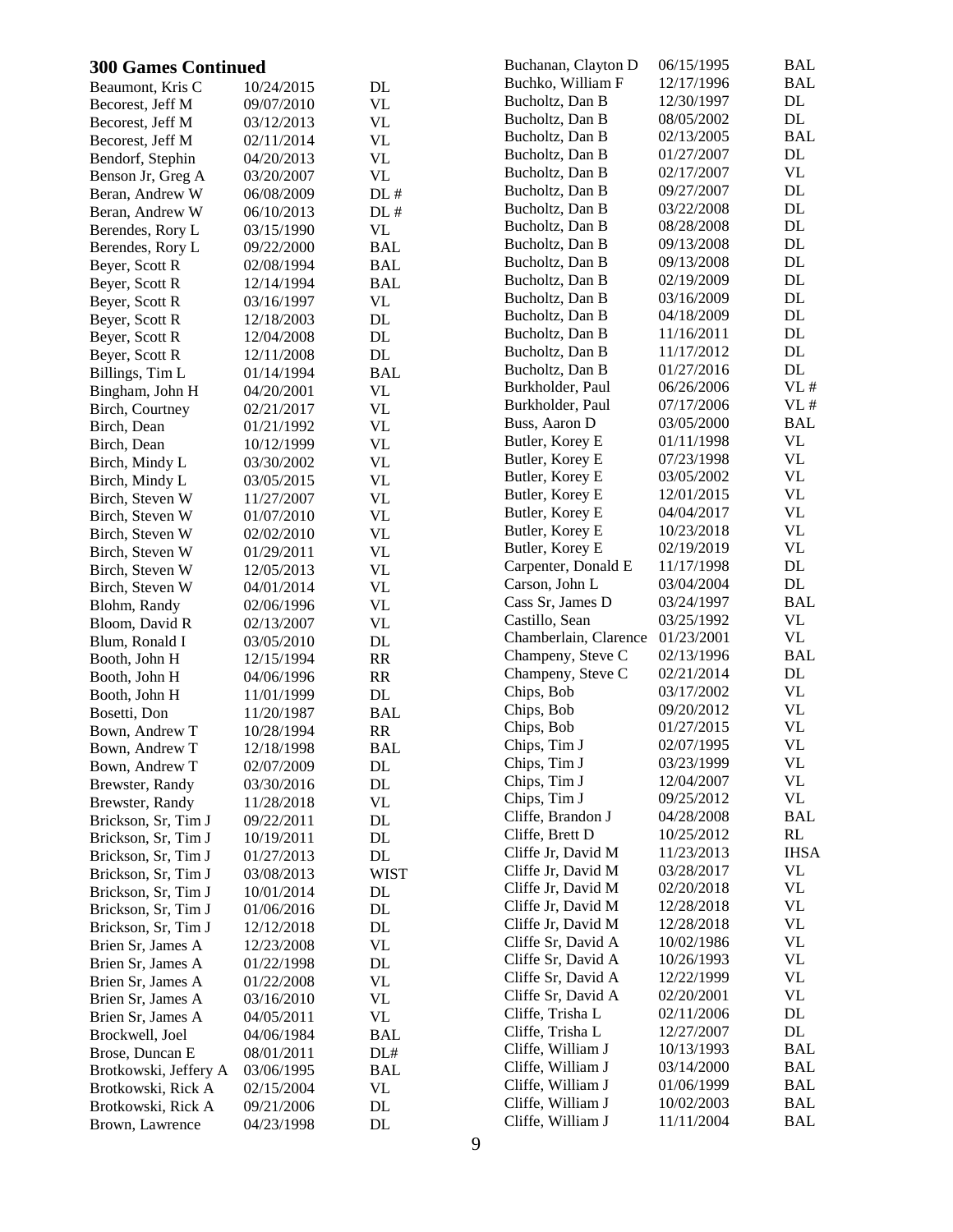| <b>300 Games Continued</b>   |                          |                  | Drye, Gary L                       | 12/17/2009               | DL                |
|------------------------------|--------------------------|------------------|------------------------------------|--------------------------|-------------------|
| Clifton, Kevin L             | 12/15/1989               | <b>BAL</b>       | Drye, Gary L                       | 02/18/2010               | DL                |
| Coffey, Glen E               | 09/06/2017               | VL               | Drye, Gary L                       | 04/26/2011               | <b>VL</b>         |
| Collins, Joseph T            | 11/15/1981               | <b>VL</b>        | Drye, Gary L                       | 11/22/2012               | DL                |
| Collins, Joseph T            | 02/11/1987               | VL               | Drye, Gary L                       | 03/04/2013               | DL                |
| Collins, Joseph T            | 10/26/1988               | VL               | Drye, Gary L                       | 04/03/2014               | DL                |
| Collins, Joseph T            | 11/01/1988               | VL               | Drye, Gary L                       | 01/17/2015               | DL                |
| Collins, Joseph T            | 01/18/1992               | VL               | Drye, Gary L                       | 01/21/2015               | DL                |
| Collins, Joseph T            | 03/10/1996               | <b>VL</b>        | Drye, Jeremy D                     | 11/15/2003               | <b>VL</b>         |
| Connors, Patrick A           | 10/08/1993               | <b>BAL</b>       | Drye, Jeremy D                     | 01/29/2005               | <b>IHSA</b>       |
| Converse, Richard            | 11/10/1988               | RR               | Drye, Jeremy D                     | 10/17/2007               | DL                |
| Coogan, Clayton W            | 03/24/2017               | VL               | Drye, Jeremy D                     | 12/26/2009               | <b>BAL</b>        |
| Cormany, Mike                | 09/19/1979               | <b>BAL</b>       | Drye, Jeremy D                     | 10/12/2010               | <b>VL</b>         |
| Cormany, Mike                | 10/03/1979               | BAL              | Drye, Jeremy D                     | 12/11/2010               | DL                |
| Cormany, Mike                | 01/23/1980               | <b>BAL</b>       | Drye, Jeremy D                     | 12/28/2010               | DL                |
| Cornish, Mike                | 10/04/1981               | <b>BAL</b>       | Drye, Jeremy D                     | 12/30/2011               | <b>VL</b>         |
| Cox, Mike                    | 10/02/1985               | <b>BAL</b>       | Drye, Jeremy D                     | 09/05/2012               | DL                |
| Coy, Herbert B               | 11/24/1994               | RR               | Drye, Jeremy D                     | 03/20/2013               | DL                |
| Coy, Herbert B               | 11/12/1995               | RR               | Drye, Jeremy D                     | 11/14/2013               | <b>VL</b>         |
| Croak, Christopher           | 04/09/1980               | <b>BAL</b>       | Drye, Jeremy D                     | 11/28/2013               | DL                |
| Croak, Christopher           | 12/13/2001               | $\rm DL$         | Drye, Jeremy D                     | 01/25/2015               | DL                |
| Croak, Christopher           | 12/29/2001               | DL               | Drye, Jeremy D                     | 10/20/2016               | <b>VL</b>         |
| Croak, Christopher           | 06/07/2005               | $VL***$          | Drye, Jeremy D                     | 02/19/2017               | DL                |
| Crosby, Sam                  | 12/23/1995               | VL               | Drye, Jeremy D                     | 04/30/2017               | <b>WIST</b>       |
| Dallman, Marty A             | 01/03/1995               | BAL              | Dummer, Robert                     | 12/16/1982               | EL                |
| Daniels, Mike K              | 09/23/1995               | <b>BAL</b>       | Dunaway, Craig M                   | 02/28/1991               | <b>BAL</b>        |
| Davis, Andrew J              | 01/31/2010               | DL               | Dunaway, Ricky L                   | 10/22/1994               | <b>VL</b>         |
| Day, Steven                  | 03/28/1997               | <b>BAL</b>       | Dunaway, Ricky L                   | 09/17/2004               | DL                |
| Deadmond, Chris G            | 02/05/1995               | <b>BAL</b>       | Dunaway, Ricky L                   | 09/22/2005               | <b>VL</b>         |
| Deadmond, Chris G            | 11/22/2007               | DL               | Dunham, Mike T                     | 01/20/2013               | DL                |
| Denekas, Jacob               | 12/28/2016               | <b>VL</b>        | Dunham, Mike T                     | 03/12/2014               | DL                |
| DeCori, Tom                  | 02/07/1989               | <b>BAL</b>       | Dunham, Mike T                     | 02/11/2015               | DL                |
| Demontigny, Billy D          | 08/31/1995               | RR               | Dunham, Mike T                     | 01/13/2016               | DL                |
| Demontigny, Billy D          | 10/19/1999               | <b>VL</b>        | Dunham, Mike T                     | 02/24/2016               | DL                |
| Demontigny, Billy D          | 04/15/2008               | <b>VL</b>        | Dunkel, Lester R                   | 11/17/1995               | <b>BAL</b>        |
| DeNoto, James C              | 02/01/1994               | VL               | Elmer, Phil F                      | 05/24/1994               | RR                |
| DeNoto, Michael J            | 10/12/1993               | VL               | Elmer, Phil F                      | 12/19/2000               | <b>VL</b>         |
| DeNoto, Michael J            | 11/19/1997               | <b>BAL</b>       | Elrod, Josh                        | 12/30/2003               | <b>BAL</b>        |
| DeNoto, Michael J            | 02/21/2012               | VL               | Elrod, Josh                        | 02/11/2010               | DL                |
| DeNoto, Michael J            | 07/02/2013               | DL#              | Elwood, Chuck                      | 10/18/1987               | <b>BAL</b>        |
| Deremo, Christopher          | 10/25/1995               | RR               | Evans, Greg A                      | 04/01/2001               | DL                |
| Deremo, James A              | 12/22/1994               | RR               | Ewers, Daniel R<br>Ewers, Daniel R | 02/20/1996               | BAL<br><b>BAL</b> |
| Deremo, John V               | 01/10/1998               | <b>BAL</b>       | Ewers, Daniel R                    | 11/05/1996               | DL                |
| Dobbs, David                 | 10/03/2006               | VL               | Ewers, Daniel R                    | 01/23/2000<br>02/10/2004 | <b>BAL</b>        |
| Dobel, John S                | 04/15/2009               | DL               | Falconer, Chuck                    | 12/28/1986               | RR                |
| Donovan, Jonathan            | 03/18/2018               | WIST Youth       | Falconer, Chuck                    | 01/06/2000               | BAL               |
| Donovan, Jonathan            | 04/07/2018               | DL               | Fields, Todd H                     | 11/24/1995               | BAL               |
| Dooley, Dennis               | 10/25/1978               | <b>BAL</b>       | Fleming, Scott E                   | 03/20/1994               | EL                |
| Dooley, Dennis               | 02/08/1980               | BAL              | Flowers, O'Leary                   | 01/23/1995               | VL                |
| Dooley, "Sis"                | 02/19/1961               | <b>WIST</b>      | Francis, Dean                      | 03/28/2003               | VL                |
| Drye, Gary L                 | 12/14/1986               | BAL              | Froeming, Chris D                  | 04/22/1999               | <b>BAL</b>        |
| Drye, Gary L                 | 01/18/1987               | <b>BAL</b>       | Froeming, Ted                      | 03/03/1963               | <b>BAL</b>        |
| Drye, Gary L                 | 02/06/1987               | <b>BAL</b><br>VL | Frye, Steven R                     | 12/07/1993               | <b>BAL</b>        |
| Drye, Gary L                 | 01/26/1991               | VL               | Fuentes, Nicole                    | 02/19/2004               | BAL               |
| Drye, Gary L                 | 03/16/1994<br>11/10/2007 | DL               | Garde, Don                         | 01/24/1986               | <b>BAL</b>        |
| Drye, Gary L<br>Drye, Gary L | 11/22/2007               | DL               | Garton, Thomas J                   | 10/19/1995               | EL                |
| Drye, Gary L                 | 02/21/2008               | DL               | Gearhart, Ken D                    | 11/04/1989               | RR                |
| Drye, Gary L                 | 03/26/2008               | DL               | Gearhart, Ken D                    | 03/30/1995               | RR                |
| Drye, Gary L                 | 12/17/2009               | DL               | Gearhart, Ken D                    | 01/20/2000               | DL                |
|                              |                          |                  |                                    |                          |                   |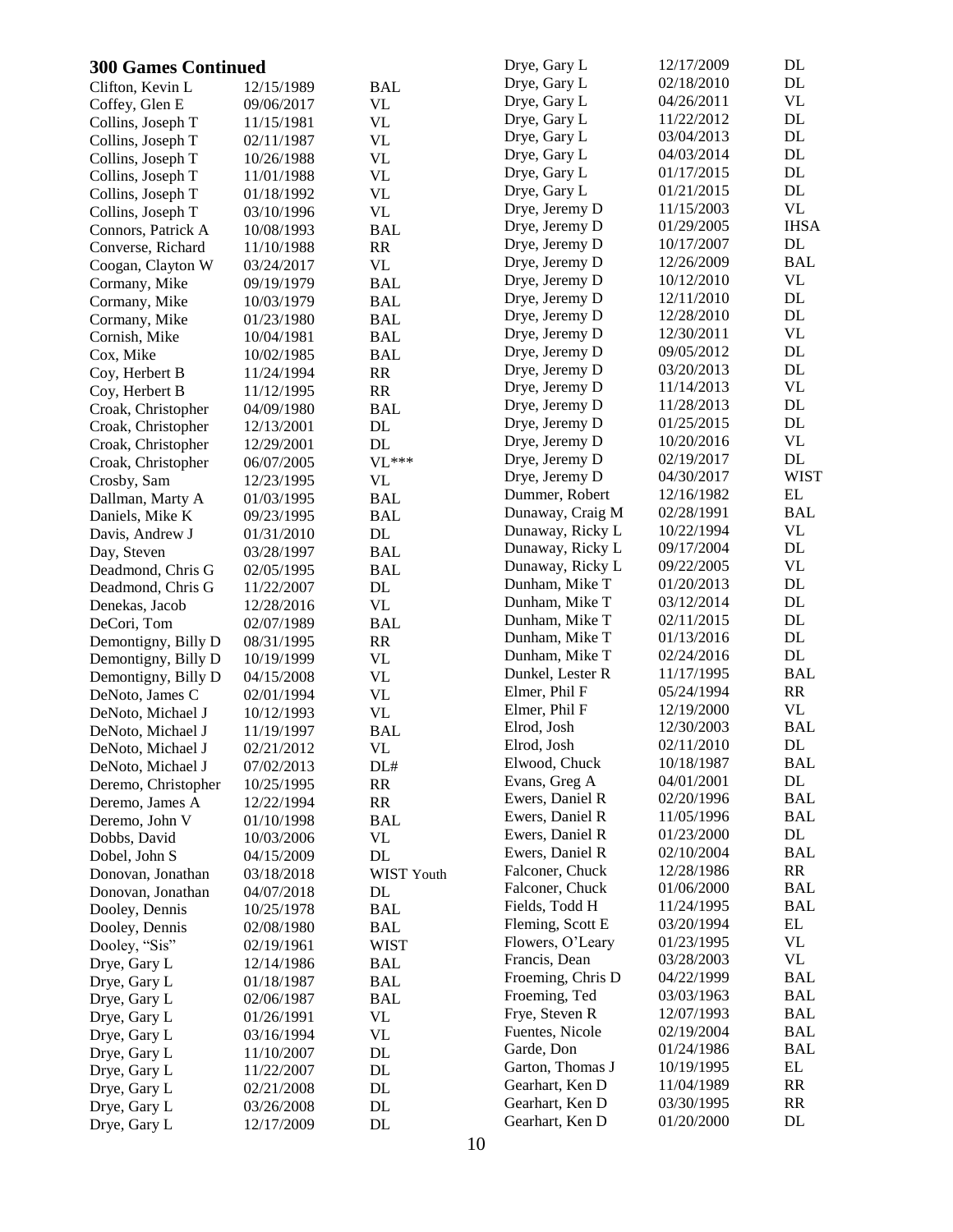| <b>300 Games Continued</b>         |                          |                        | Grignon Jr, Raymond | 10/23/2008 | DL            |
|------------------------------------|--------------------------|------------------------|---------------------|------------|---------------|
| George Jr, Kenneth W               | 12/15/1994               | <b>RR</b>              | Grignon Jr, Raymond | 10/14/2010 | DL            |
| George Jr, Kenneth W               | 02/16/1995               | RR                     | Grignon Jr, Raymond | 12/10/2010 | $\mathbf{DL}$ |
| George Jr, Kenneth W               | 02/21/1996               | <b>BAL</b>             | Grignon Jr, Raymond | 01/13/2011 | DL            |
| George Jr, Kenneth W               | 01/20/2000               | DL                     | Grignon Jr, Raymond | 12/08/2011 | DL            |
| George Jr, Kenneth W               | 02/27/2011               | <b>WIST</b>            | Grignon Jr, Raymond | 03/22/2012 | DL            |
| George Jr, Kenneth W               | 12/02/2011               | DL                     | Grignon Jr, Raymond | 07/23/2012 | DL#           |
| George Jr, Kenneth W               | 09/13/2012               | DL                     | Grignon Jr, Raymond | 02/28/2013 | DL            |
| George, Peter                      | 10/08/2001               | DL                     | Grignon Jr, Raymond | 05/05/2013 | <b>WIST</b>   |
| George, Russell                    | 12/14/1928               | DivL                   | Grignon Jr, Raymond | 10/24/2013 | DL            |
| George, Tory A                     | 02/26/2009               | DL                     | Grignon Jr, Raymond | 03/06/2014 | DL            |
| Gill, Jr, Edward "Eric"            | 11/4/2010                | <b>BAL</b>             | Grignon Jr, Raymond | 03/28/2014 | DL            |
| Gillett, Gary                      | 11/20/1989               | PL                     | Grignon Jr, Raymond | 01/16/2015 | DL            |
| Gillett, Gary                      | 03/28/2000               | <b>VL</b>              | Grignon Jr, Raymond | 02/27/2017 | DL            |
| Gillingham Jr, Thomas              | 03/09/1987               | PL                     | Grove, James        | 04/20/1988 | <b>BAL</b>    |
| Gillingham Jr, Thomas              | 01/17/2001               | <b>DL</b>              | Grover, Matt D      | 03/08/2013 | $\mathbf{DL}$ |
| Glass, Mike C                      | 12/12/1994               | <b>RR</b>              | Guenther, Larry A   | 04/04/2007 | DL            |
| Glass, Mike C                      | 04/10/1995               | <b>RR</b>              | Guenther, Larry A   | 01/29/2013 | VL            |
| Gleasman, Kevin B                  | 10/09/1986               | <b>BAL</b>             | Gwaltney Jr, Ronald | 03/27/2010 | <b>VL</b>     |
| Gleasman, Kevin B                  | 10/30/1990               | PL                     | Hahn, Deborah L     | 12/30/1999 | <b>VL</b>     |
| Gleasman, Kevin B                  | 04/18/2001               | <b>BAL</b>             | Hahn, Deborah L     | 09/07/2000 | <b>BAL</b>    |
| Goodman, Lloyd W                   | 10/01/1993               | <b>BAL</b>             | Hahn, Deborah L     | 10/10/2006 | <b>BAL</b>    |
| Goetler, Fred B                    | 01/25/1995               | <b>BAL</b>             | Hahn, Deborah L     | 12/29/2009 | <b>BAL</b>    |
| Goetler, Fred B                    | 12/29/1997               | <b>BAL</b>             | Hahn, Deborah L     | 01/23/2010 | DL            |
| Gorrell, Daniel F                  | 10/06/2011               | <b>VL</b>              | Hahn, Deborah L     | 12/05/2017 | DL            |
| Grable, Jack W                     | 02/23/1999               | <b>VL</b>              | Hahn, Deborah L     | 12/21/2017 | DL            |
| Grable, Jack W                     | 02/16/2010               | <b>VL</b>              | Hahn, Steven        | 01/27/2000 | $\mathbf{DL}$ |
| Grandberg, Randy R                 | 01/05/1994               | <b>RR</b>              | Hall, Anthony       | 01/10/1988 | $\mathbf{EL}$ |
| Gray, Steven F                     | 09/09/1998               | <b>VL</b>              | Hall, Anthony       | 02/19/1990 | EL            |
| Gray, Steven F                     | 09/19/2001               | <b>VL</b>              | Hall, Anthony       | 10/15/1990 | $\mathbf{EL}$ |
| Greenwell, Marvin                  | 01/25/1966               | <b>BAL</b>             | Hamen, Dan          | 03/02/1997 | <b>BAL</b>    |
| Grider, James E                    | 09/09/1994               | <b>BAL</b>             | Hansen, Bruce       | 09/16/1992 | VL            |
| Grider, James E                    | 10/08/1997               | <b>BAL</b>             | Hansen, Kevin       | 03/25/2002 | DL            |
| Grider, James E                    | 10/10/1997               | <b>BAL</b>             | Hansen, Rick S      | 04/09/2003 | <b>BAL</b>    |
| Griesman, Larry C                  | 11/05/1991               | VL                     | Hanson, Charles I   | 11/12/2015 | <b>VL</b>     |
| Griesman, Larry C                  | 10/27/1998               | <b>VL</b>              | Harding, Brad J     | 01/23/2009 | DL            |
| Griesman, Larry C                  | 02/23/2003               | <b>WIST</b>            | Harding, Brad J     | 10/11/2017 | <b>VL</b>     |
| Griesman, Larry C                  | 06/30/2008               | <b>VL</b>              | Hardyman, Vernon    | 02/16/1960 | <b>BAL</b>    |
| Griesman, Larry C                  | 12/20/2011               | <b>VL</b>              | Harris, Patrick     | 01/17/2009 | VL            |
| Griffin, Jason J                   | 02/08/2009               | DL                     | Harris, Patrick     | 03/06/2010 | <b>VL</b>     |
| Griffin, Jason J                   | 02/08/2009               | DL                     | Harrison, Jason     | 02/03/2001 | $\mathbf{DL}$ |
| Griffin, Ryan J                    | 10/08/2000               | <b>VL</b>              | Hart, James         | 11/14/2000 | <b>VL</b>     |
| Griffin, Ryan J                    | 10/18/2005               | <b>VL</b>              | Hatch, Patrick      | 02/24/1988 | <b>VL</b>     |
| Griffin, Ryan J                    | 11/10/2005               | <b>VL</b>              | Hatch, Patrick      | 03/07/2014 | <b>VL</b>     |
|                                    | 02/28/2006               | <b>VL</b>              | Heaslip, Robert J   | 01/13/1995 | RR            |
| Griffin, Ryan J<br>Griffin, Ryan J | 12/26/2007               | DL                     | Heaslip, Robert J   | 10/14/2004 | $\mathbf{DL}$ |
| Griffin, Ryan J                    | 01/27/2008               | <b>VL</b>              | Hedrington, Tim     | 03/12/1991 | $\mathbf{PL}$ |
|                                    |                          | <b>VL</b>              | Heimel, Jack        | 02/14/1991 | RR            |
| Griffin, Ryan J<br>Griffin, Ryan J | 09/12/2008               | <b>VL</b>              | Heimel, Jack        | 03/24/1993 | <b>VL</b>     |
| Griffin, Ryan J                    | 10/09/2009<br>03/07/2014 | <b>VL</b>              | Heimel, Jack        | 04/11/1998 | <b>VL</b>     |
| Griffin, Ryan J                    | 01/15/2019               | <b>VL</b>              | Heimel, Jack        | 02/18/2007 | <b>WIST</b>   |
| Griffin, Ryan J                    | 03/16/2019               | <b>VL</b>              | Hemmer, Howard      | 02/26/2019 | <b>VL</b>     |
|                                    |                          |                        | Herbst, Dave        | 12/29/2013 | $\mathbf{DL}$ |
| Grignon, James J                   | 11/07/2002               | $\rm DL$<br><b>BAL</b> | Herwig, Mark E      | 12/10/2002 | <b>VL</b>     |
| Grignon Jr, Raymond                | 06/20/1986               |                        | Herwig, Mark E      | 02/07/2006 | VL            |
| Grignon Jr, Raymond                | 10/10/2000               | <b>BAL</b>             | Herwig, Mark E      | 10/30/2008 | DL            |
| Grignon Jr, Raymond                | 04/05/2001               | DL<br>$\rm DL$         | Herwig, Mark E      | 12/07/2009 | $\rm DL$      |
| Grignon Jr, Raymond                | 01/31/2002               |                        | Herwig, Mark E      | 05/21/2012 | DL#           |
| Grignon Jr, Raymond                | 10/17/2002               | DL                     | Herwig, Mark E      | 03/19/2018 | $\rm DL$      |
| Grignon Jr, Raymond                | 12/29/2002               | <b>VL</b>              | Hesgard, Lonny D    | 01/12/1995 | <b>BAL</b>    |
| Grignon Jr, Raymond                | 11/01/2007               | DL                     |                     |            |               |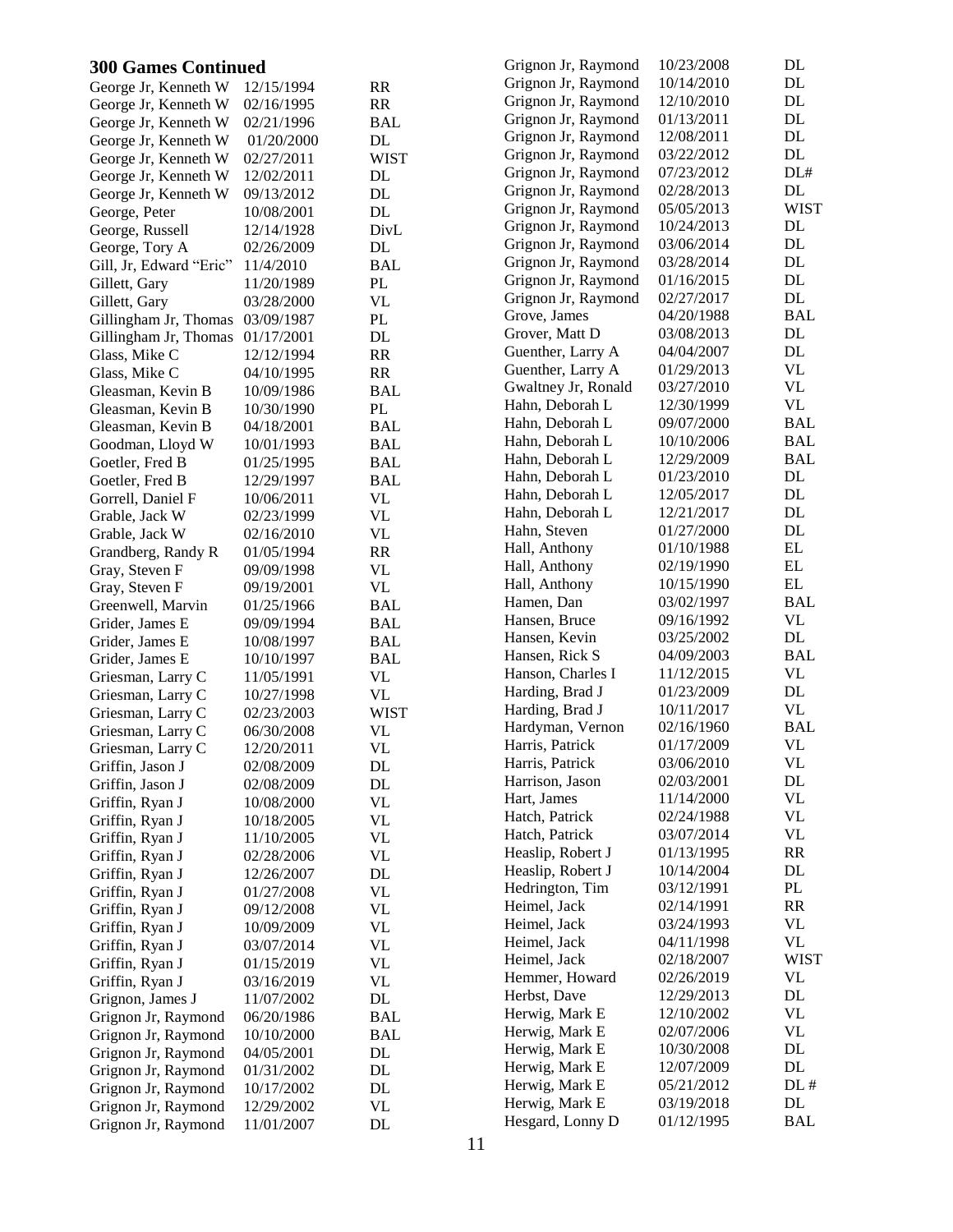| <b>300 Games Continued</b> |            |            | Kalas, Joseph W   | 12/29/1998  | DL         |
|----------------------------|------------|------------|-------------------|-------------|------------|
| Hesgard, Lonny D           | 01/15/1998 | <b>BAL</b> | Kalas, Joseph W   | 12/28/2001  | DL         |
| Hesgard, Lonny D           | 09/14/2000 | <b>BAL</b> | Kalas, Joseph W   | 03/17/2002  | VL         |
| Hicks, Jason E             | 01/14/2008 | <b>VL</b>  | Kalas, Joseph W   | 10/31/2002  | <b>BAL</b> |
| Hicks, Jason E             | 02/14/2012 | <b>VL</b>  | Kalas, Joseph W   | 12/17/2004  | <b>BAL</b> |
| Hills, John "Sammy"        | 11/15/1996 | <b>BAL</b> | Kalas, Joseph W   | 04/11/2006  | VL         |
| Hockmuth, Greg M           | 12/08/2015 | <b>VL</b>  | Kalas, Joseph W   | 04/27/2006  | DL         |
| Hockmuth, Greg M           | 03/18/2017 | <b>VL</b>  | Kalas, Joseph W   | 01/16/2007  | $\rm DL$   |
| Hockmuth, Greg M           | 11/07/2017 | <b>VL</b>  | Kalas, Joseph W   | 09/11/2008  | DL         |
| Hockmuth, Greg M           | 10/02/2018 | <b>VL</b>  | Kalas, Joseph W   | 01/16, 2009 | DL         |
| Holmes, Justin A           | 02/27/2018 | <b>VL</b>  | Kalas, Joseph W   | 09/15/2011  | DL         |
| Holmes, Shannon M          | 12/18/2003 | <b>BAL</b> | Kalas, William R  | 07/27/2009  | DL#        |
| Holmes, Shannon M          | 10/25/2010 | <b>BAL</b> | Kamppi, Brian R   | 01/21/2000  | DL         |
| Holmes, Shannon M          | 11/13/2017 | <b>VL</b>  | Kamppi, Brian R   | 02/12/2001  | DL         |
| Holmes, Steven M           | 09/09/1997 | <b>BAL</b> | Kamppi, Brian R   | 03/05/2001  | DL         |
| Hoppe II, Jeff A           | 04/22/2011 | $\rm DL$   | Kamppi, Brian R   | 04/12/2001  | DL         |
| Hoppe II, Jeff A           | 11/07/2013 | DL         | Kamppi, Brian R   | 04/19/2001  | DL         |
| Hoppe II, Jeff A           | 02/20/2015 | DL         | Kamppi, Brian R   | 11/17/2002  | DL         |
| Hoppe II, Jeff A           | 09/25/2015 | DL         | Kamppi, Brian R   | 10/02/2003  | DL         |
|                            |            | DL         | Kamppi, Brian R   | 12/29/2003  | <b>BAL</b> |
| Hoppe II, Jeff A           | 01/06/2019 | <b>BAL</b> | Kamppi, Brian R   | 03/11/2004  | DL         |
| Hopwood, Robert            | 03/03/1993 |            | Kamppi, Brian R   | 10/05/2004  | DL         |
| Horcher, Thomas R          | 02/03/2011 | <b>VL</b>  | Kamppi, Brian R   | 11/05/2004  | VL         |
| Horgan, Jack E             | 11/10/2011 | DL         | Kamppi, Brian R   | 09/21/2006  | DL         |
| Howard, Carl F             | 09/20/1995 | EL         | Kamppi, Brian R   | 03/22/2007  | DL         |
| Howard, Carl F             | 11/07/2006 | <b>VL</b>  | Kamppi, Brian R   | 01/24/2008  | DL         |
| Howard, Carl F             | 09/20/2007 | <b>VL</b>  | Kamppi, Brian R   | 02/18/2009  | DL         |
| Howard, Ralph              | 12/28/1979 | <b>BAL</b> |                   |             | DL         |
| Hruska, Travis L           | 12/24/1995 | <b>BAL</b> | Kamppi, Brian R   | 10/07/2009  | DL         |
| Hruska, Travis L           | 04/23/1998 | $\rm DL$   | Kamppi, Brian R   | 02/25/2010  | DL         |
| Hruska, Travis L           | 01/23/2000 | DL         | Kamppi, Brian R   | 03/09/2011  |            |
| Hruska, Travis L           | 02/28/2002 | DL         | Kamppi, Brian R   | 04/03/2013  | DL         |
| Huene, Steve               | 03/20/1985 | EL         | Kamppi Jr, Robert | 04/14/1988  | RR         |
| Huffman, Brian K           | 04/14/1999 | VL         | Kane, Steve       | 09/20/1984  | RR         |
| Hughes, Chuck              | 04/08/1987 | <b>BAL</b> | Kane, Wade E      | 12/13/2007  | DL         |
| Hughes, Steven C           | 04/02/1995 | <b>BAL</b> | Keelin, Todd D    | 01/29/2009  | DL         |
| Hutchison, Brent E         | 12/13/1992 | <b>BAL</b> | Kerby, Zachary R  | 12/30/2014  | VL         |
| Hutchison, Jamie L         | 09/21/1997 | <b>BAL</b> | Kerby, Zachary R  | 11/19/2015  | <b>VL</b>  |
| Hutchinson, Brandon        | 02/12/2013 | VL         | Kerby, Zachary R  | 01/24/2018  | <b>VL</b>  |
| Jackson, Fred S            | 04/04/1996 | <b>BAL</b> | Kerby, Zachary R  | 01/23/2019  | <b>VL</b>  |
| Jackson, Fred S            | 04/02/1998 | <b>BAL</b> | Kidd, Mark        | 02/08/2004  | VL         |
| Jacobson, Bret M           | 09/15/2001 | <b>BAL</b> | Kimpel, Herb F    | 06/20/2011  | DL#        |
| Jacobson, Kent             | 11/09/1986 | RR         | Kimpel, Herb F    | 06/20/2011  | DL#        |
| Jensen, Harold L           | 09/28/2007 | DL         | King, Ricky       | 06/07/1989  | RR         |
| Jensen, Harold L           | 09/26/2012 | DL         | Kirchner, Pete    | 11/03/1978  | RR         |
| Jensen, Andrew             | 01/06/2019 | DL         | Kirchner, Pete    | 07/06/2009  | DL#        |
| Johnson, Dan M             | 09/03/2002 | <b>VL</b>  | Kjell, Todd M     | 01/03/1991  | <b>BAL</b> |
| Johnson, Dan M             | 02/03/2004 | <b>VL</b>  | Kjell, Todd M     | 12/21/1993  | VL         |
| Johnson, Dan M             | 01/27/2007 | DL         | Kjell, Todd M     | 12/31/1995  | RR         |
| Jones, Jamie               | 07/16/2007 | VL#        | Kjell, Todd M     | 03/21/1999  | VL         |
| Jones, Jeremiah            | 12/02/2005 | <b>BAL</b> | Kjell, Todd M     | 03/05/2000  | VL         |
| Jones, Jeremiah            | 11/11/2016 | DL         | Kjell, Todd M     | 04/19/2001  | DL         |
| Jones, Jeremiah            | 02/03/2017 | DL         | Kjell, Todd M     | 12/27/2009  | <b>BAL</b> |
| Jones, Jeremiah            | 02/23/2018 | DL         | Kjell, Todd M     | 12/23/2010  | DL         |
| Jones, Jeremiah            | 03/16/2019 | <b>VL</b>  | Kjell, Todd M     | 01/31/2012  | VL         |
| Jorgenson, Brock T         | 01/07/1998 | <b>VL</b>  | Kjell, Todd M     | 01/15/2013  | VL         |
| Jorgenson, Brock T         | 11/14/1999 | DL         | Kjell, Todd M     | 03/20/2013  | VL         |
| Jorgenson, Brock T         | 02/03/2000 | DL         | Kjell, Todd M     | 10/09/2013  | DL         |
| Kalas, Joseph W            | 12/29/1993 | <b>BAL</b> | Kjell, Todd M     | 01/09/2014  | DL         |
| Kalas, Joseph W            | 10/27/1995 | <b>BAL</b> | Kjell, Todd M     | 01/19/2014  | VL         |
| Kalas, Joseph W            | 01/07/1998 | <b>BAL</b> | Kjell, Todd M     | 03/31/2015  | VL         |
|                            |            |            |                   |             |            |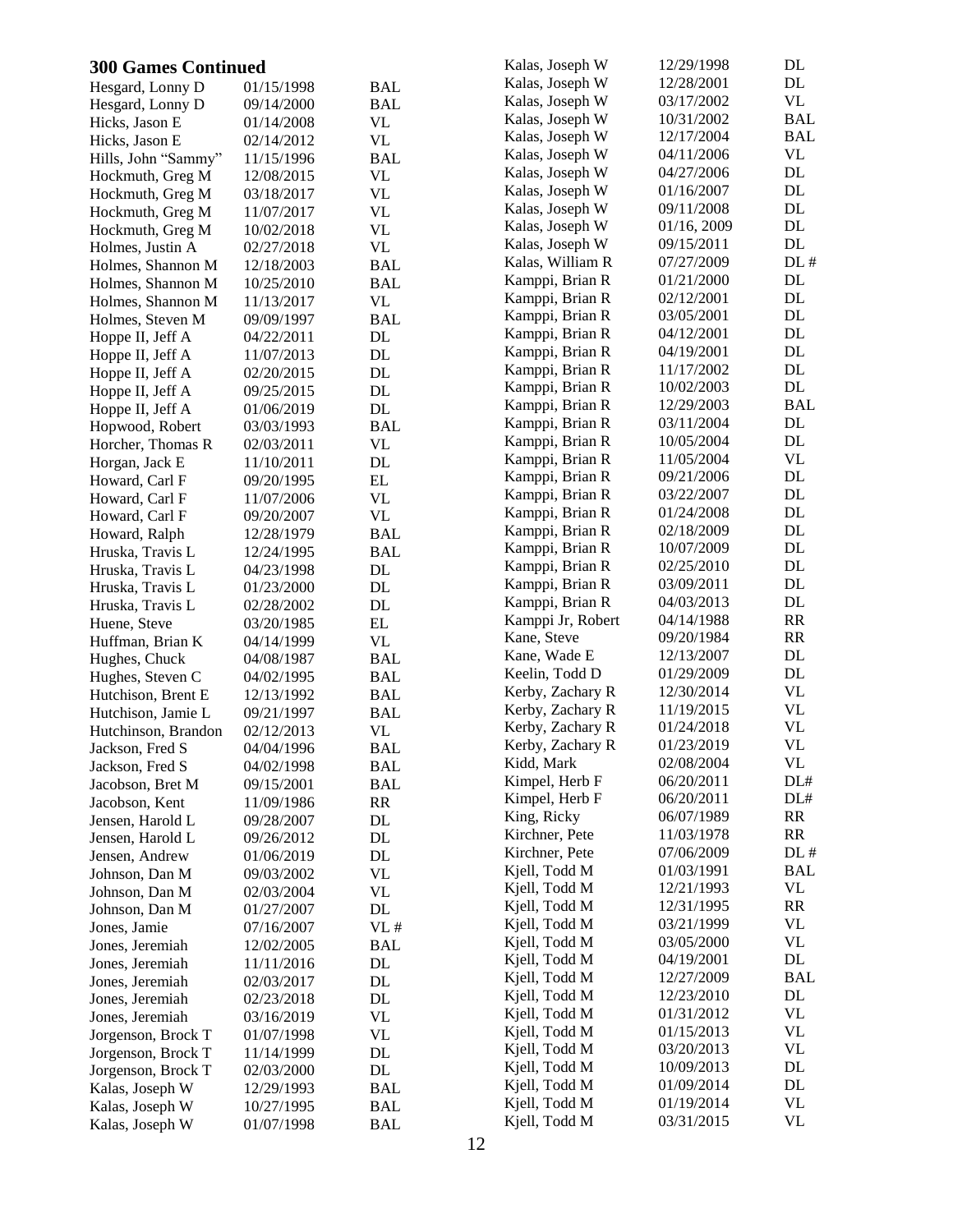| <b>300 Games Continued</b> |            |                                 | Lockhart, Rodney K    | 11/21/2003 | BAL           |
|----------------------------|------------|---------------------------------|-----------------------|------------|---------------|
| Kjell, Todd M              | 04/12/2017 | DL                              | Lockhart, Rodney K    | 12/16/2005 | <b>BAL</b>    |
| Kjell, Todd M              | 01/09/2018 | <b>VL</b>                       | Lockhart, Rodney K    | 09/20/2007 | DL            |
| Kjell, Todd M              | 09/12/2018 | DL                              | Lokrantz, Randy       | 09/19/2000 | <b>BAL</b>    |
| Kjell, Todd M              | 01/02/2019 | DL                              | Lokrantz, Randy       | 02/26/2002 | <b>BAL</b>    |
| Klaman, Ron J              | 01/24/1996 | EL                              | Lokrantz, Randy       | 02/24/2004 | <b>BAL</b>    |
| Kleindl, Kris              | 09/15/1994 | $\mathbf{EL}$                   | Luethy, Jason         | 10/20/2005 | VL            |
| Kohl, Curtis               | 07/21/2003 | VL#                             | Maltese, Charles A    | 01/09/1995 | <b>BAL</b>    |
| Kohl, Curtis               | 10/02/2003 | $\rm DL$                        | Mansur, Mark R        | 12/23/2010 | DL            |
| Kopp, David M              | 09/17/1993 | <b>BAL</b>                      | Mansur, Mark R        | 02/03/2011 | DL            |
| Kopp, David M              | 10/03/2000 | <b>BAL</b>                      | Mansur, Mark R        | 02/24/2011 | DL            |
| Kramer, Glenn A            | 12/06/2007 | DL                              | Mansur, Mark R        | 05/23/2011 | DL#           |
| Kramer, Mark W             | 03/04/1997 | VL                              | Mansur, Mark R        | 12/02/2011 | $\mathbf{DL}$ |
| Krause Jr, Ralph D         | 10/30/2008 | <b>VL</b>                       | Mansur, Mark R        | 04/10/2014 | DL            |
| Krause Jr, Ralph D         | 03/18/2010 | <b>VL</b>                       | Markin Jr, Tim E      | 02/21/2001 | <b>VL</b>     |
| Krause Jr, Ralph D         | 03/31/2016 | <b>VL</b>                       | Markin Jr, Tim E      | 03/03/2001 | <b>WIST</b>   |
| Krause Jr, Ralph D         | 12/06/2016 | <b>VL</b>                       | Markin Jr, Tim E      | 02/15/2006 | VL            |
| Krause Jr, Ralph D         | 02/13/2018 | <b>VL</b>                       | Markin Jr, Tim E      | 02/19/2006 | <b>BAL</b>    |
| Krause Jr, Ralph D         | 02/28/2019 | <b>VL</b>                       | Markin Jr, Tim E      | 02/03/2010 | VL            |
| Krause Jr, Ralph D         | 03/19/2019 | $\ensuremath{\text{VL}}\xspace$ | Markin Jr, Tim E      | 02/23/2010 | <b>VL</b>     |
| Krenz, Craig               | 04/07/1990 | <b>BAL</b>                      | Markin Jr, Tim E      | 09/28/2011 | VL            |
| Kroll, Boyd J              | 11/11/1993 | <b>BAL</b>                      | Markin Jr, Tim E      | 02/27/2015 | DL            |
| Kroll, Boyd J              | 04/14/1994 | <b>BAL</b>                      | Markin Jr, Tim E      | 11/09/2017 | <b>VL</b>     |
| Kroll, Boyd J              | 07/12/1994 | <b>BAL</b>                      | Marshall, Gary        | 10/31/1979 | <b>BAL</b>    |
| Kroll, Boyd J              | 11/08/1998 | VL                              | Marshall, Margie      | 04/04/2007 | <b>VL</b>     |
| Kroll, Boyd J              | 11/09/1999 | <b>VL</b>                       | Martindale, Jeffery A | 03/16/2004 | VL            |
| Kroll, Boyd J              | 02/17/2000 | <b>BAL</b>                      | Martindale, Jeffery A | 04/23/2009 | DL            |
| Kroll, Boyd J              | 03/12/2000 | <b>VL</b>                       | Martindale, Jeffery A | 11/14/2014 | DL            |
| Kroll, Boyd J              | 01/24/2001 | <b>BAL</b>                      | Martindale, Jeffery A | 12/06/2017 | <b>VL</b>     |
| Kroll, Boyd J              | 12/12/2003 | <b>BAL</b>                      | Marzahl, Brian S      | 08/06/2007 | VL            |
| Kroll, Boyd J              | 12/30/2005 | VL                              | Marzahl, Larry R      | 06/16/2003 | VL#           |
| Kroll, Boyd J              | 06/05/2006 | VL#                             | Mathews, John W       | 02/12/1994 | VL            |
| Kroll, Boyd J              | 06/05/2006 | VL#                             | Mathews, John W       | 11/06/2009 | DL            |
| Kroll, Boyd J              | 12/24/2007 | <b>BAL</b>                      | Mathews, Kyle W       | 09/18/2008 | VL            |
| Kroll, Boyd J              | 12/11/2010 | DL                              | Mathews, Kyle W       | 09/27/2011 | <b>VL</b>     |
| Krueger, Harvey            | 03/27/1988 | EL                              | Mathews, Steve P      | 12/16/1988 | <b>BAL</b>    |
| Ladwig, Wesley R           | 04/04/1995 | <b>BAL</b>                      | Mathews, Steve P      | 12/10/1997 | <b>VL</b>     |
| Langone, Jennifer          | 02/06/2010 | <b>BAL</b>                      | Maxted, Paula J       | 11/07/2006 | <b>BAL</b>    |
| Lantz Sr, Jeremy M         | 02/12/2014 | <b>VL</b>                       | Maxted, Paula J       | 09/11/2014 | DL            |
| Larson, Perry              | 03/10/2005 | DL                              | McNely, William R     | 12/09/2015 | DL            |
| Lauterbach, Roger          | 04/12/1979 | <b>BAL</b>                      | McGough, Darryl       | 04/23/2002 | <b>VL</b>     |
| Lee, Robert                | 04/17/1979 | <b>BAL</b>                      | McReynolds, Dale      | 04/05/2002 | <b>VL</b>     |
| Lesagonicz, Jes            | 12/12/2010 | DL                              | Meek, Stu E           | 02/08/2000 | VL            |
| Lesagonicz, Jes            | 07/18/2011 | DL#                             | Meek, Stu E           | 12/29/2004 | DL            |
| LeVelle, Wayne E           | 02/05/1989 | <b>VL</b>                       | Meek, Stu E           | 02/26/2009 | DL            |
| LeVelle, Wayne E           | 03/07/1991 | <b>RR</b>                       | Meindl, David         | 03/29/1989 | <b>BAL</b>    |
| LeVelle, Wayne E           | 01/25/1996 | <b>RR</b>                       | Mickelson, David E    | 03/27/2009 | DL            |
| LeVelle, Wayne E           | 04/03/1996 | VL                              | Mickelson, David E    | 03/06/2013 | DL            |
| LeVelle, Wayne E           | 04/09/1998 | DL                              | Moen, Gary            | 12/15/1980 | <b>BAL</b>    |
| LeVelle, Wayne E           | 10/31/2006 | <b>VL</b>                       | Molencupp, Brian L    | 03/23/2013 | VL            |
| Lewin, Rick M              | 03/20/1994 | <b>VL</b>                       | Moore Jr, Larry D     | 08/29/1996 | EL            |
| Lewin, Rick M              | 12/30/2014 | <b>VL</b>                       | Moore Jr, Larry D     | 10/20/1999 | VL            |
| Lichte, Michael            | 12/17/2003 | <b>BAL</b>                      | Moore Jr, Larry D     | 04/10/2003 | <b>BAL</b>    |
| Livingston, Mark A         | 09/16/2015 | <b>VL</b>                       | Moore Jr, Larry D     | 10/11/2007 | VL            |
| List, Jerry W              | 02/19/2014 | <b>VL</b>                       | Moore Jr, Larry D     | 03/14/2008 | <b>WIST</b>   |
| List, Jerry W              | 02/01/2019 | DL                              | Moore Jr, Larry D     | 01/13/2011 | DL            |
| Lockhart, Rodney K         | 09/23/1989 | <b>VL</b>                       | Moore Jr, Larry D     | 11/17/2012 | DL            |
| Lockhart, Rodney K         | 11/02/1994 | <b>VL</b>                       | Moore Jr, Larry D     | 02/25/2015 | DL            |
| Lockhart, Rodney K         | 04/14/1997 | <b>BAL</b>                      | Moore Jr, Larry D     | 03/26/2014 | DL            |
| Lockhart, Rodney K         | 09/15/1997 | <b>BAL</b>                      | Moore Jr, Larry D     | 01/20/2018 | <b>VL</b>     |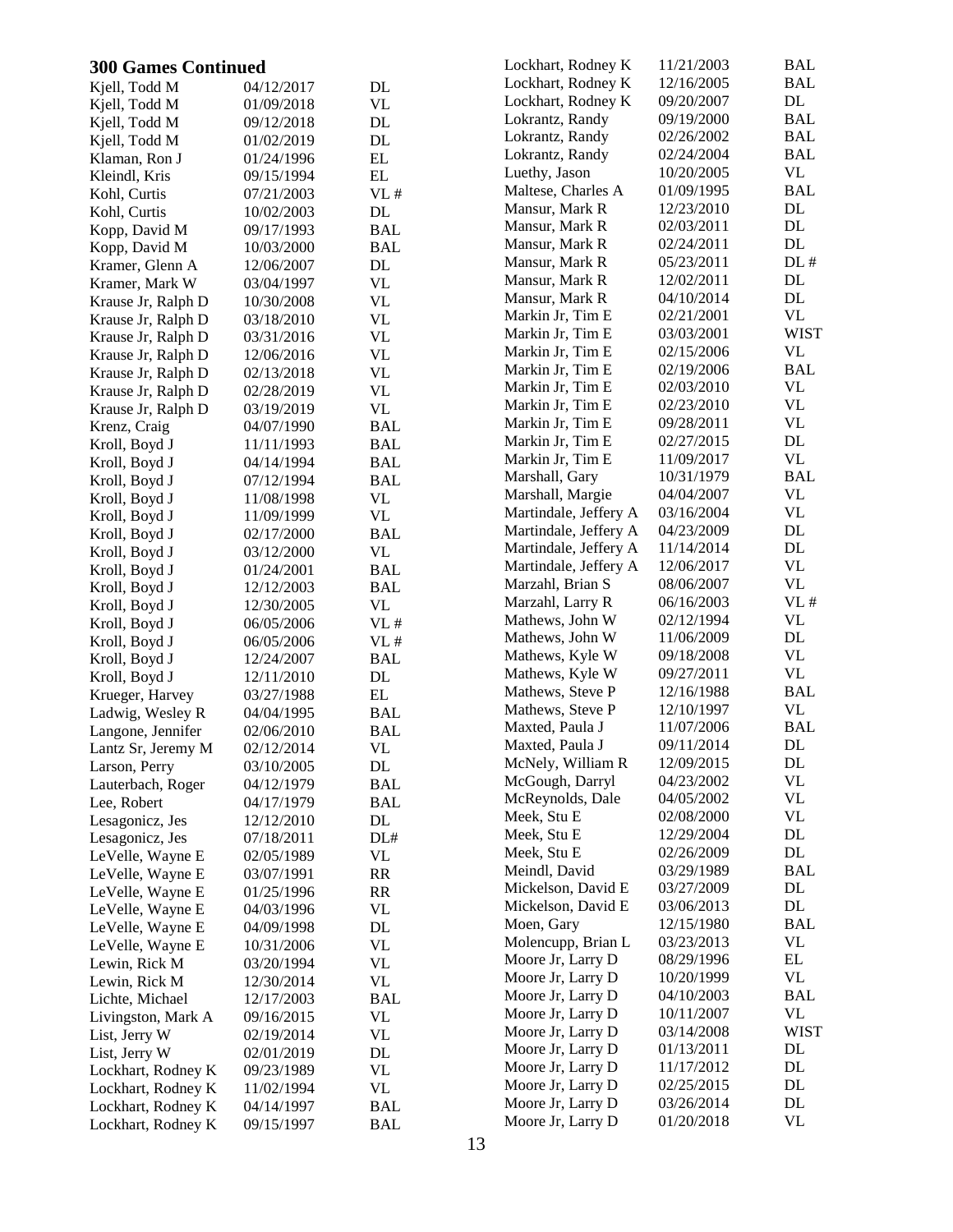| <b>300 Games Continued</b> |            | Peters, Steve M                   | 03/10/1988              | RR         |               |
|----------------------------|------------|-----------------------------------|-------------------------|------------|---------------|
| Moore, Lori                | 02/14/2018 | DL                                | Peters, Steve M         | 02/27/2003 | DL            |
| Moore, William D           | 01/07/1998 | $\ensuremath{\text{VL}}$          | Peters, Steve M         | 01/22/2004 | DL            |
| Moore, William D           | 02/17/2001 | <b>VL</b>                         | Petersen, Geo "Chuck"   | 03/20/1985 | <b>BAL</b>    |
| Moore, William D           | 04/13/2006 | $\ensuremath{\text{VL}}$          | Petersen, Geo "Chuck"   | 10/14/1999 | $\mathbf{DL}$ |
| Moore, William D           | 10/24/2007 | $\rm DL$                          | Petersen, Geo "Chuck"   | 12/28/2001 | DL            |
| Moore, William D           | 10/25/2007 | <b>VL</b>                         | Peterson, Mark          | 04/11/1991 | RR            |
| Moore, William D           | 11/14/2007 | $\rm DL$                          | Peterson, Orlin "Red"   | 12/30/1973 | <b>BAL</b>    |
| Moore, William D           | 04/15/2009 | $\rm DL$                          | Peterson, Thomas G      | 03/18/2008 | VL            |
| Moore, William D           | 01/07/2010 | $\rm DL$                          | Peterson, Trudane       | 03/31/1998 | VL            |
| Moore, William D           | 02/25/2010 | $\rm DL$                          | Pfundheller, Rick       | 10/17/2001 | <b>BAL</b>    |
| Moore, William D           | 02/05/2014 | $\rm DL$                          | Phillips Jr, Bobby A    | 11/12/2011 | <b>VL</b>     |
| Mowry, Dennis D            | 09/25/2008 | <b>VL</b>                         | Phillips Jr, Bobby A    | 01/02/2015 | <b>VL</b>     |
| Mullranin, Matt G          | 12/30/2014 | <b>VL</b>                         | Phillips Jr, Bobby A    | 02/26/2016 | <b>VL</b>     |
| Mullranin, Matt G          | 11/12/2015 | $\ensuremath{\text{VL}}\xspace$   | Phillips Sr, Robert A   | 12/20/2014 | VL            |
| Murphy Jr, Mike            | 09/08/2016 | $\ensuremath{\text{VL}}\xspace$   | Phillips Sr, Robert A   | 12/28/2013 | $\mathbf{DL}$ |
| Murphy Jr, Mike            | 09/24/2016 | $\rm DL$                          | Phillips Sr, Robert A   | 01/14/2014 | <b>VL</b>     |
| Murphy Jr, Mike            | 02/02/2017 | $\rm DL$                          | Phillips Sr, Robert A   | 03/25/2014 | VL            |
| Murphy Jr, Mike            | 10/12/2017 | <b>VL</b>                         | Phillips Sr, Robert A   | 12/19/2014 | VL            |
| Murphy Jr, Mike            | 12/14/2017 | <b>VL</b>                         | Phillips, Zachary       | 10/29/2015 | <b>VL</b>     |
| Murphy Jr, Mike            | 02/15/2018 | <b>VL</b>                         | Pickett, Steve          | 03/21/1991 | RR            |
| Murphy Jr, Mike            | 02/16/2018 | <b>VL</b>                         | Pietkauskis, William    | 11/20/1996 | VL            |
| Murray, Matt A             | 01/04/2007 | DL                                | Pipitone, Gary          | 01/05/1987 | <b>BAL</b>    |
| Muth, Dennis L             | 01/07/2003 | <b>VL</b>                         | Pipitone, Gary          | 09/12/1988 | <b>BAL</b>    |
| Muth, Dennis L             | 02/14/2012 | <b>VL</b>                         | Pipitone, Gary          | 10/07/1988 | <b>BAL</b>    |
| Muth, Dennis L             | 01/08/2012 | <b>VL</b>                         | Pipitone, Gary          | 02/09/1990 | <b>BAL</b>    |
| Muth, Dennis L             | 01/09/2014 | <b>VL</b>                         | Pitner, Sam J           | 12/04/1986 | $\mathbf{EL}$ |
| Muth, Dennis L             | 04/14/2015 | <b>VL</b>                         | Podschweit, Matt        | 01/26/2006 | <b>BAL</b>    |
| Myers, Donald E            | 02/05/1997 | RR                                | Pollentier, Christopher | 03/04/2001 | <b>BAL</b>    |
| Myers Jr, Gail             | 03/11/2000 | $\rm DL$                          | Pollentier, Christopher | 11/24/2001 | <b>BAL</b>    |
| Myers Jr, Gail             | 03/28/2000 | <b>VL</b>                         | Pollentier, Christopher | 01/14/2003 | VL            |
| Myers Jr, Gail             | 04/02/2000 | $\mathbf{DL}$                     | Pollentier, David A     | 12/30/1975 | <b>BAL</b>    |
| Myers Jr, Gale             | 12/30/2000 | <b>BAL</b>                        | Pollentier, David A     | 09/13/1994 | VL            |
| Myers Jr, Gale             | 11/14/2009 | $\rm DL$                          | Pollentier, David A     | 04/07/1998 | VL            |
| Myers Jr, Gale             | 11/11/2014 | <b>VL</b>                         | Pollentier, David A     | 12/28/2000 | <b>BAL</b>    |
| Myers Jr, Gale             | 12/29/2017 | $\mathbf{DL}$                     | Pollentier, David A     | 07/23/2007 | VL#           |
| Neitzel, James R           | 10/18/2007 | <b>BAL</b>                        | Pollentier, David A     | 01/27/2008 | <b>VL</b>     |
| Neitzel, Roger R           | 12/28/2004 | DL                                | Pollentier, David A     | 09/13/2013 | DL            |
| Nelson, Mark W             | 11/03/2011 | DL                                | Pollentier, Seth A      | 09/19/2014 | $\mathbf{DL}$ |
| Nemetz, Mike J             | 04/30/1997 | DL                                | Pollentier, Seth A      | 02/11/2015 | <b>WIST</b>   |
| Nemetz, Mike J             | 01/20/2007 | $\rm DL$                          | Pollentier, Seth A      | 04/09/2016 | DL            |
| Newland, Don               | 12/08/1983 | $\ensuremath{\mathsf{RR}}\xspace$ | Porter, Mike            | 11/08/1987 | <b>RR</b>     |
| Newland, Douglas L         | 10/19/1994 | <b>BAL</b>                        | Porter, Mike            | 03/28/1990 | RR            |
| Newland, Halford R         | 09/03/1996 | <b>BAL</b>                        | Potter, Chad            | 02/24/2002 | <b>WIST</b>   |
| Nichols, Mike E            | 02/26/1994 | <b>VL</b>                         | Prosio Jr, Eugene A     | 04/16/2010 | VL            |
| Nichols, Mike E            | 02/11/1995 | <b>VL</b>                         | Puckett, Bill L         | 01/07/2016 | VL            |
| Olson, Everest             | 12/21/1951 | GreyL                             | Pulaski, Jerry          | 09/29/1992 | $\mathbf{PL}$ |
| Olson, Mark D              | 01/19/2016 | VL                                | Pulliam, Larry L        | 01/22/2008 | <b>VL</b>     |
| Olson, Matt R              | 03/13/1998 | <b>BAL</b>                        | Punzel, Kevin J         | 06/16/2003 | VL#           |
| Ostenson, Roger II         | 11/05/1998 | VL                                | Punzel, Kevin J         | 09/21/2006 | $\mathbf{DL}$ |
| Ostenson, Roger II         | 11/20/2002 | $\mathbf{DL}$                     | Punzel, Kevin J         | 07/16/2007 | VL#           |
| Ostenson, Roger II         | 02/26/2003 | $\rm DL$                          | Punzel, Kevin J         | 11/08/2007 | DL            |
| Ovist, James A             | 04/05/1995 | <b>BAL</b>                        | Punzel, Kevin J         | 11/15/2007 | DL            |
| Ovist, Jason A             | 02/04/2015 | <b>VL</b>                         | Punzel, Kevin J         | 03/16/2010 | <b>VL</b>     |
| Pastore, Vinnie            | 03/03/2019 | <b>WIST</b>                       | Punzel, Kevin J         | 03/25/2010 | DL            |
| Patrick, Cory              | 03/22/2016 | VL                                | Punzel, Kevin J         | 12/30/2011 | VL            |
| Patrick, Cory              | 12/06/2016 | <b>VL</b>                         | Punzel, Kevin J         | 02/14/2018 | DL            |
| Patrick, Michael J         | 12/20/2005 | <b>VL</b>                         | Punzel, Kevin J         | 02/28/2018 | $\mathbf{DL}$ |
| Pearson, Ted L             | 05/16/1996 | <b>BAL</b>                        | Punzel, Kevin J         | 12/29/2018 | <b>VL</b>     |
| Peters, Steve M            | 03/26/1981 | <b>VL</b>                         | Punzel, Richard A       | 10/19/2001 | $\mathbf{DL}$ |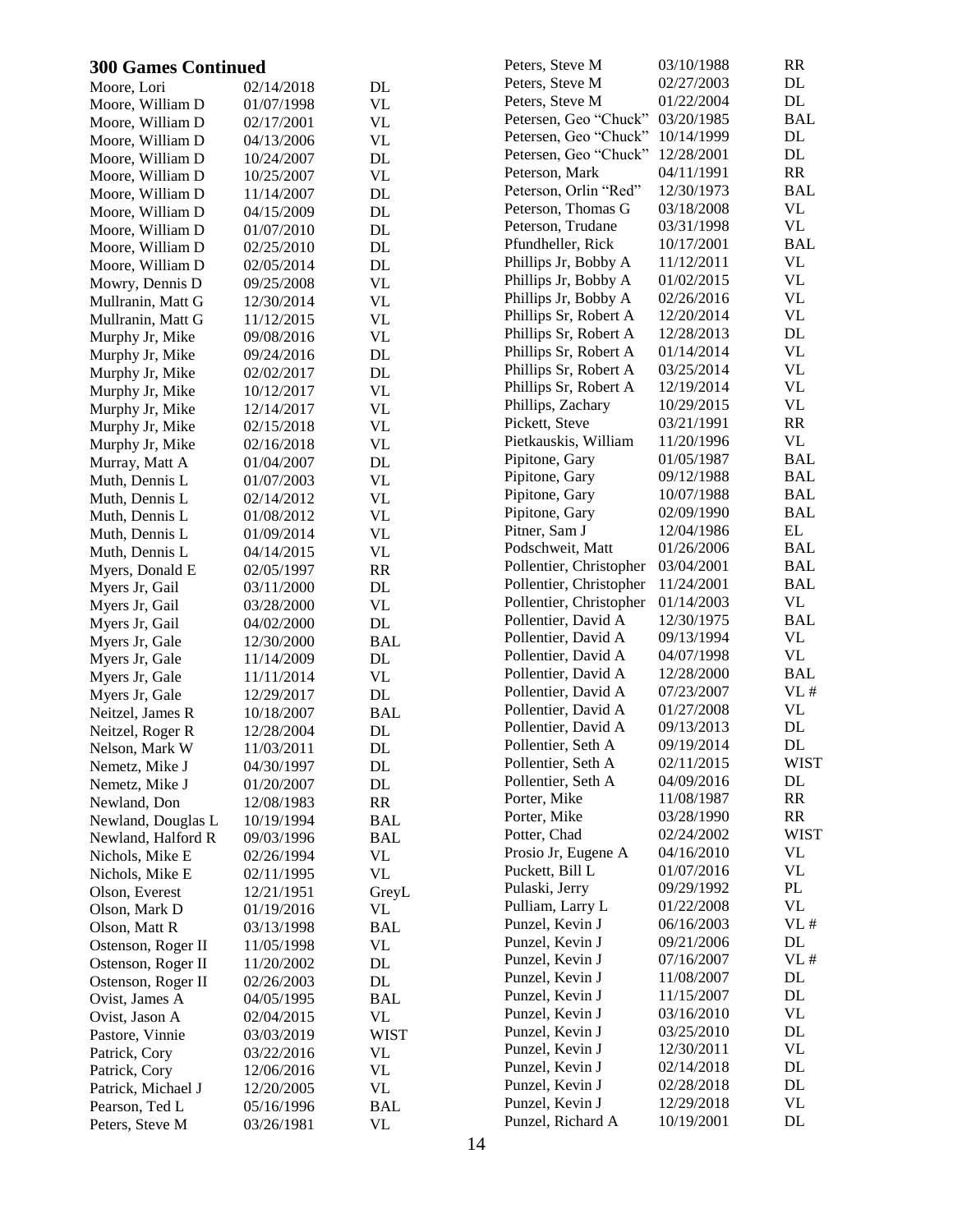| <b>300 Games Continued</b>        |                          |                             | Schober Jr, Lyle M                       | 10/25/2017               | DL                      |
|-----------------------------------|--------------------------|-----------------------------|------------------------------------------|--------------------------|-------------------------|
| Raffel, Gene                      | 12/05/1965               | RR                          | Schober Jr, Lyle M                       | 11/28/2018               | $\rm DL$                |
| Rallo Jr, Mike P                  | 03/02/2004               | $\mathbf{DL}$               | Schober Jr, Lyle M                       | 12/12/2018               | $\rm DL$                |
| Rallo Jr, Mike P                  | 04/01/2004               | <b>VL</b>                   | Schober Jr, Lyle M                       | 12/14/2018               | $\rm DL$                |
| Rallo Jr, Mike P                  | 03/08/2005               | <b>VL</b>                   | Schober Jr, Lyle M                       | 02/04/2019               | $\rm DL$                |
| Rallo Jr, Mike P                  | 12/27/2006               | <b>BAL</b>                  | Schober Jr, Lyle M                       | 03/04/2019               | $\rm DL$                |
| Rallo Jr, Mike P                  | 01/04/2011               | <b>VL</b>                   | Schober Jr, Lyle M                       | 03/10/2019               | <b>WIST</b>             |
| Rallo Sr, Mike P                  | 02/05/1992               | <b>VL</b>                   | Schober Jr, Lyle M                       | 03/29/2019               | $\rm DL$                |
| Rallo Sr, Mike P                  | 02/07/1995               | <b>VL</b>                   | Schober, Tim                             | 12/27/1987               | <b>BAL</b>              |
| Rallo Sr, Mike P                  | 11/12/1995               | $\ensuremath{\text{VL}}$    | Schober, Tim                             | 09/12/1996               | <b>BAL</b>              |
| Rallo Sr, Mike P                  | 10/09/1996               | <b>VL</b>                   | Schuldt, Rudy                            | 10/31/2000               | VL                      |
| Rallo Sr, Mike P                  | 11/17/1998               | <b>VL</b>                   | Schultz, Gary L                          | 01/20/1999               | <b>BAL</b>              |
| Rallo Sr, Mike P                  | 11/26/2013               | $\ensuremath{\text{VL}}$    | Schultz, Gary L                          | 02/09/2010               | <b>VL</b>               |
| Ramirez, Joseph A                 | 11/02/1990               | <b>BAL</b>                  | Schultz, Mark E                          | 03/10/1985               | <b>BAL</b>              |
| Ramirez, Joseph A                 | 01/10/2002               | DL                          | Schultz, Mark E                          | 03/21/1994               | RR                      |
| Ramsey, Randy M                   | 02/07/2009               | <b>WIST</b>                 | Schultz, Mark E                          | 04/06/1994               | <b>VL</b>               |
| Randow, David K                   | 10/25/1996               | <b>BAL</b>                  | Schultz, Mark E                          | 12/27/2006               | <b>BAL</b>              |
| Redieske, William P               | 02/22/2007               | VL                          | Schultz, Mark E                          | 06/23/2008               | DL#                     |
| Reigle, Jerry                     | 02/20/2016               | <b>WIST</b>                 | Schultz, Mark E                          | 12/03/2009               | DL                      |
| Reuber, Chad                      | 03/13/2002               | <b>VL</b>                   | Schulze Sr, Dennis                       | 12/28/1996               | EL                      |
| Reusch, William J                 | 04/05/2014               | <b>VL</b>                   | Schumacher, Gary                         | 09/08/1997               | <b>BAL</b>              |
| Rippentrop, Tom                   | 11/23/1977               | <b>BAL</b>                  | Schumacher, Gary                         | 04/15/1999               | DL                      |
| Roden, Terry R                    | 03/28/1988               | <b>BAL</b>                  | Sellers, Kordereau K                     | 03/09/2009               | <b>BAL</b>              |
| Roden, Terry R                    | 12/24/1994               | <b>BAL</b>                  | Severson II, Jerry W                     | 10/10/1992               | EL                      |
| Roden, Terry R                    | 03/11/1991               | <b>BAL</b>                  | Severson II, Jerry W                     | 04/12/2001               | <b>BAL</b>              |
| Roggenbuck, Ken P                 | 01/29/2009               | <b>VL</b>                   | Sievers, Michael J                       | 09/04/1996               | EL                      |
| Rohde, Chris                      | 04/16/2004               | <b>BAL</b>                  | Skirvin, Jim                             | 10/20/1987               | <b>VL</b>               |
| Ronde, Dan A                      | 02/12/1993               | <b>BAL</b>                  | Smith, Chad A                            | 10/31/2007               | DL                      |
| Rood, Randall G                   | 08/04/1999               | DL                          | Smith, Chad A                            | 11/03/2007               | $\rm DL$                |
| Rowlett, Tom A                    | 03/10/2007               | <b>VL</b>                   | Smith, Chad A                            | 09/10/2008               | DL                      |
| Rowlett, Tom A                    | 04/03/2014               | <b>VL</b>                   | Smith, Chad A                            | 12/24/2010               | DL                      |
| Rutledge, John R                  | 10/07/1998               | <b>BAL</b>                  | Smith, Jason D                           | 01/23/2004               | <b>BAL</b>              |
| Rydberg, David M                  | 12/31/1995               | RR                          | Smith, Patti                             | 03/02/2006               | <b>BAL</b>              |
| Rydberg, David M                  | 01/10/1997               | <b>BAL</b>                  | Snippen, Scott D                         | 05/04/1997               | <b>WIST</b>             |
| Rydberg, Michael D                | 03/18/2011               | <b>WIST</b>                 | Snippen, Scott D                         | 01/18/2001               | DL                      |
| Rydberg, Michael D                | 02/27/2018               | <b>VL</b>                   | Snippen, Scott D                         | 11/28/2002               | DL                      |
| Sanda, Dean A                     | 12/19/1996               | RR                          | Spenske, Douglas E                       | 12/28/1993               | <b>BAL</b>              |
| Sanda, Dean A                     | 03/27/2008               | DL                          | Staver, James D                          | 12/20/2000               | <b>VL</b>               |
| Sanda, Dean A                     | 04/04/2013               | DL                          | Steurer, Kermit                          | 04/08/1991               | <b>BAL</b>              |
| Sanda, Dean A                     | 12/09/2015               | DL                          | Stewart, James D                         | 04/29/2017               | WIST Youth              |
| Sandwick, Janet                   | 11/11/2006               | $\rm DL$                    | Stivers, Jack                            | 12/30/1975               | <b>BAL</b>              |
| Santas, Mike E                    | 10/20/1986               | <b>BAL</b>                  | Stivers, Jack                            | 03/03/1976<br>09/08/1995 | <b>BAL</b>              |
| Schaffer, Chris A                 | 11/20/2014               | VL                          | Stockman, Travis E<br>Stubbendick, James |                          | <b>BAL</b>              |
| Schaffer, Chris A                 | 12/06/2016               | <b>VL</b>                   | Stubbendick, James                       | 04/16/1994<br>11/11/2004 | <b>WIST</b><br>$\rm DL$ |
| Schaffer, Chris A                 | 10/31/2017               | <b>VL</b>                   | Sutherland, Aaron P                      | 10/21/2000               | <b>BAL</b>              |
| Schaid, Thomas L                  | 03/03/2011               | $\rm DL$                    | Tabbert, Mary Kay                        | 08/28/2008               | $\rm DL$                |
| Schele, Gary D                    | 01/07/1996               | <b>BAL</b>                  | Tabbert, Russell J                       | 02/16/2008               | <b>BAL</b>              |
| Schendel, Christopher             | 02/15/2004               | <b>VL</b>                   | Tabbert, Russell J                       | 11/09/2008               | DL                      |
| Schendel, Christopher             | 11/11/2004               | $\rm DL$                    | Tabbert, Russell J                       | 02/26/2009               | DL                      |
| Schlote, Jeff S                   | 02/06/1991               | <b>BAL</b>                  | Tabbert, Steven L                        | 04/21/1988               | RR                      |
| Schlote, Jeff S                   | 02/25/2001               | <b>VL</b>                   | Tabbert, Steven L                        | 12/27/1990               | RR                      |
| Schlote, Jeff S                   | 09/26/2003               | $\mathbf{DL}$<br><b>BAL</b> | Tabbert, Steven L                        | 12/31/1995               | RR                      |
| Schlote, Jeff S                   | 12/06/2005               |                             | Tabbert, Steven L                        | 02/22/1996               | <b>BAL</b>              |
| Schlote, Wayne                    | 04/20/1988               | <b>BAL</b><br><b>RR</b>     | Tabbert, Steven L                        | 01/29/1998               | $\rm DL$                |
| Schlote, Wayne<br>Schmitt, Gary T | 10/20/1994<br>01/14/2005 | <b>BAL</b>                  | Tabbert, Steven L                        | 02/07/1998               | DL                      |
| Schnack, William R                | 01/26/2014               | <b>VL</b>                   | Tabbert, Steven L                        | 04/15/2004               | DL                      |
| Schober Jr, Lyle M                | 04/06/1986               | <b>BAL</b>                  | Tabbert, Steven L                        | 02/28/2008               | DL                      |
| Schober Jr, Lyle M                | 09/15/1989               | <b>BAL</b>                  | Tabbert, Steven L                        | 03/06/2008               | $\rm DL$                |
| Schober Jr, Lyle M                | 04/16/1998               | <b>BAL</b>                  | Tabbert, Steven L                        | 01/21/2010               | $\rm DL$                |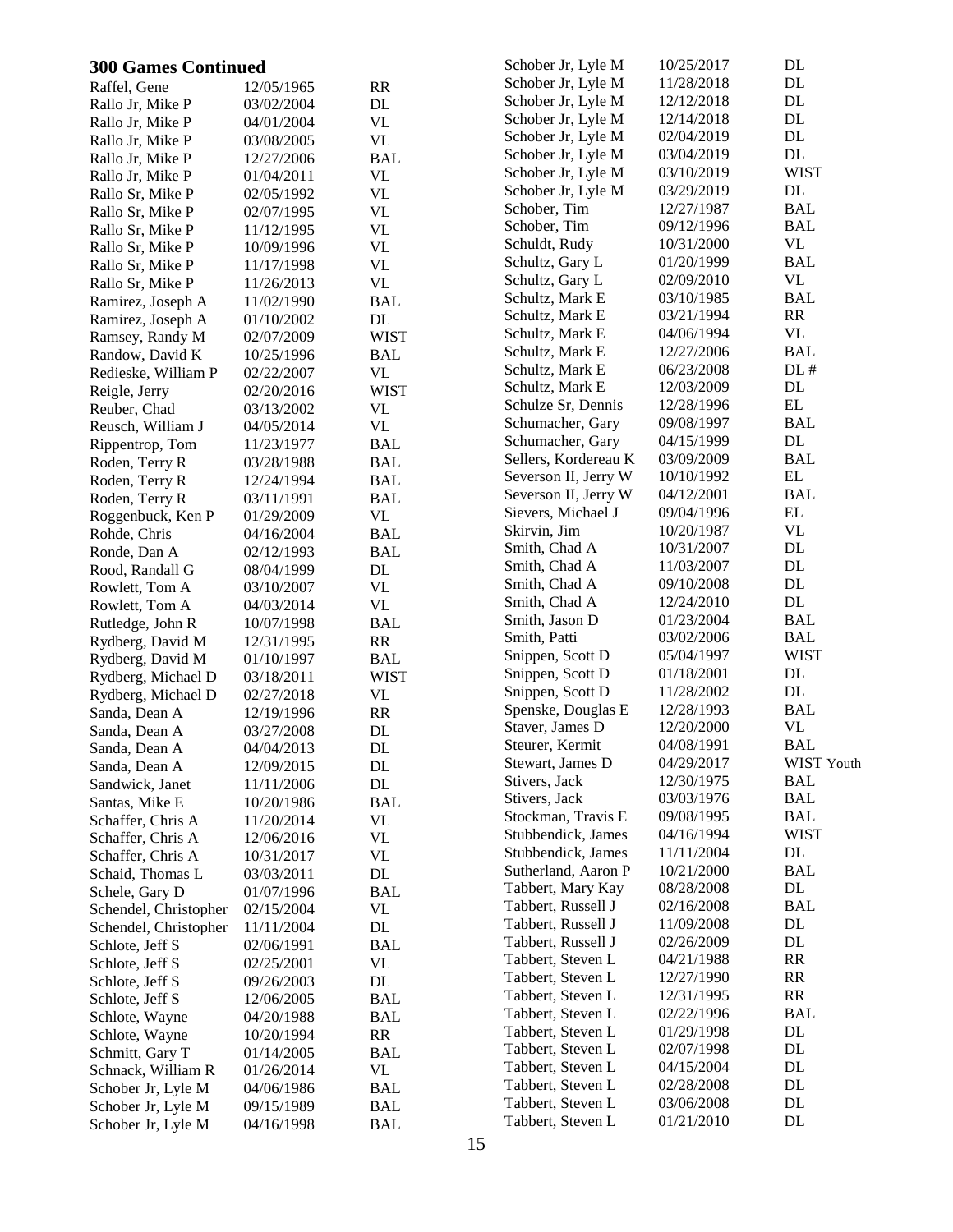| <b>300 Games Continued</b> |            |                                 | Ward, Joshua J      | 12/04/2013 | DL            |
|----------------------------|------------|---------------------------------|---------------------|------------|---------------|
| Tabbert, Steven L          | 01/02/2013 | DL                              | Ward, Joshua J      | 01/30/2014 | DL            |
| Tabbert, Steven L          | 03/13/2013 | DL                              | Ward, Joshua J      | 11/19/2014 | DL            |
| Tabbert, Steven L          | 11/09/2013 | DL                              | Ward, Joshua J      | 12/07/2016 | $\mathbf{DL}$ |
| Tabbert, Steven L          | 11/10/2013 | DL                              | Ward, Joshua J      | 12/29/2017 | $\mathbf{DL}$ |
| Tabbert, Steven L          | 12/27/2013 | $\rm DL$                        | Ward, Richard II    | 02/01/2002 | DL            |
| Tabbert, Steven L          | 11/11/2015 | DL                              | Warner, Jim B       | 10/18/1996 | <b>BAL</b>    |
| Tabbert, Steven L          | 01/15/2017 | DL                              | Warner, Jim B       | 04/12/1998 | <b>BAL</b>    |
| Tabbert, Steven L          | 03/29/2017 | DL                              | Warner, Jim B       | 03/26/2004 | <b>BAL</b>    |
| Tabbert, Steven L          | 10/03/2018 | DL                              | Watters, Michael    | 03/15/2001 | $\rm DL$      |
| Tankersley Jr, Chuck       | 11/27/2002 | DL                              | Wen, George J       | 06/10/2002 | VL#           |
| Tankersley Jr, Chuck       | 02/24/2007 | <b>WIST</b>                     | Wendtland, Duane A  | 03/20/1996 | BAL           |
| Tankersley Jr, Chuck       | 06/24/2013 | DL#                             | Wendtland, Duane A  | 12/11/2007 | <b>BAL</b>    |
| Tankersley Jr, Chuck       | 12/05/2013 | DL                              | Wendtland, Harry    | 01/30/1976 | <b>BAL</b>    |
| Tankersley Jr, Chuck       | 02/20/2014 | DL                              | Wendtland, Harry    | 11/17/1981 | <b>BAL</b>    |
| Teeters, Scott G           | 03/17/1994 | RR                              | West, Keith Jr      | 04/29/1991 | <b>BAL</b>    |
| Thiering, Jonathon R       | 01/15/2009 | DL                              | White, David L      | 01/31/2002 | <b>BAL</b>    |
| Thomas, Dyshawn D          | 02/16/2013 | $\ensuremath{\text{VL}}\xspace$ | Wichelt, Dennis H   | 12/08/2001 | <b>BAL</b>    |
| Thomas, Joseph             | 03/20/2001 | DL                              | Wichelt, Dennis H   | 07/15/2001 | VL#           |
| Thomas, Joseph             | 03/10/2002 | <b>VL</b>                       | Wichelt, Dennis H   | 02/08/2003 | <b>BAL</b>    |
| Thornton, Gary A           | 03/28/2013 | <b>VL</b>                       | Wichelt, Henry L    | 11/25/1995 | <b>BAL</b>    |
| Thornton, Gary A           | 04/21/2013 | <b>VL</b>                       | Widner, David H     | 09/07/1989 | <b>BAL</b>    |
| Topham, Larry              | 12/06/1979 | <b>VL</b>                       | Wihlborg, Robert    | 03/21/1999 | <b>VL</b>     |
| Townsend Jr, Mike K        | 01/05/1994 | <b>BAL</b>                      | Willard, Rick R     | 08/21/1987 | <b>BAL</b>    |
| Townsend Jr, Mike K        | 11/02/1994 | <b>BAL</b>                      | Willard, Rick R     | 09/19/1990 | <b>BAL</b>    |
| Townsend Jr, Mike K        | 01/30/2004 | <b>BAL</b>                      | Willard, Rick R     | 04/11/1991 | RR            |
| Townsend Jr, Mike K        | 02/13/2004 | <b>BAL</b>                      | Willard, Rick R     | 11/24/2005 | DL            |
| Townsend Jr, Mike K        | 03/10/2006 | <b>BAL</b>                      | Willard, Rick R     | 03/02/2011 | $\mathbf{DL}$ |
| Townsend Jr, Mike K        | 12/10/2009 | DL                              | Willard, Rick R     | 01/22/2015 | <b>VL</b>     |
| Townsend Jr, Mike K        | 01/31/2010 | DL                              | Willard, Rick R     | 02/16/2015 | <b>VL</b>     |
| Townsend, Paige            | 12/09/2005 | <b>VL</b>                       | Willard, Rick R     | 03/24/2015 | <b>VL</b>     |
| Tyler, Cameron             | 03/08/2017 | <b>VL</b>                       | Willard, Rick R     | 11/17/2015 | VL            |
| Tuck, Duane T              | 01/18/1995 | RR                              | Williams, Amy C     | 11/06/2018 | VL            |
| Ulferts, Ted               | 03/14/1967 | RR                              | Williams, Carlos D  | 10/14/2007 | <b>VL</b>     |
| Upchurch, William J        | 12/01/1995 | <b>BAL</b>                      | Williams, Kenneth F | 11/24/1995 | <b>BAL</b>    |
| Van Akkeren, Chris         | 03/02/1997 | <b>BAL</b>                      | Williams, Richard   | 09/05/1990 | <b>BAL</b>    |
| Van Brocklin, Chris        | 12/07/1990 | <b>BAL</b>                      | Williams, Todd A    | 11/24/1994 | RR            |
| Van Fleet, Scott R         | 11/18/2004 | VL                              | Williams, Todd A    | 11/09/1995 | RR            |
| Vance Jr, Byron M          | 04/25/2016 | <b>VL</b>                       | Williams, Todd A    | 11/17/2002 | DL            |
| Vance, Michael D           | 02/19/2012 | DL                              | Williams, Trevor W  | 12/28/2000 | <b>BAL</b>    |
| Vitale, Ben, III           | 03/27/2003 | DL                              | Williams, Trevor W  | 02/26/2001 | $\mathbf{DL}$ |
| Vitale Jr, Ben             | 08/04/2003 | <b>VL</b>                       | Williams, Trevor W  | 12/19/2002 | DL            |
| Vivian, Mark               | 12/10/1999 | <b>BAL</b>                      | Williams, Trevor W  | 11/09/2008 | DL            |
| Wadel, Cory A              | 12/19/2016 | DL                              | Williams, Trevor W  | 02/05/2009 | DL            |
| Wadel, Cory A              | 11/05/2018 | DL                              | Williams, Trevor W  | 04/16/2009 | DL            |
| Wakeley, Paul R            | 11/17/2012 | RL                              | Williams, Trevor W  | 03/23/2010 | <b>VL</b>     |
| Wakeley, Paul R            | 01/19/2014 | $VL-1$                          | Williams, Trevor W  | 03/25/2010 | <b>VL</b>     |
| Wakeley, Paul R            | 01/19/2014 | $VL-2$                          | Williams, Trevor W  | 11/29/2011 | VL            |
| Wakeley, Paul R            | 04/01/2015 | VL                              | Williams, Trevor W  | 11/29/2011 | VL            |
| Ward, Joshua J             | 02/15/2008 | $DL-1$                          | Williams, Trevor W  | 12/13/2011 | VL            |
| Ward, Joshua J             | 02/15/2008 | $DL-2$                          | Williams, Trevor W  | 10/17/2012 | DL            |
| Ward, Joshua J             | 12/13/2008 | DL                              | Williams, Trevor W  | 02/26/2013 | VL            |
| Ward, Joshua J             | 03/05/2009 | DL                              | Williams, Trevor W  | 04/16/2013 | <b>VL</b>     |
| Ward, Joshua J             | 09/30/2010 | DL                              | Williams, Trevor W  | 09/09/2016 | VL            |
| Ward, Joshua J             | 01/20/2011 | DL                              | Williams, Trevor W  | 12/02/2016 | VL            |
| Ward, Joshua J             | 02/03/2011 | DL                              | Williams, Trevor W  | 12/26/2017 | DL            |
| Ward, Joshua J             | 04/26/2011 | <b>VL</b>                       | Williams, Trevor W  | 03/16/2019 | VL            |
| Ward, Joshua J             | 09/13/2011 | VL                              | Winne, Harold C     | 02/19/1997 | RR            |
| Ward, Joshua J             | 01/26/2013 | DL                              | Wisz, Johnny        | 03/10/2019 | <b>WIST</b>   |
| Ward, Joshua J             | 02/21/2013 | DL                              | Wonders, Jenny      | 12/12/2018 | DL            |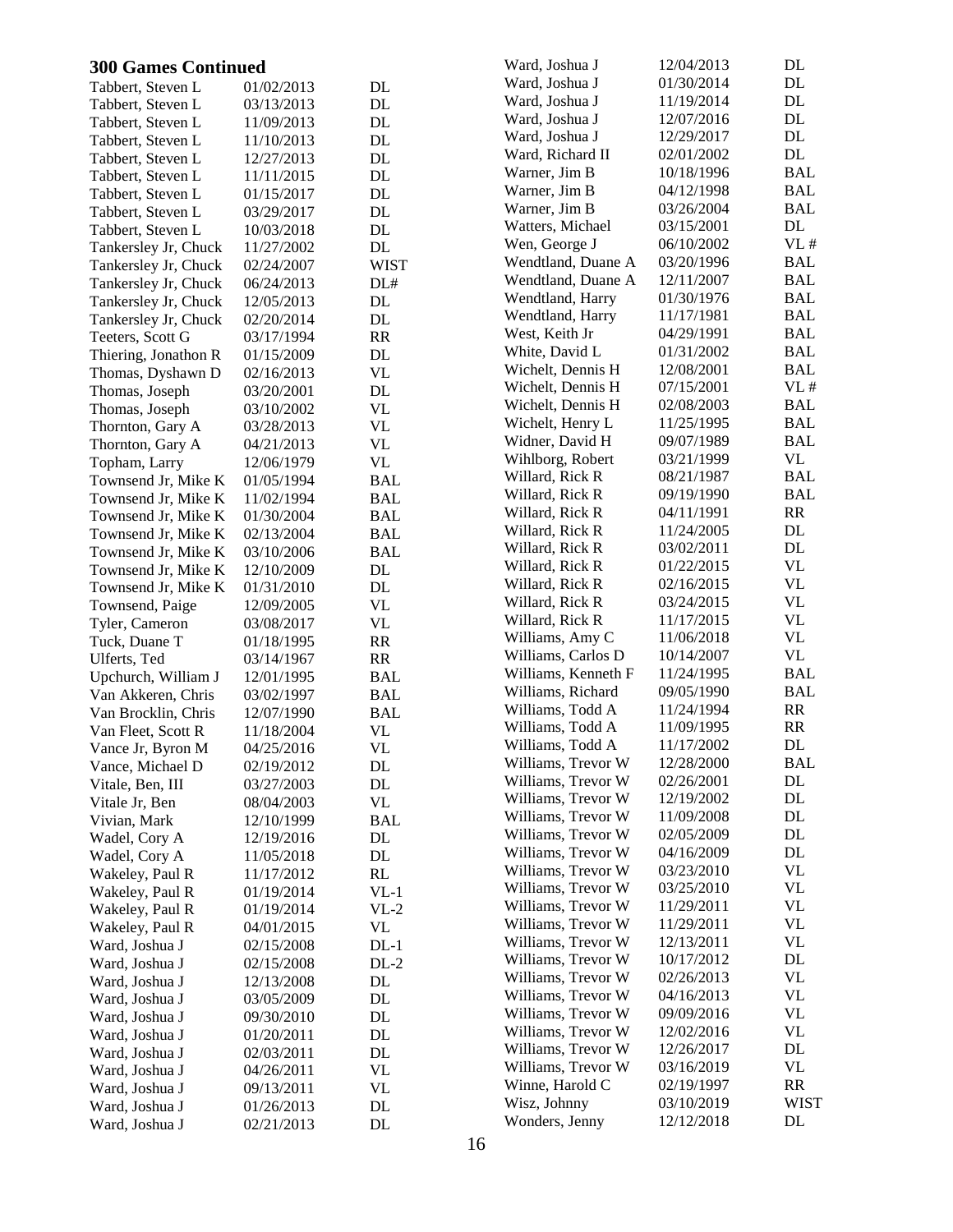| Wofford, Bobby L   | 01/27/1997 | BAL           |
|--------------------|------------|---------------|
| Wofford, Bobby L   | 02/03/2000 | DL            |
| Wofford, Bobby L   | 01/20/2001 | VL            |
| Wofford, Bobby L   | 09/07/2006 | DL            |
| Wofford, Bobby L   | 10/26/2006 | DL            |
| Wofford, Bobby L   | 10/30/2008 | DL            |
| Wofford, Bobby L   | 02/05/2009 | DL            |
| Wofford, Bobby L   | 11/06/2010 | VL            |
| Wofford, Bobby L   | 01/13/2011 | DL            |
| Wohlfert, Jaclin   | 07/28/2008 | DL#           |
| Wojciechowski, Jim | 04/22/2005 | <b>BAL</b>    |
| Wojciechowski, Jim | 04/30/2005 | <b>BAL</b>    |
| Wojciechowski, Jim | 10/20/2007 | <b>BAL</b>    |
| Wojciechowski, Jim | 10/08/2011 | DL            |
| Wolfe, Gary        | 12/26/1973 | <b>BAL</b>    |
| Wolfe, Marc E      | 01/06/1995 | <b>BAL</b>    |
| Wolfe, Stephen M   | 09/24/1992 | <b>BAL</b>    |
| Wolff, Kerry L     | 10/26/2011 | DL            |
| Woody, Jeremy M    | 04/08/1990 | <b>WIAA</b>   |
| Woody, Jeremy M    | 03/03/1993 | VL            |
| Woody, Jeremy M    | 04/06/1994 | VL            |
| Woody, Jeremy M    | 04/26/1995 | VL            |
| Woody, Jeremy M    | 01/15/2004 | DL            |
|                    | 03/06/2007 | VL            |
| Woody, Jeremy M    |            |               |
| Woody, Jeremy M    | 04/20/2010 | VL            |
| Woody, Jeremy M    | 04/03/2015 | VL            |
| Woody, Jeremy M    | 10/01/2015 | VL            |
| Woody, Jeremy M    | 01/24/2016 | VL            |
| Woody, Jeremy M    | 02/23/2016 | VL            |
| Woody, Jeremy M    | 03/22/2016 | VL            |
| Woody, Jeremy M    | 11/03/2017 | VL            |
| Woody, Jeremy M    | 12/15/2017 | VL            |
| Wright, Chuck L    | 09/26/2012 | DL            |
| Yates, Patrick K   | 09/23/1991 | <b>BAL</b>    |
| Yancey, Adrian     | 12/29/2018 | VL            |
| Zarnstorff, Rich G | 07/13/1993 | <b>BAL</b>    |
| Zarnstorff, Rich G | 03/24/1994 | <b>BAL</b>    |
| Zarnstorff, Rich G | 01/19/1996 | BAL           |
| Zarnstorff, Rich G | 01/24/1996 | BAL           |
| Zarnstorff, Rich G | 03/01/1996 | BAL           |
| Zarnstorff, Rich G | 12/21/1996 | <b>BAL</b>    |
| Zarnstorff, Rich G | 06/26/1997 | <b>BAL</b>    |
| Zarnstorff, Rich G | 01/11/1998 | $\mathbf{DL}$ |
| Zarnstorff, Rich G | 12/26/2000 | <b>BAL</b>    |
| Zarnstorff, Rich G | 02/09/2001 | BAL-1         |
| Zarnstorff, Rich G | 02/09/2001 | BAL-2         |
| Zarnstorff, Rich G | 03/16/2002 | <b>BAL</b>    |
| Zarnstorff, Rich G | 12/29/2002 | VL            |
| Zarnstorff, Rich G | 01/12/2003 | DL            |
| Zarnstorff, Rich G | 06/16/2003 | VL#           |
| Zarnstorff, Rich G | 10/28/2004 | DL            |
| Zarnstorff, Rich G | 12/26/2004 | DL            |
|                    |            | <b>BAL</b>    |
| Zarnstorff, Rich G | 01/27/2007 | <b>BAL</b>    |
| Zarnstorff, Rich G | 04/10/2007 |               |
| Zarnstorff, Rich G | 11/23/2007 | <b>BAL</b>    |
| Zarnstorff, Rich G | 04/05/2008 | <b>BAL</b>    |
| Zarnstorff, Rich G | 06/02/2008 | DL#           |
| Zarnstorff, Rich G | 02/21/2010 | VL            |
| Zarnstorff, Rich G | 03/26/2010 | <b>BAL</b>    |

| Zarnstorff, Rich G  | 12/12/2010 | DL. |
|---------------------|------------|-----|
| Zarnstorff, Rich G  | 12/12/2010 | DL  |
| Zarnstorff, Rich G  | 12/26/2010 | DL. |
| Zarnstorff, Rich G  | 11/08/2012 | DL  |
| Zarnstorff, Rich G  | 01/10/2014 | DL  |
| Zarnstorff, Rich G  | 02/27/2014 | DL  |
| Zarnstorff, Rich G  | 12/29/2015 | DL  |
| Zarnstorff, Rich G  | 01/23/2016 | VI. |
| Zellmer, Brandon M  | 07/02/2012 | DL# |
| Zummo Jr, Joseph A  | 09/23/1998 | DL  |
| Zummo Jr, Joseph A  | 01/16/2001 | VL  |
| Zummo Jr, Joseph A  | 12/19/2007 | VL  |
| Zummo Jr, Joseph A  | 12/28/2014 | VL  |
| Zweifel, Brittany J | 12/12/2014 | DL  |
|                     |            |     |

# **299 Games, Men, Women, and Youth**

| Name                 | Date       | Center      |
|----------------------|------------|-------------|
| Akers, Calvin        | 10/25/2018 | DL          |
| Akers, Calvin        | 12/06/2018 | $\rm DL$    |
| Akerberg, Larry      | 03/11/2017 | <b>WIST</b> |
| Adrignola, Lenny J   | 12/10/1992 | EL          |
| Alexander, Danny J   | 05/05/1996 | <b>WIST</b> |
| Alexander, Joseph C  | 11/03/1995 | BAL         |
| Alexander, Travis J  | 04/06/2001 | <b>BAL</b>  |
| Ames, Timothy J      | 03/29/2018 | <b>VL</b>   |
| Anderson, Chad E     | 12/23/2009 | DL          |
| Angileri, Brian J    | 12/24/2006 | <b>BAL</b>  |
| Angileri, Brian J    | 06/04/2012 | DL#         |
| Angileri, Mindy L    | 01/12/2017 | <b>VL</b>   |
| Angileri, James A    | 01/15/1980 | <b>BAL</b>  |
| Angileri, James A    | 10/10/1990 | BAL         |
| Angileri, James A    | 01/07/1996 | <b>BAL</b>  |
| Angileri, Scott W    | 09/23/2010 | DL          |
| Aumann, Harley       | 12/29/2016 | VL          |
| Bader, Jimmy E       | 03/05/1993 | <b>BAL</b>  |
| Balluff, Doug G      | 12/11/2002 | VL          |
| Banno, Nick J        | 04/03/1991 | VL          |
| Banno, Nick J        | 11/18/1999 | DL          |
| Barber, Donald       | 02/16/2016 | VL          |
| Barber, Scott        | 03/23/1993 | VL          |
| Bares, Rich S        | 03/07/1999 | BAL         |
| Beagley, Randy J     | 01/09/2010 | VL          |
| Beard, Edward        | 10/30/1999 | VL          |
| Beaumont, Kris C     | 12/14/2012 | DL          |
| Behler, James        | 02/20/1972 | <b>RR</b>   |
| Behm, Sean P         | 03/29/1999 | <b>BAL</b>  |
| Bendorf, Christopher | 11/16/2001 | <b>BAL</b>  |
| Bendorf, Christopher | 03/11/2005 | <b>BAL</b>  |
| Beyer, Laurie L      | 03/19/2003 | VL          |
| Beyer, Scott R       | 04/08/1994 | <b>BAL</b>  |
| Beyer, Scott R       | 01/26/2000 | DL          |
| Beyer, Scott R       | 01/11/2007 | DL          |
| Beyer, Scott R       | 11/20/2008 | DL          |
| Bilderback, Ricky L  | 09/23/2011 | VL          |
| Birch, Dean A        | 01/15/1991 | <b>VL</b>   |
| Birch, Mindy L       | 09/12/2017 | VL          |
| Birch, Mindy L       | 11/15/2018 | VL          |
| Birch, Steven W      | 12/28/2008 | VL          |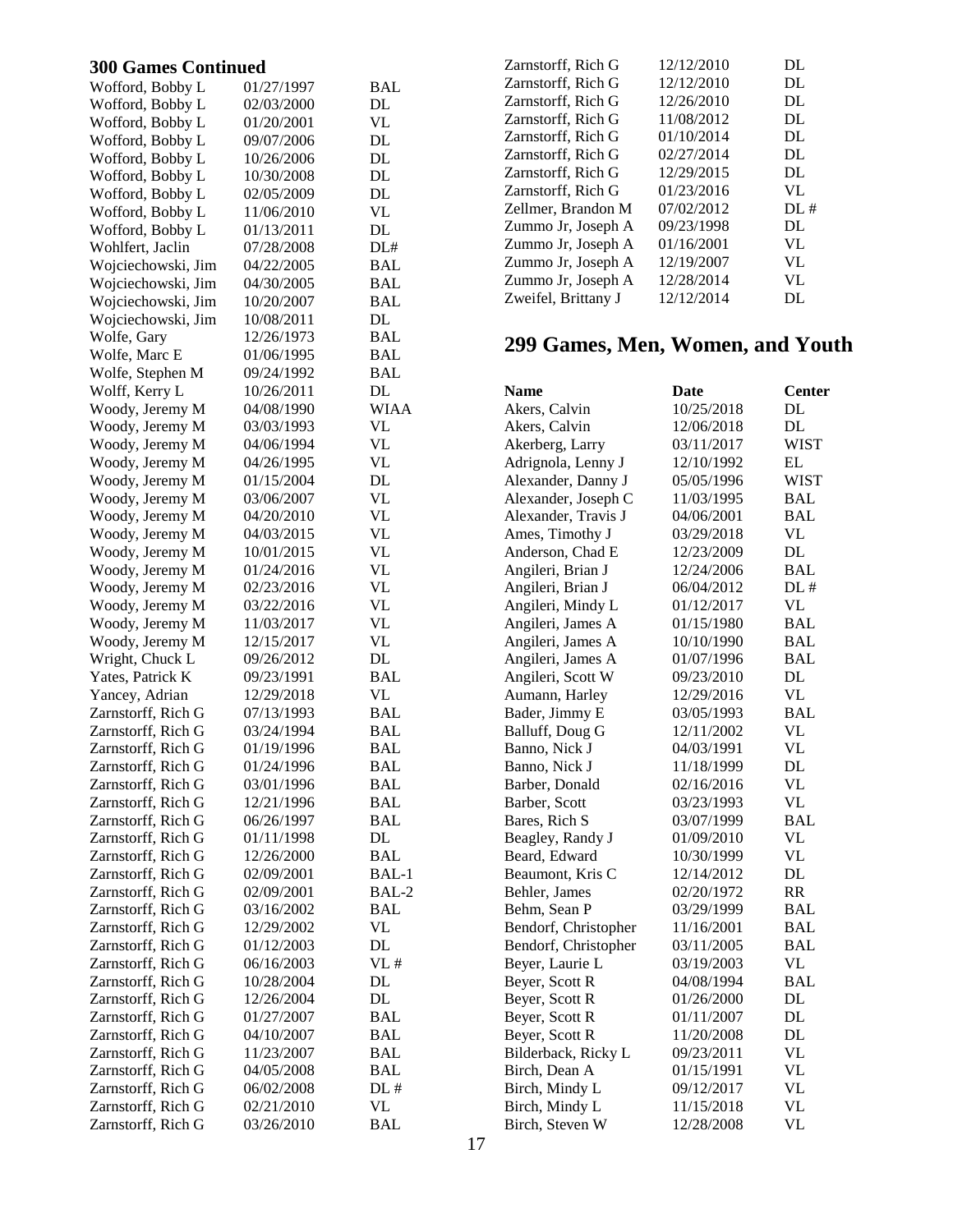| <b>299 Games Continued</b>             |                          |                                 | Deadmond, Chris G    | 01/06/1995 | BAL         |
|----------------------------------------|--------------------------|---------------------------------|----------------------|------------|-------------|
| Birch, Steven W                        | 01/28/2018               | DL                              | Denoto, Michael J    | 11/05/1993 | <b>BAL</b>  |
| Blackburn, Richard A                   | 03/28/1996               | <b>BAL</b>                      | Denoto, Michael J    | 06/29/2000 | <b>VL</b>   |
| Blohm, Becky                           | 12/06/1994               | RR                              | Demero, John V       | 11/23/1995 | RR          |
| Blohm, Becky                           | 02/07/2001               | DL                              | Derr, Ryan M         | 12/27/2008 | VL          |
| Bosetti, Don E                         | 03/21/1994               | RR                              | DeSanti, Dave L      | 10/15/2003 | <b>VL</b>   |
| Bown, Andy T                           | 02/14/2003               | <b>BAL</b>                      | Dobel, John S        | 11/18/2009 | DL          |
| Brabazon, Larry J                      | 03/16/1995               | RR                              | Dobbs, Larry E       | 04/10/1988 | EL          |
| Brenner, Joe                           | 11/10/1952               | GreyL                           | Dollinger, Neal A    | 10/13/2009 | <b>VL</b>   |
| Brickson Jr, Timothy                   | 01/09/2019               | DL                              | Dransfield, David    | 11/03/1990 | RR          |
| Brickson Sr, Timothy                   | 12/30/2003               | <b>BAL</b>                      | Dransfield, David    | 11/05/1990 | BAL         |
| Brickson Sr, Timothy                   | 12/26/2004               | $\rm DL$                        | Dransfield, David    | 03/08/1991 | <b>BAL</b>  |
| Brickson Sr, Timothy                   | 11/30/2017               | $\rm DL$                        | Dressler, Donald K   | 01/12/1995 | <b>BAL</b>  |
| Brien Jr, James A                      | 12/27/2003               | <b>BAL</b>                      | Drye, Gary L         | 01/14/1987 | BAL         |
| Brown, Jeffrey R                       | 01/09/1995               | RR                              | Drye, Gary L         | 01/28/1990 | <b>BAL</b>  |
| Bucholtz, Dan B                        | 03/20/2003               | DL                              | Drye, Gary L         | 03/15/1991 | <b>BAL</b>  |
| Bucholtz, Dan B                        | 12/27/2008               | DL                              | Drye, Gary L         | 12/19/2007 | DL          |
| Bucholtz, Dan B                        | 09/10/2011               | DL                              | Drye, Gary L         | 11/19/2008 | DL          |
| Bucholtz, Dan B                        | 01/22/2014               | DL                              | Drye, Gary L         | 10/03/2012 | DL          |
| Bucholtz, Dan B                        | 10/26/2016               | DL                              | Drye, Gary L         | 10/17/2012 | DL          |
| Cass, Josh L                           | 10/20/2015               | <b>VL</b>                       | Drye, Gary L         | 02/03/2016 | DL          |
| Cass, Josh L                           | 04/19/2016               | <b>VL</b>                       | Drye, Gary L         | 01/17/2018 | <b>VL</b>   |
| Cass, Michael V                        | 10/27/2015               | <b>VL</b>                       | Drye, Jeremy D       | 11/04/2006 | DL          |
| Chamberlain, C J                       | 02/27/2002               | <b>BAL</b>                      | Drye, Jeremy D       | 03/11/2015 | DL          |
| Chartier, Gary                         | 02/26/1976               | RR                              | Drye, Jeremy D       | 10/27/2016 | <b>VL</b>   |
| Cherry, Kenneth L                      | 10/21/1995               | <b>VL</b>                       | Dunaway, Ricky L     | 03/19/1995 | <b>VL</b>   |
| Chips, Bob                             | 03/19/1995               | $\ensuremath{\text{VL}}\xspace$ | Dunaway, Ricky L     | 01/13/1998 | <b>VL</b>   |
| Chips, Bob                             | 06/18/1998               | <b>VL</b>                       | Dunham, Michael T    | 03/04/2010 | DL          |
| Chips, Bob                             | 02/26/2002               | <b>VL</b>                       | Dunham, Michael T    | 12/02/2010 | DL          |
| Chips, Bob                             | 03/01/2005               | <b>VL</b>                       | Dunham, Michael T    | 02/25/2015 | DL          |
| Chips, Tim J                           | 02/24/2015               | <b>VL</b>                       | Dunkel, Lester       | 09/16/1993 | <b>VL</b>   |
| Cliffe, Brandon J                      | 03/03/2006               | <b>BAL</b>                      | El-Amin, Stenson     | 03/01/2019 | $\rm DL$    |
| Cliffe, Brandon J                      | 10/06/2008               | <b>BAL</b>                      | Elmer, Phil F        | 02/19/2013 | VL          |
| Cliffe Jr, David M                     | 11/29/2012               | <b>IHSA</b>                     | Ferrera, Bob J       | 02/16/1995 | <b>BAL</b>  |
| Cliffe Jr, David M                     | 06/17/2013               | <b>IHSA</b>                     | Flanigan, Bill J     | 12/06/1989 | <b>BAL</b>  |
| Cliffe Jr, David M                     | 03/02/2014               | <b>VL</b>                       | Flowers, O'Leary A   | 10/27/2001 | <b>VL</b>   |
| Cliffe Jr, David M                     | 09/19/2017               | $\ensuremath{\text{VL}}$        | Francis, Dean M      | 12/20/2008 | DL          |
| Cliffe Sr, David A                     | 01/03/1996               | <b>VL</b>                       | Froeber Jr, Dave     | 11/02/2012 | DL          |
| Cliffe Sr, David A                     | 04/16/1996               | <b>VL</b>                       | Fuchs, Timothy J     | 05/10/2004 | VL#         |
| Cliffe Sr, David A                     | 11/24/1998               | VL                              | Fuchs, Timothy J     | 03/17/2005 | DL          |
| Cliffe Sr, David A                     | 03/23/2004               | <b>VL</b>                       | Gabrys, Allen S      | 01/29/1987 | <b>BAL</b>  |
| Cliffe Sr, David A                     | 12/06/2005               | <b>VL</b>                       | Gander, Daniel       | 11/09/1980 | <b>BAL</b>  |
| Cliffe Sr, David A                     | 01/05/2016               | <b>VL</b>                       | Garbe, Gary          | 04/19/1996 | <b>BAL</b>  |
| Cliffe Jr, Fran                        | 03/06/2002               | <b>VL</b>                       | Garton, Thomas       | 03/19/1987 | EL          |
| Cliffe, Trisha L                       | 12/30/2003               | <b>BAL</b>                      | Gearhart, Kenneth D  | 02/20/1996 | <b>BAL</b>  |
|                                        |                          | <b>VL</b>                       | George Jr, Kenneth W | 07/19/1994 | RR          |
| Cliffe, Trisha L                       | 02/09/2010               | <b>BAL</b>                      | George Jr, Kenneth W | 02/27/2011 | <b>WIST</b> |
| Cliffe, William J                      | 03/10/1995               |                                 | Gillett, Gary R      | 01/12/1995 | <b>VL</b>   |
| Cliffe, William J<br>Cliffe, William J | 02/28/1997<br>10/03/1997 | <b>BAL</b>                      | Gillett, Gary R      | 02/01/1996 | <b>VL</b>   |
|                                        |                          | <b>BAL</b>                      | Goetler, Fred B      | 10/19/2004 | <b>VL</b>   |
| Cliffe, William J                      | 12/24/2002               | <b>BAL</b>                      | Gorrell, Daniel F    | 02/11/1995 | RR          |
| Cliffe, William J                      | 10/28/2011               | RL                              | Grable, Jack W       | 08/29/2000 | VL          |
| Clifton Jr, Jerry                      | 12/10/1996               | RR                              | Grady, David L       | 11/01/1989 | VL          |
| Clifton, Kevin L                       | 10/29/1993               | BAL                             | Grady, David L       | 04/03/1991 | <b>VL</b>   |
| Coffey, Glen E                         | 03/01/2000               | <b>BAL</b>                      | Grandberg, Randy     | 03/31/1987 | RR          |
| Collins, Joseph T                      | 09/26/1993               | <b>VL</b>                       | Gray, Steven F       | 09/13/2000 | <b>VL</b>   |
| Coogan, Cody                           | 01/12/2016               | <b>VL</b>                       | Grider, James E      | 04/05/1993 | <b>BAL</b>  |
| Cothrine, Teresa G                     | 03/08/1997               | VL                              | Griesman, Larry C    | 02/27/1975 | RR          |
| Cree Jr, Thomas                        | 10/11/2001               | DL                              | Griesman, Larry C    | 01/10/1980 | <b>RR</b>   |
| Croak, Christopher                     | 12/29/2001               | DL                              | Griesman, Larry C    | 02/22/1987 | <b>WWL</b>  |
| Crosby, Samuel J                       | 12/09/1995               | <b>VL</b>                       |                      |            |             |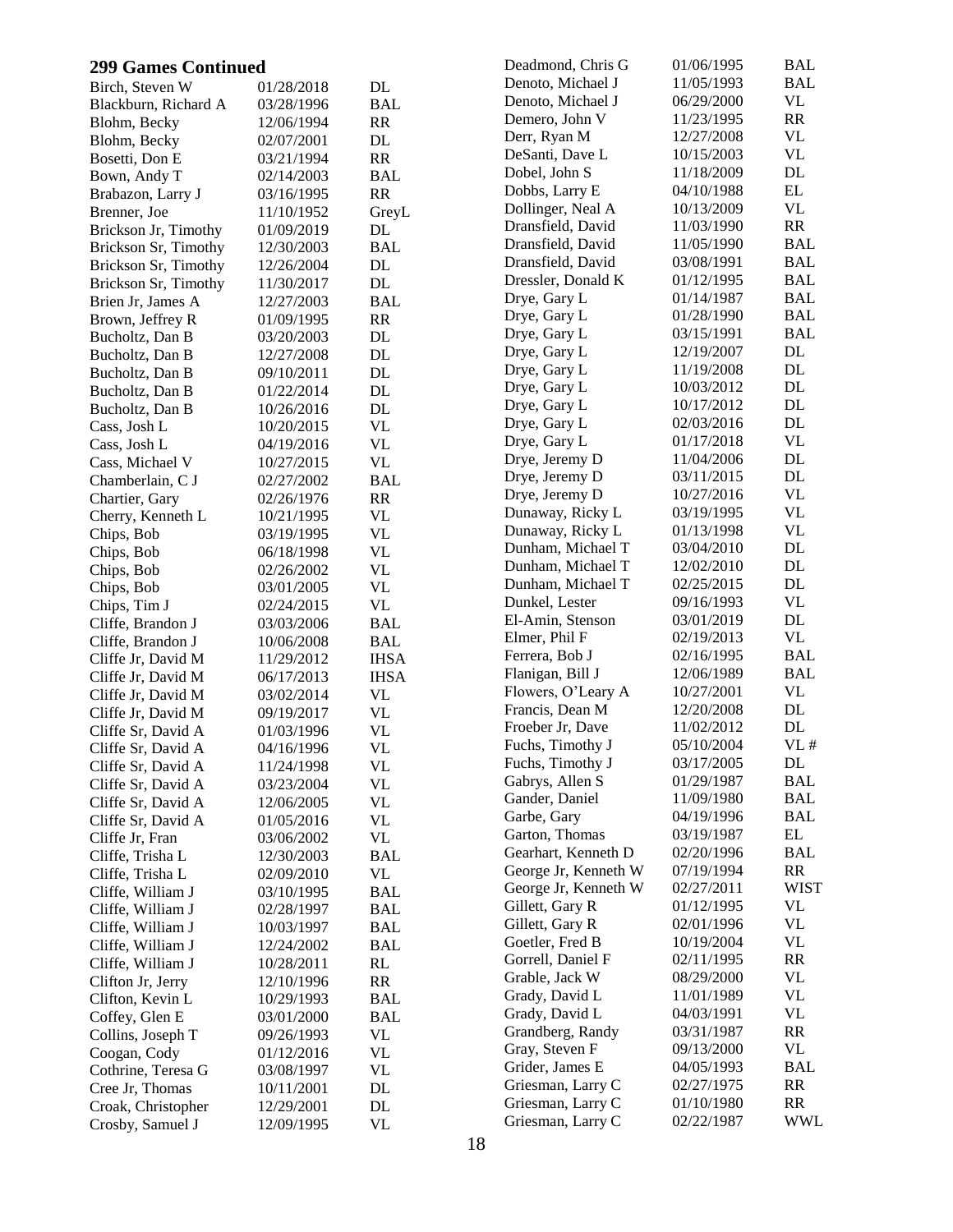| <b>299 Games Continued</b>         |                          |                          | Kalas, Joseph W                     | 12/13/2005               | VL               |
|------------------------------------|--------------------------|--------------------------|-------------------------------------|--------------------------|------------------|
| Griesman, Larry C                  | 03/28/1996               | <b>RR</b>                | Kalas, Joseph W                     | 09/20/2007               | $\rm DL$         |
| Griesman, Larry C                  | 02/15/2000               | VL                       | Kalas, Joseph W                     | 12/27/2007               | DL               |
| Griffin, Ryan J                    | 12/12/1998               | <b>VL</b>                | Kalas, Joseph W                     | 10/23/2009               | <b>BAL</b>       |
| Griffin, Ryan J                    | 07/05/2001               | VL#                      | Kampmeier, Kelly                    | 11/01/2007               | <b>VL</b>        |
| Griffin, Ryan J                    | 09/30/2008               | VL                       | Kamppi, Brian R                     | 09/28/2008               | $\rm DL$         |
| Griffin, Ryan J                    | 09/30/2008               | <b>VL</b>                | Kamppi, Brian R                     | 11/17/1999               | DL               |
| Griffin, Ryan J                    | 10/13/2009               | <b>VL</b>                | Kamppi, Brian R                     | 02/22/2002               | $\mathbf{DL}$    |
| Griffin, Ryan J                    | 03/05/2013               | <b>VL</b>                | Kamppi, Brian R                     | 03/09/2004               | <b>VL</b>        |
| Griffin, Ryan J                    | 03/12/2013               | <b>VL</b>                | Kamppi, Brian R                     | 11/14/2006               | <b>VL</b>        |
| Griffin, Ryan J                    | 01/24/2014               | $\ensuremath{\text{VL}}$ | Kamppi, Brian R                     | 11/01/2007               | <b>VL</b>        |
| Griffin, Ryan J                    | 11/27/2014               | DL                       | Kamppi, Brian R                     | 09/25/2008               | DL               |
| Griffin, Ryan J                    | 03/06/2018               | <b>VL</b>                | Kamppi, Brian R                     | 09/28/2008               | DL               |
| Griffin, Ryan J                    | 03/16/2019               | <b>VL</b>                | Kamppi, Brian R                     | 11/05/2009               | DL               |
| Grignon Jr, Raymond                | 11/28/1990               | <b>VL</b>                | Kamppi, Brian R                     | 03/06/2013               | DL               |
| Grignon Jr, Raymond                | 02/11/2006               | $\rm DL$                 | Kamppi Jr, Robert                   | 10/04/1985               | <b>BAL</b>       |
| Grignon Jr, Raymond                | 04/14/2011               | DL                       | Kamppi Jr, Robert                   | 03/12/1996               | <b>BAL</b>       |
| Grignon Jr, Raymond                | 01/17/2013               | DL                       | Kamppi Jr, Robert                   | 07/23/1998               | $\rm DL$         |
| Grignon Jr, Raymond                | 09/19/2013               | $\rm DL$                 | Kane, Wade E                        | 10/04/2007               | DL               |
| Grignon Jr, Raymond                | 12/08/2014               | DL                       | Kane, Wade E                        | 01/24/2017               | DL               |
| Hahn, Deborah L                    | 02/03/1994               | <b>BAL</b>               | Karashinski, Jeffery L              | 04/11/1997               | <b>BAL</b>       |
| Hall, Frank W                      | 03/30/1988               | EL                       | Karashinski, Jeffery L              | 01/15/2003               | <b>BAL</b>       |
| Hall, Larry L                      | 09/11/1997               | DL                       | Kerby, Amanda                       | 11/03/2017               | DL               |
| Hanson, David J                    | 12/27/2001               | <b>BAL</b>               | Kinder, Jennifer                    | 11/06/2018               | <b>VL</b>        |
| Hanson, Ronald L                   | 12/02/1994               | <b>BAL</b>               | Kirchner, Pete S                    | 07/06/2009               | DL#              |
| Harding, Bradley                   | 02/29/2000               | <b>BAL</b>               | Kirchner, Pete S                    | 03/15/2014               | VL               |
| Hare, Brian P                      | 01/08/1995               | <b>BAL</b>               | Kopp, Roger                         | 01/28/2007               | DL               |
| Harris, Chris                      | 03/03/1989               | <b>BAL</b>               | Kjell, Todd M                       | 12/10/1998               | DL               |
| Heimel, Jack S                     | 03/05/2000               | VL                       | Kjell, Todd M                       | 12/24/2009               | <b>BAL</b>       |
| Heine, Erle J                      | 03/09/1990               | <b>BAL</b>               | Kleindl, Chris                      | 1990-1991                | EL               |
| Heinsohn, Wesley W                 | 03/11/2000               | <b>BAL</b>               | Kletzien, Mike                      | 11/08/2017               | $\mathbf{DL}$    |
| Herwig, Mark E                     | 03/23/1998               | <b>BAL</b>               | Kohler, Payton                      | 12/19/1996               | $\mathbf{EL}$    |
| Herwig, Mark E                     | 02/15/2010               | DL                       | Kopp, Roger A                       | 11/03/2011               | $\rm DL$         |
| Hesker, Larry                      | 01/11/1996               | RR                       | Krause, Elmer                       | 01/20/1987               | <b>BAL</b>       |
| Heyerdahl, Bradley G               | 03/02/1990               | <b>BAL</b>               | Krause Jr, Ralph D                  | 01/30/2014               | VL               |
| Hicks, Jason E                     | 12/02/2014               | <b>VL</b>                | Krause Jr, Ralph D                  | 01/3/82019               | <b>VL</b>        |
| Hockmuth, Greg                     | 12/29/2013               | $\rm DL$                 | Kroll, Boyd J                       | 07/29/2002               | VL#              |
| Holmes, Justin A                   | 01/28/2014               | <b>VL</b>                | Kroll, Boyd J                       | 10/25/2005               | VL               |
| Hopwood, Robert A                  | 01/27/1989               | <b>BAL</b>               | Kroll, Boyd J                       | 04/15/2010               | DL               |
| Hopwood, Robert A                  | 04/08/1993               | <b>BAL</b>               | Kryshak, John T                     | 02/14/1997               | <b>BAL</b>       |
| Hruska, Travis L                   | 11/11/2009               | DL                       | Kurtzwell, Douglas                  | 02/09/2018               | DL               |
| Hruska II, Travis L                | 02/19/2014               | DL                       | Kuykendall, Kerry                   | 10/18/1990               | $\mathbf{PL}$    |
| Huffman, Brian K                   | 09/11/2008               | DL                       | Larson, Perry                       | 10/17/1996               | <b>BAL</b>       |
| Hulbert Jr, Mike                   | 03/12/1988               | <b>BAL</b>               | Laudicina, Vito                     | 03/08/1964               | <b>BAL</b>       |
| Hulburt, Brian                     | 12/18/1993               | VL                       | Lauterbach, Roger                   | 04/18/1979               | <b>BAL</b>       |
| Hulburt, Michael B                 | 01/09/1995               | <b>BAL</b>               | Lawver, Darrell                     | 12/11/1989               | <b>BAL</b>       |
| Hulburt, Michael B                 | 11/28/1995               | VL                       | Lervik, Bradley J                   | 02/22/1991               | <b>BAL</b><br>DL |
| Hutchinson, Brandon L              | 01/22/2010               | DL                       | Lesagonicz, Jes<br>LeVelle, Wayne E | 12/11/2010<br>03/26/1987 | RR               |
| Hyle, Garrett M                    | 11/08/2008               | VL                       | LeVelle, Wayne E                    | 03/23/1989               | RR               |
| Jahr, Steven A                     | 02/24/1988               | VL                       | LeVelle, Wayne E                    | 06/25/1998               | VL               |
| Jahr, Steven A                     | 01/12/2000               | VL                       | LeVelle, Wayne E                    | 08/12/2002               | VL               |
| Jensen, Gary L                     | 10/01/1987               | PL                       | LeVelle, Wayne E                    | 01/30/2007               | VL               |
| Jensen, Gary L                     | 04/11/1995               | <b>BAL</b>               | Levi, Francis                       | 10/19/1967               | RR               |
| Jordan, Tom A                      | 03/01/1988               | RR                       | Lewin, Rick M                       | 12/31/1994               | RR               |
| Kalas, Joseph W                    | 12/07/1994               | <b>BAL</b>               | Lockhart, Fred C                    | 03/08/1999               | <b>BAL</b>       |
| Kalas, Joseph W                    | 02/16/1996               | <b>BAL</b>               | Lockhart, Rodney K                  | 01/13/1997               | BAL              |
| Kalas, Joseph W                    | 11/22/1996               | <b>BAL</b><br>DL         | Lockhart, Rodney K                  | 10/28/2005               | <b>BAL</b>       |
| Kalas, Joseph W                    | 04/06/2000               | <b>VL</b>                | Lockhart, Rodney K                  | 04/08/2010               | DL               |
| Kalas, Joseph W<br>Kalas, Joseph W | 02/04/2001<br>02/28/2002 | $\mathbf{DL}$            | Lokrantz, Randy L                   | 09/07/2000               | <b>BAL</b>       |
|                                    |                          |                          |                                     |                          |                  |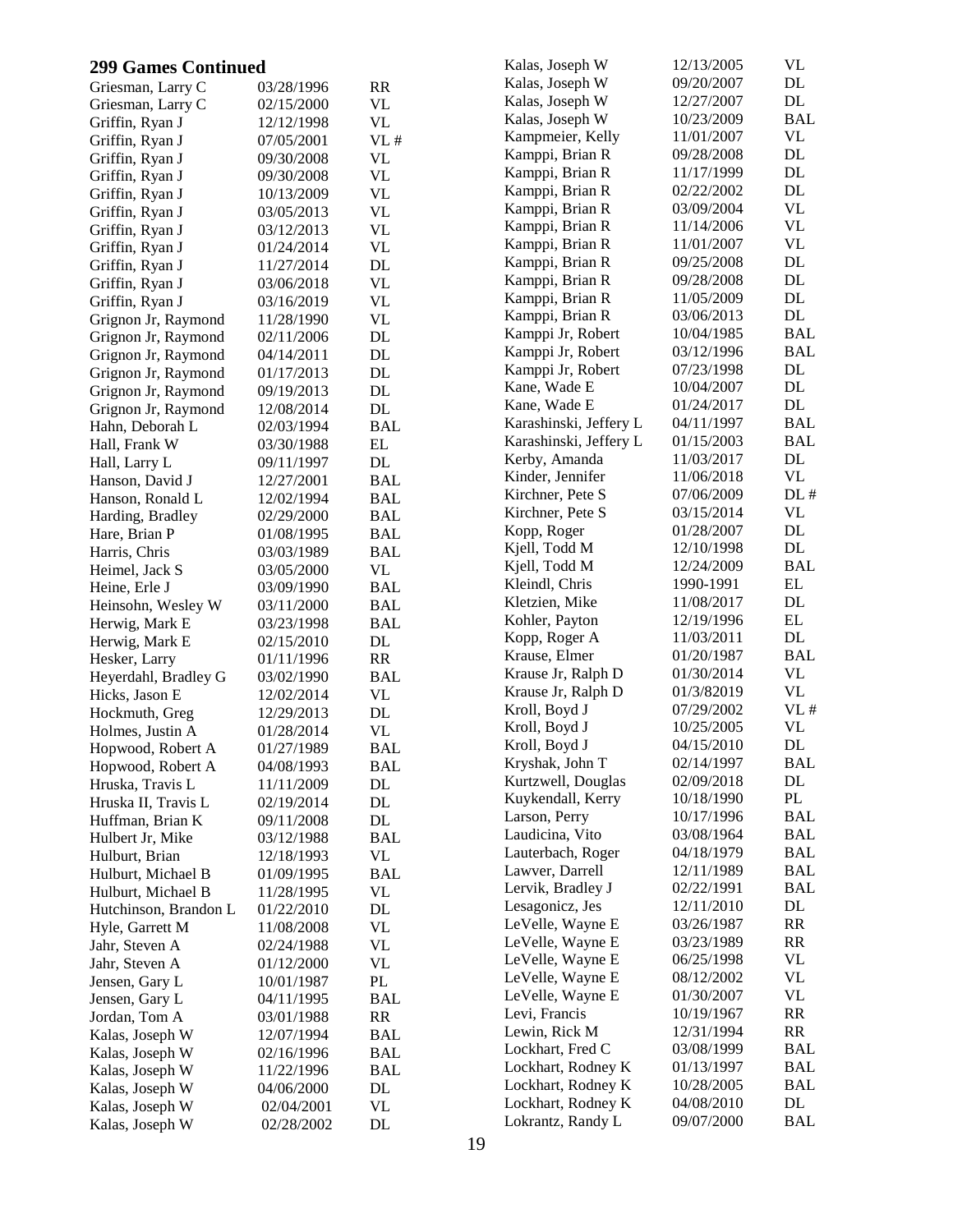| <b>299 Games Continued</b> |            |                          | Phillips Sr, Robert A | 01/19/2017 | VL         |
|----------------------------|------------|--------------------------|-----------------------|------------|------------|
| Lokrantz, Randy L          | 03/23/2004 | <b>BAL</b>               | Phillips, Zachary     | 11/05/2016 | VL         |
| Lonas, Mike L              | 10/16/1991 | EL                       | Pietkauskis, Sheryl   | 09/11/1997 | <b>BAL</b> |
| Lucas, John M              | 01/31/1968 | <b>BAL</b>               | Piper, Gary A         | 11/16/1995 | <b>BAL</b> |
| Maggio, Louis P            | 10/09/2001 | <b>VL</b>                | Pollard, Kenneth A    | 06/23/2003 | VL#        |
| Markin Jr, Tim E           | 03/24/2005 | <b>VL</b>                | Pollentier, Chris D   | 06/30/2008 | DL#        |
| Markin Jr, Tim E           | 01/15/2015 | DL                       | Pollentier, David A   | 10/28/1997 | VL         |
| Marshall, Gary             | 11/30/1978 | RR                       | Pollentier, David A   | 08/01/2005 | VL#        |
| Marshall, Gary             | 09/03/1980 | <b>BAL</b>               | Porter, Mike L        | 02/17/2000 | DL         |
| Martindale, Jeff           | 09/13/2017 | <b>VL</b>                | Potter, Chad M        | 02/29/2008 | DL         |
| Mathews, Kyle              | 02/11/2006 | <b>VL</b>                | Potter, Dale L        | 03/18/1998 | <b>VL</b>  |
| Martin Joseph L            | 10/21/2010 | $\ensuremath{\text{VL}}$ | Pratesi, James        | 02/08/1973 | RR         |
| McFerren, David            | 02/18/1990 | <b>BAL</b>               | Punzel, Kevin         | 02/14/2007 | DL         |
| McMillen, Verle            | 02/22/1972 | RR                       | Rallo Jr, Michael P   | 10/22/2002 | <b>VL</b>  |
| Meek, Stu E                | 11/14/2000 | <b>VL</b>                | Rallo Jr, Michael P   | 02/03/2005 | DL         |
| Mickelson, David E         | 03/15/2014 | <b>VL</b>                | Rallo Sr, Michael P   | 08/22/1993 | VL         |
| Mickelson, David E         | 03/18/2017 | <b>VL</b>                | Rallo Sr, Michael P   | 09/11/1994 | VL         |
| Mooney, Brandon            | 03/20/2018 | <b>VL</b>                | Ramsey, Sally J       | 04/07/2009 | <b>BAL</b> |
| Moore Jr, Larry D          | 02/25/2010 | $\rm DL$                 | Randow, David K       | 10/11/1996 | <b>BAL</b> |
| Moore Jr, Larry D          | 09/09/2010 | $\rm DL$                 | Rankins, David E      | 09/04/2001 | VL         |
| Moore Jr, Larry D          | 01/19/2011 | $\rm DL$                 | Redieske, Nick A      | 02/14/2004 | VL         |
| Moore Jr, Larry D          | 01/07/2014 | $\rm DL$                 | Reed, Eric J          | 11/06/2000 | <b>BAL</b> |
| Moore, William D           | 02/08/2007 | <b>VL</b>                | Reigle, Jerry A       | 01/23/2010 | DL         |
| Moore, William D           | 12/19/2010 | $\rm DL$                 | Reusch, Brian W       | 11/29/2008 | VL         |
| Moore, William D           | 02/10/2013 | $\ensuremath{\text{VL}}$ | Riggs, Scott          | 12/28/1989 | <b>BAL</b> |
| Murphy Jr, Michael T       | 09/22/2016 | <b>VL</b>                | Riggs, Scott          | 12/28/1989 | <b>BAL</b> |
| Murphy Jr, Michael T       | 02/07/2017 | <b>VL</b>                | Ronde, Dan A          | 03/24/1995 | <b>BAL</b> |
| Murphy Jr, Michael T       | 02/28/2017 | $\ensuremath{\text{VL}}$ | Ronde, Dan A          | 04/12/1996 | <b>BAL</b> |
| Murphy Jr, Michael T       | 04/03/2018 | <b>VL</b>                | Rowlett, Richard C    | 12/10/2015 | VL         |
| Murray, Aaron S            | 01/17/2002 | $\rm DL$                 | Russell, Rusty A      | 09/09/1994 | <b>BAL</b> |
| Muth, Dennis L             | 12/26/2007 | $\rm DL$                 | Russo, Joseph         | 10/16/1991 | EL         |
| Muth, Dennis L             | 01/26/2014 | <b>VL</b>                | Rydberg, Michael D    | 11/08/2007 | <b>BAL</b> |
| Myers, Donald E            | 02/27/1997 | <b>VL</b>                | Sanda, Dean A         | 12/02/1997 | VL         |
| Myers Jr, Gail R           | 03/29/2000 | $\rm DL$                 | Sanda, Dean A         | 04/04/2013 | DL         |
| Myers Jr, Gail R           | 04/02/2000 | DL                       | Sandwick, Janet       | 02/25/2006 | DL         |
| Myers Jr, Gail R           | 01/20/2015 | <b>VL</b>                | Schaffer, Chris A     | 10/03/2017 | <b>VL</b>  |
| Myers Jr, Gail R           | 03/24/2015 | $\ensuremath{\text{VL}}$ | Schendel, Christopher | 03/24/1999 | <b>BAL</b> |
| Neblock, Terry             | 02/08/2000 | <b>VL</b>                | Schlegel III, Don     | 03/04/2016 | DL         |
| Nemetz, Mike J             | 11/08/2009 | DL                       | Schlote, Jeffery S    | 01/24/1996 | <b>BAL</b> |
| Nemetz, Mike J             | 11/08/2017 | VL                       | Schnack, William R    | 12/26/2012 | RL         |
| Newland, Doug L            | 09/21/2004 | VL                       | Schober Jr, Lyle      | 02/15/1989 | <b>BAL</b> |
| Noll, Bob                  | 04/19/1979 | RR                       | Schober Jr, Lyle      | 12/28/2000 | <b>BAL</b> |
| Ostenson, Roger            | 04/14/2016 | VL                       | Schober Jr, Lyle      | 01/11/2017 | DL         |
| Ovist, James A             | 10/14/1987 | <b>BAL</b>               | Schultz, Mark E       | 01/07/1987 | <b>BAL</b> |
| Ovist, James A             | 02/03/1999 | <b>BAL</b>               | Schultz, Mark E       | 07/15/2002 | VL#        |
| Owens, Phillip             | 12/05/1991 | <b>BAL</b>               | Schultz, Mark E       | 01/21/2010 | DL         |
| Pappendorf, Mary           | 02/20/1970 | <b>UNK</b>               | Scott, Randy G        | 08/05/2013 | DL#        |
| Patch, Briana              | 12/22/2007 | <b>BAL</b>               | Secoy, Gary R         | 10/24/1993 | <b>BAL</b> |
| Peters, Steve M            | 02/09/1995 | RR                       | Secoy, Gary R         | 03/23/2007 | <b>BAL</b> |
| Peters, Steve M            | 03/20/1997 | RR                       | Skitich, Michael      | 03/16/2002 | VL         |
| Petersdorf, Richard L      | 02/08/1996 | <b>BAL</b>               | Shultz, Herb          | 02/28/1990 | PL         |
| Petersen, Geo "Chuck"      | 03/18/2001 | DL                       | Schultz, Mark E       | 01/21/2010 | DL         |
| Peterson, Mark A           | 12/15/1988 | RR                       | Smith, Chad A         | 01/27/2008 | VL         |
| Peterson, Mark A           | 02/16/1992 | RR                       | Smith, Jason          | 01/18/2017 | DL         |
| Peterson, Orlin "Red"      | 12/11/1975 | RR                       | Smith, Tim C          | 01/04/2012 | DL         |
| Peterson, Thomas G         | 10/11/2011 | <b>VL</b>                | Snippen, Scott D      | 11/06/1994 | RR         |
| Pfundheller, Rick A        | 02/16/1996 | <b>BAL</b>               | Steinke, Ryan R       | 03/15/2014 | VL         |
| Phillips Jr, Bobby A       | 02/27/2010 | VL                       | Stone, Robert E       | 09/23/1988 | <b>BAL</b> |
| Phillips Jr, Bobby A       | 10/16/2013 | $\rm DL$                 | Stubbendick, James L  | 02/12/2004 | DL         |
| Phillips Jr, Bobby A       | 01/30/2014 | <b>VL</b>                | Sweger, Wade          | 01/29/1981 | <b>BAL</b> |
|                            |            |                          |                       |            |            |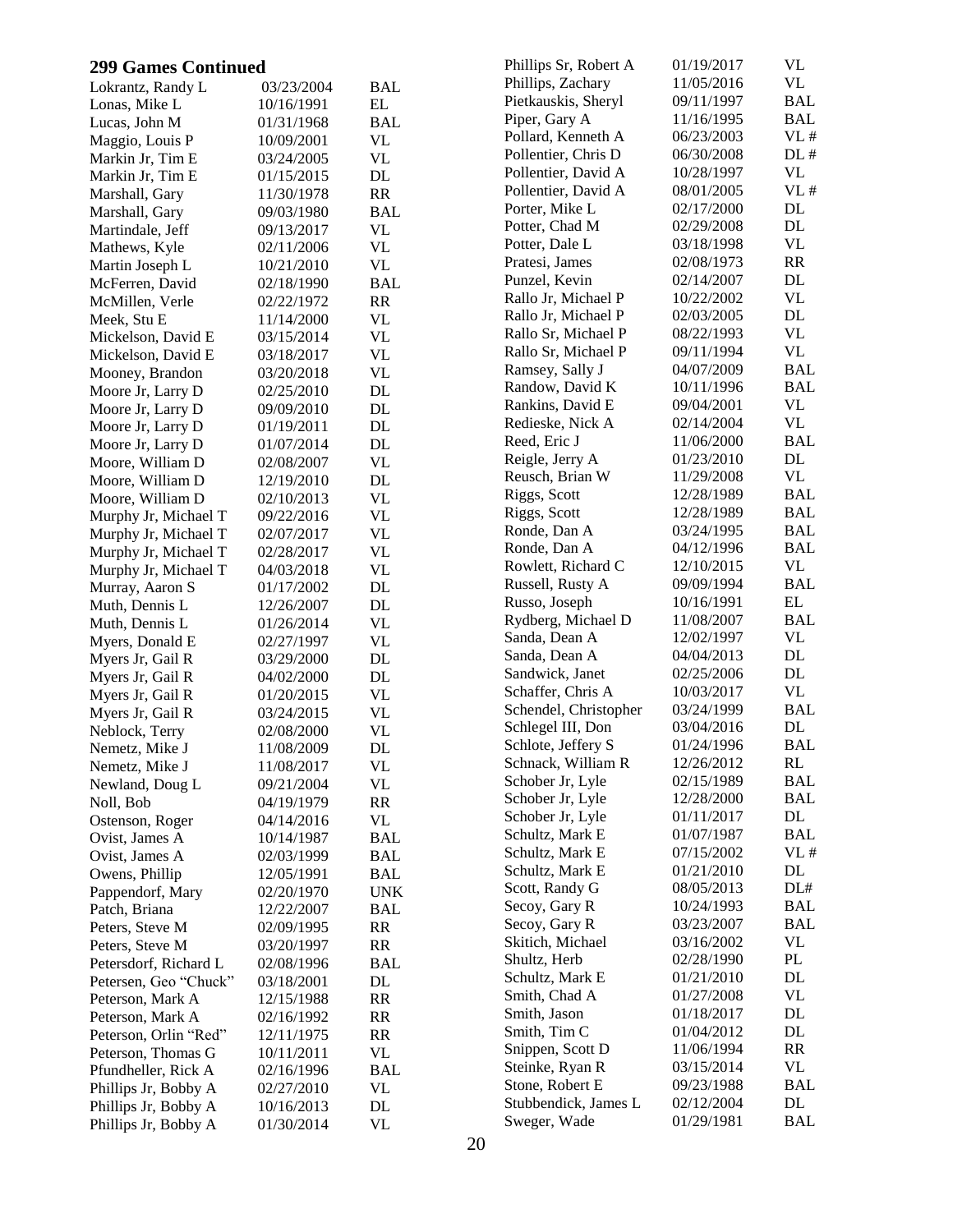| Tabbert, Michael L  | 02/11/2017 | DL         |
|---------------------|------------|------------|
| Tabbert, Steven L   | 11/25/1993 | RR         |
| Tabbert, Steven L   | 12/29/1999 | VL         |
| Tabbert, Steven L   | 11/13/2008 | DL         |
| Tabbert, Steven L   | 02/24/2011 | DL         |
| Tabbert, Steven L   | 11/10/2013 | DL         |
| Tabbert, Steven L   | 04/09/2014 | DL         |
| Tabbert, Steven L   | 08/27/2014 | DL         |
| Tabbert, Steven L   | 01/21/2015 | DL         |
| Thill, James A      | 04/22/1998 | DL         |
|                     | 01/22/2000 | DL         |
| Thomas, Joseph W    |            |            |
| Thompson, Charles D | 09/25/2002 | VL         |
| Thompson, Gregory   | 12/19/1989 | VL         |
| Townsend Jr, Mike K | 11/17/1993 | BAL        |
| Townsend Jr, Mike K | 10/04/2002 | BAL        |
| Townsend Jr, Mike K | 09/23/2005 | BAL        |
| Tuttle, Daniel R    | 09/12/1994 | VL         |
| Van Fleet, Darin R  | 04/15/2004 | VL         |
| Van Fleet, Scott R  | 11/14/2001 | VL         |
| Vance, Byron        | 12/28/2013 | VL         |
| Vance, Michael D    | 03/09/1995 | BAL        |
| Vance, Michael D    | 09/12/2000 | VL         |
| Vance, Michael D    | 02/07/2002 | DL         |
| Vance, Michael D    | 02/19/2006 | DL         |
| Vance, Michael D    | 11/09/2006 | DL         |
| Vance, Michael D    | 09/25/2008 | DL         |
| Vaughan, Joel J     | 09/11/1990 | VL         |
| Vivian, Mark A      | 04/14/1994 | BAL        |
| Wadel, Cory         | 02/20/2017 | DL         |
|                     | 02/11/2012 | DL         |
| Wakeley, Paul R     |            | EL         |
| Walles, Josh        | 04/02/1994 |            |
| Walters, Brian      | 02/04/2005 | DL         |
| Walters, Brian      | 12/29/2006 | <b>BAL</b> |
| Wam, Curtis         | 02/09/1989 | <b>VL</b>  |
| Ward, Joshua J      | 07/06/2009 | DL#        |
| Ward, Joshua J      | 02/13/2009 | DL         |
| Ward, Joshua J      | 12/07/2010 | VL         |
| Ward, Joshua J      | 10/18/2012 | DL         |
| Ward, Joshua J      | 11/14/2012 | DL         |
| Ward, Joshua J      | 11/20/2012 | VL         |
| Ward, Joshua J      | 01/19/2013 | DL         |
| Ward, Joshua J      | 11/14/2015 | DL         |
| Ward, Joshua J      | 03/16/2016 | DL         |
| Ward, Joshua J      | 01/24/2018 | DL         |
| Ward, Joshua J      | 02/28/2018 | DL         |
| Warner, Jim B       | 10/20/2000 | BAL        |
| Warner, Jim B       | 10/20/2000 | BAL        |
| Warner, Jim B       | 09/20/2002 | <b>BAL</b> |
| Watson, Russell     | 02/09/1996 | BAL        |
| Wayman, James       | 02/14/2015 | VL         |
| Wells Jr, Arnie     | 12/13/2000 | VL         |
| Wendtland, Duane A  | 04/12/1990 | RR         |
|                     |            |            |
| West, Brandon       | 04/24/1994 | BAL        |
| West, Craig         | 02/23/2016 | VL         |
| West Jr, Keith E    | 03/17/1995 | <b>BAL</b> |
| Wichelt, Dennis H   | 07/15/2002 | VL#        |
| Wichelt, Dennis H   | 09/18/2010 | <b>BAL</b> |
| Wichelt, Henry L    | 04/15/1995 | BAL        |
| Wicks, Richard D    | 10/18/1995 | <b>BAL</b> |

| Wierschke Jr, Gilbert | 12/02/1988 | <b>BAL</b> |
|-----------------------|------------|------------|
| Wierschke Jr, Gilbert | 12/20/1993 | <b>BAL</b> |
| Willard, Rick R       | 09/25/1987 | BAL        |
| Willard, Rick R       | 06/09/2003 | VL#        |
| Williams, Carlos D    | 09/15/2005 | <b>BAL</b> |
| Williams, Carlos D    | 10/02/2007 | <b>BAL</b> |
| Williams, Jeremy C    | 01/14/2009 | VL         |
| Williams, Jeremy C    | 11/01/2011 | VL         |
| Williams, Todd A      | 11/07/1998 | DL         |
| Williams, Trevor W    | 12/11/2012 | <b>VL</b>  |
| Williams, Trevor W    | 01/06/2019 | DL         |
| Wilson, Brian L       | 10/08/2008 | DL         |
| Wines, William A      | 11/20/1990 | <b>WWL</b> |
| Wofford, Bobby L      | 10/11/2003 | <b>VL</b>  |
| Wolfe, Gary           | 02/12/1987 | <b>RR</b>  |
| Wollf, Kerry          | 01/18/2011 | VL         |
| Woodfork, Jerome      | 12/29/2018 | VL         |
| Woody, Jeremy M       | 12/09/1992 | VL         |
| Woody, Jeremy M       | 11/12/1995 | <b>RR</b>  |
| Woody, Jeremy M       | 01/10/2001 | VL         |
| Woody, Jeremy M       | 02/15/2004 | VL         |
| Woody, Jeremy M       | 03/03/2016 | VL         |
| Woody, Nathan         | 01/21/2018 | VL         |
| Wooster, Bob          | 03/07/1982 | <b>BAL</b> |
| Yancey, Adrian        | 04/12/2019 | DL         |
| Yates, Patrick K      | 02/08/1991 | <b>BAL</b> |
| Yates, Patrick K      | 02/17/2002 | <b>VL</b>  |
| Young, Frank          | 03/18/1979 | <b>BAL</b> |
| Zarnstorff, Rich G    | 06/01/1995 | <b>BAL</b> |
| Zarnstorff, Rich G    | 03/11/1998 | <b>BAL</b> |
| Zarnstorff, Rich G    | 12/30/1999 | <b>VL</b>  |
| Zarnstorff, Rich G    | 12/04/2002 | <b>BAL</b> |
| Zarnstorff, Rich G    | 12/24/2002 | <b>BAL</b> |
| Zarnstorff, Rich G    | 01/22/2003 | <b>BAL</b> |
| Zarnstorff, Rich G    | 03/27/2010 | <b>VL</b>  |
| Zarnstorff, Rich G    | 12/08/2011 | DL         |
| Zarnstorff, Rich G    | 01/29/2016 | DL         |
|                       |            |            |

## **298 Games, Men, Women and Youth**

| <b>Name</b>          | Date       | <b>Center</b> |
|----------------------|------------|---------------|
| Abbott, Kolin J      | 03/09/2018 | DL            |
| Alexander, Danny J   | 03/07/1993 | <b>BAL</b>    |
| Ammon, Bernard       | 11/20/2002 | VL            |
| Angileri, Brian J    | 02/19/2013 | VL            |
| Angileri, Scott W    | 09/17/1991 | VL            |
| Angileri, Scott W    | 01/21/2004 | BAL           |
| Angileri, Scott W    | 12/29/2007 | DL            |
| Aston, Michael B     | 04/01/2001 | <b>BAL</b>    |
| Banno, Nick          | 08/29/1991 | <b>RR</b>     |
| Beagley, Randy J     | 12/14/2013 | VL            |
| Beebe, Kenneth       | 12/15/1999 | DL            |
| Berendes, Rory L     | 01/19/2007 | <b>BAL</b>    |
| Betker, Steven R     | 10/11/1987 | <b>RR</b>     |
| Beyer, Scott R       | 01/15/2009 | DL            |
| Birch, Dean A        | 09/28/2000 | VL            |
| Blohm, Becky         | 02/14/1995 | <b>RR</b>     |
| Booth, John H        | 12/21/1998 | DL            |
| Brickson Sr, Timothy | 12/26/1997 | <b>BAL</b>    |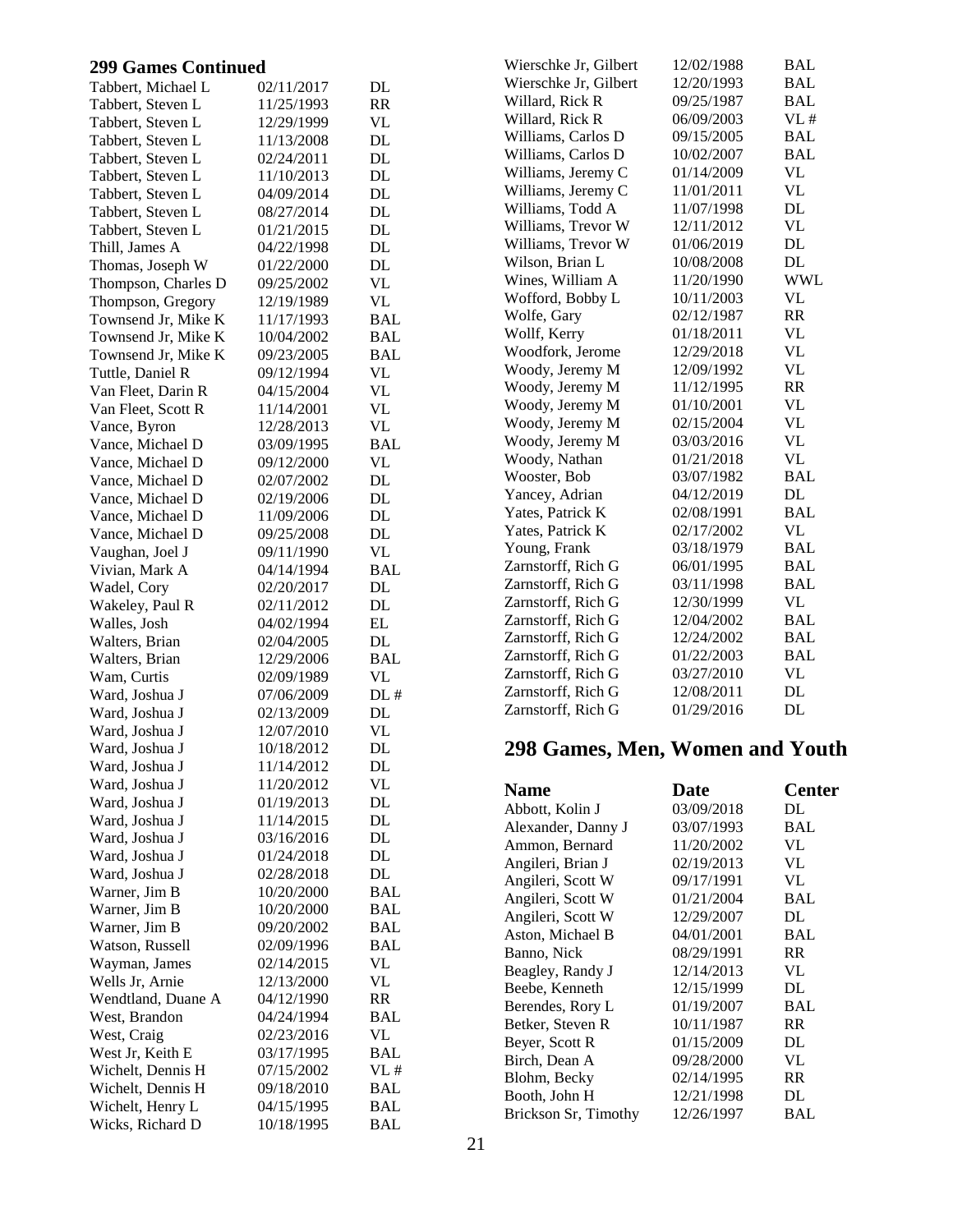| <b>298 Games Continued</b> |            |                          | Grignon Jr, Raymond | 09/17/1998 | DL         |
|----------------------------|------------|--------------------------|---------------------|------------|------------|
| Brickson Sr, Timothy       | 05/18/2004 | <b>ABC</b>               | Grignon Jr, Raymond | 03/27/2014 | DL         |
| Brien Jr, James A          | 02/20/2005 | <b>BAL</b>               | Hall, Kris          | 01/20/2015 | VL         |
| Brien Jr, James A          | 04/01/2014 | <b>VL</b>                | Halom, Donald       | 04/19/1968 | <b>BAL</b> |
| Brose, Duncan              | 12/28/2010 | DL                       | Hamilton, James R   | 03/05/2010 | DL         |
| Butler, Korey E            | 12/11/2001 | <b>VL</b>                | Hamman, Terry L     | 12/08/1994 | RR         |
| Champeny, Steve C          | 11/06/1990 | $\mathbf{PL}$            | Hansen, Rick S      | 10/13/1996 | <b>BAL</b> |
| Chips, Bob                 | 11/16/1994 | <b>VL</b>                | Hatch, Patrick M    | 09/10/1993 | VL         |
| Chips, Tim J               | 02/11/1995 | <b>BAL</b>               | Henthorn, Jason R   | 03/12/2014 | VL         |
| Claflin, Forest            | 03/11/1952 | RexL                     | Herwig, Mark E      | 03/04/2010 | DL         |
| Cliffe, Brett D            | 02/10/2012 | RL                       | Herwig, Mark E      | 09/19/2013 | DL         |
| Cliffe, Brett D            | 12/06/2017 | DL                       | Herwig, Ralph E     | 12/01/2008 | DL         |
| Cliffe Jr, David M         | 02/13/2013 | <b>VL</b>                | Hesker, Larry       | 03/03/1976 | <b>BAL</b> |
| Cliffe Sr, David A         | 02/20/1978 | <b>VL</b>                | Hills, Sammy        | 08/26/1983 | <b>BAL</b> |
| Cliffe Sr, David A         | 09/18/2007 | <b>VL</b>                | Hopwood, Robert     | 03/10/1991 | <b>BAL</b> |
| Cliffe, William J          | 10/05/1989 | <b>BAL</b>               | Horgan, Jack E      | 12/06/2012 | DL         |
| Cliffe, William J          | 03/10/1995 | <b>BAL</b>               | Howard, Carl F      | 12/11/2003 | <b>BAL</b> |
| Clifton, Kevin             | 04/15/2005 | <b>BAL</b>               | Hruska, Travis L    | 02/24/1994 | RR         |
| Collins, Joe T             | 04/13/1988 | <b>VL</b>                | Hruska, Travis L    | 03/29/1995 | RR         |
|                            | 03/07/1996 | $\mathbf{EL}$            | Hughes, Keith M     | 02/18/1999 | <b>BAL</b> |
| Cook, Fred W               |            | <b>VL</b>                | Jones, Jamie T      | 06/11/2012 | DL#        |
| Cothrine, Teresa G         | 01/28/2012 | <b>VL</b>                | Jordan, Jeff        | 03/05/1988 | RR         |
| Dahl, Jeff E               | 11/10/2015 |                          | Jorgensen, Brock T  | 11/28/1996 | RR         |
| Dallman, Martin            | 11/07/1979 | <b>VL</b>                | Kalas, Joseph W     | 01/03/1990 | <b>BAL</b> |
| Deadmond, Chris G          | 02/05/1995 | <b>BAL</b>               | Kalas, Joseph W     | 01/16/2015 | DL         |
| Deadmond, Chris G          | 11/22/2007 | $\rm DL$                 | Kamppi, Brian R     | 08/03/2009 | DL#        |
| Demontigny, Billy D        | 01/04/1993 | RR                       | Karsten, Jeff       | 07/16/2007 | VL#        |
| DeNoto, Mike J             | 10/15/1993 | <b>BAL</b>               | Kerby, Matthew J    | 03/10/2010 | DL         |
| Dodge, Kenneth L           | 04/14/2001 | $\mathbf{BAL}$           |                     |            | DL         |
| Doss, Cleve N              | 01/24/1998 | <b>BAL</b>               | Kjell, Todd M       | 09/17/2009 | VL         |
| Drye, Gary L               | 01/07/1987 | <b>BAL</b>               | Kjell, Todd M       | 02/07/2017 |            |
| Drye, Gary L               | 09/17/2009 | DL                       | Klingbeil, Kyle     | 01/13/2019 | DL         |
| Drye, Jeremy D             | 01/10/2004 | <b>VL</b>                | Kopp, David M       | 01/04/1991 | <b>BAL</b> |
| Drye, Jeremy D             | 12/07/2010 | <b>VL</b>                | Kopp, Fred L        | 02/28/1988 | PL         |
| Dunaway, Ricky L           | 10/17/1979 | $\ensuremath{\text{VL}}$ | Kopp, Roger A       | 02/16/2009 | DL         |
| Dunham, Mike T             | 06/30/2003 | VL#                      | Kroll, Boyd J       | 12/24/2002 | <b>BAL</b> |
| Dunham, Mike T             | 02/19/2014 | DL                       | Lauterbach, Roger   | 10/25/1979 | RR         |
| Emanuel, Steven G          | 02/02/1990 | <b>BAL</b>               | Lawver, Matt R      | 10/29/2013 | <b>VL</b>  |
| Emanuel, Steven G          | 04/19/2002 | <b>BAL</b>               | Levan, Adam J       | 09/21/2011 | <b>VL</b>  |
| Ewing, Barry J             | 11/13/2007 | VL                       | LeVelle, Wayne      | 08/05/2002 | <b>VL</b>  |
| Fleener, Craig A           | 02/13/1990 | <b>BAL</b>               | Lokken, Terry       | 01/23/1980 | <b>BAL</b> |
| Fuentes, Nikki             | 04/06/2006 | <b>BAL</b>               | Lovaas, Dave        | 09/28/1990 | <b>BAL</b> |
| Garbe Jr, Leslie           | 04/15/2005 | <b>BAL</b>               | Markin Jr, Tim      | 09/11/2015 | DL         |
| Garde, Donald L            | 02/24/1986 | <b>BAL</b>               | Mathews, Steve      | 10/20/1985 | <b>BAL</b> |
| Genovese, Joe              | 04/04/1967 | RR                       | McFall, Terry       | 12/30/1985 | <b>BAL</b> |
| Genovese, Joe              | 03/10/1976 | <b>BAL</b>               | Meek, Stu           | 05/23/2005 | VL#        |
| George, Jeffery            | 06/22/1973 | <b>BAL</b>               | Mickelson, David E  | 09/25/2010 | DL         |
| Gillingham Jr, Thomas      | 12/18/1986 | <b>RR</b>                | Miller, Tim H       | 03/13/1996 | EL         |
| Goetler, Fred B            | 03/15/1995 | <b>BAL</b>               | Montgomery, Jim     | 12/27/2017 | DL         |
| Goetler, Fred B            | 02/06/2002 | <b>BAL</b>               | Moore Jr, Larry D   | 09/27/2007 | <b>VL</b>  |
| Grable, Jack               | 09/06/2006 | <b>VL</b>                | Moore, William D    | 02/02/1997 | RR         |
| Gorrell, Daniel F          | 04/15/1995 | RR                       | Moore, William D    | 01/11/2001 | <b>BAL</b> |
| Gregus, Louis              | 04/19/1961 | <b>BAL</b>               | Morrow, Margie      | 03/13/1998 | <b>BAL</b> |
| Grider, James E            | 11/17/1995 | <b>BAL</b>               | Murphy, Jr, Mike    | 04/16/2019 | VL         |
| Griesman, Larry C          | 11/30/2004 | <b>VL</b>                | Muth, Dennis L      | 10/31/1991 | RR         |
| Griesman, Walter           | 01/18/1962 | RR                       | Muth, Dennis L      | 01/09/2014 | DL         |
| Griffin, Jason J           | 10/03/2002 | <b>VL</b>                | Muth, Dennis L      | 03/07/2019 | VL         |
| Griffin, Ryan J            | 06/22/2000 | <b>VL</b>                | Patrick, Cory L     | 02/25/2011 | VL         |
| Griffin, Ryan J            | 02/15/2004 | <b>VL</b>                | Philips Sr, Bob     | 11/01/2018 | <b>VL</b>  |
| Griffin, Ryan J            | 12/17/2013 | <b>VL</b>                | Phillips, Zachary   | 12/10/2016 | VL         |
| Griffin, Ryan J            | 12/29/2018 | <b>VL</b>                | Pipitone, Gary      | 11/05/1984 | <b>BAL</b> |
|                            |            |                          |                     |            |            |